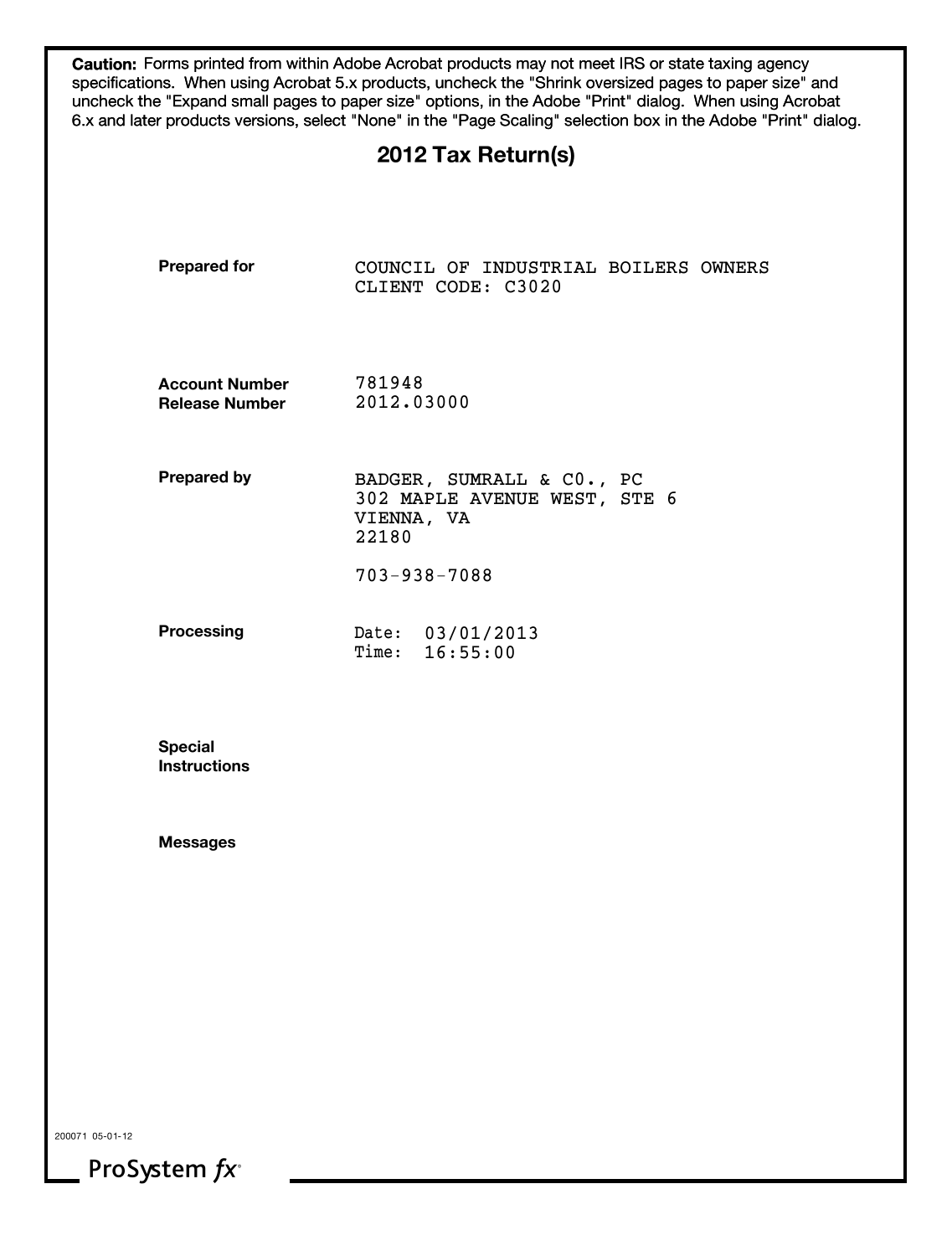| <b>2012 Return Summary</b>                                                                                                                        |                                                                                |  |  |  |  |  |
|---------------------------------------------------------------------------------------------------------------------------------------------------|--------------------------------------------------------------------------------|--|--|--|--|--|
| COUNCIL OF INDUSTRIAL BOILERS<br>OWNERS<br><b>FORM 990:</b>                                                                                       | 54-1090691                                                                     |  |  |  |  |  |
| <b>TOTAL REVENUE</b><br>TOTAL EXPENSES<br>EXCESS <deficit><br/>BEGINNING NET ASSETS<br/>CHANGES IN NET ASSETS<br/>ENDING NET ASSETS (1)</deficit> | 1, 271, 517.<br>1, 153, 434.<br>118,083.<br>521,412.<br>$-18,621.$<br>620,874. |  |  |  |  |  |
| BALANCE SHEET ANALYSIS                                                                                                                            |                                                                                |  |  |  |  |  |
| ENDING TOTAL ASSETS<br>ENDING TOTAL LIABILITIES<br>ENDING TOTAL NET ASSETS OR FUND BALANCES (2)                                                   | 910,980.<br>290,106.<br>620,874.                                               |  |  |  |  |  |
| ENDING TOTAL ASSETS MINUS LIABILITIES AND NET ASSETS<br>ENDING NET ASSETS DIFFERENCE BETWEEN ITEMS<br>$(1)$ AND $(2)$                             | 0.<br>0.                                                                       |  |  |  |  |  |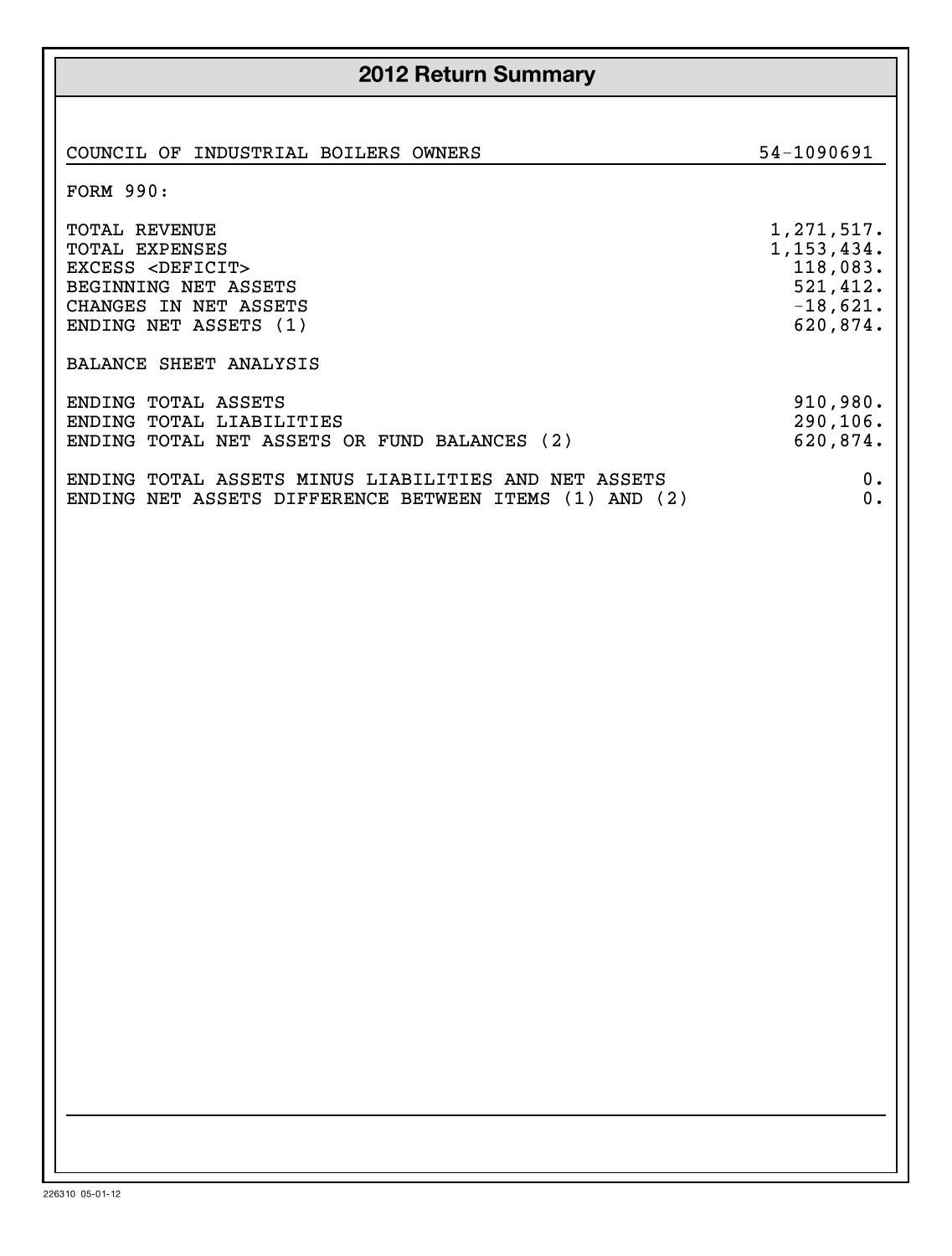| aqu<br>Form                |
|----------------------------|
| Department of the Treasury |
| Internal Revenue Service   |

# **990** Return of Organization Exempt From Income Tax  $\frac{6008 \text{ No. 1545-004}}{2012}$

**Under section 501(c), 527, or 4947(a)(1) of the Internal Revenue Code (except black lung benefit trust or private foundation) Construction Construction Construction Construction** 



| The organization may have to use a copy of this return to satisfy state reporting requirements.

|                         |                                  | A For the 2012 calendar year, or tax year beginning                                                                                                                        | and ending                                                                        |                                                     |                                                           |  |  |  |
|-------------------------|----------------------------------|----------------------------------------------------------------------------------------------------------------------------------------------------------------------------|-----------------------------------------------------------------------------------|-----------------------------------------------------|-----------------------------------------------------------|--|--|--|
|                         | <b>B</b> Check if<br>applicable: | C Name of organization                                                                                                                                                     |                                                                                   | D Employer identification number                    |                                                           |  |  |  |
|                         | Address<br> change               | COUNCIL OF INDUSTRIAL BOILERS OWNERS                                                                                                                                       |                                                                                   |                                                     |                                                           |  |  |  |
|                         | Name<br>change                   | Doing Business As                                                                                                                                                          |                                                                                   | 54-1090691                                          |                                                           |  |  |  |
|                         | Initial<br>return                | Number and street (or P.O. box if mail is not delivered to street address)                                                                                                 | Room/suite E Telephone number                                                     |                                                     |                                                           |  |  |  |
|                         | Termin-<br>ated                  | 6801 KENNEDY RD                                                                                                                                                            | 102                                                                               |                                                     | $540 - 349 - 9043$                                        |  |  |  |
|                         | Amended<br>return                | City, town, or post office, state, and ZIP code                                                                                                                            |                                                                                   | G Gross receipts \$                                 | 1, 271, 517.                                              |  |  |  |
|                         | Applica-<br>tion                 | WARRENTON, VA<br>20186                                                                                                                                                     |                                                                                   | $H(a)$ is this a group return                       |                                                           |  |  |  |
|                         | pending                          | F Name and address of principal officer: ROBERT D BESSETTE                                                                                                                 |                                                                                   | for affiliates?                                     | $\vert$ Yes $\vert$ $\mathrm{X}\vert$ No                  |  |  |  |
|                         |                                  | 20186<br>6801 KENNEDY RD, WARRENTON, VA                                                                                                                                    |                                                                                   | $H(b)$ Are all affiliates included? $\Box$ Yes      | ∫No                                                       |  |  |  |
|                         |                                  | Tax-exempt status: $\boxed{\phantom{0}}$ 501(c)(3) $\boxed{\phantom{0}}$ 501(c)( 6) $\boxed{\phantom{0}}$ (insert no.)<br>4947(a)(1) or                                    |                                                                                   | 527                                                 | If "No," attach a list. (see instructions)                |  |  |  |
|                         |                                  | J Website: WWW.CIBO.ORG                                                                                                                                                    |                                                                                   | $H(c)$ Group exemption number $\blacktriangleright$ |                                                           |  |  |  |
|                         |                                  | Trust $ \mathbf{X} $ Association<br>Corporation<br>Other $\blacktriangleright$<br><b>K</b> Form of organization: $\Box$                                                    |                                                                                   |                                                     | L Year of formation: $1978$ M State of legal domicile: VA |  |  |  |
|                         | Part I                           | <b>Summary</b>                                                                                                                                                             |                                                                                   |                                                     |                                                           |  |  |  |
|                         | 1                                | Briefly describe the organization's mission or most significant activities: DISSEMINATE INDUSTRIAL BOILER                                                                  |                                                                                   |                                                     |                                                           |  |  |  |
| Governance              |                                  | INFORMATION ON ENVIRONMENTAL & LEGAL REGULATORY CHANGES EFFECTING                                                                                                          |                                                                                   |                                                     |                                                           |  |  |  |
|                         | 2                                | Check this box $\blacktriangleright$ $\Box$ if the organization discontinued its operations or disposed of more than 25% of its net assets.                                |                                                                                   |                                                     |                                                           |  |  |  |
|                         | 3                                |                                                                                                                                                                            |                                                                                   | 3                                                   | 8                                                         |  |  |  |
|                         | 4                                |                                                                                                                                                                            |                                                                                   | $\overline{\mathbf{4}}$                             | 7                                                         |  |  |  |
|                         | 5                                |                                                                                                                                                                            |                                                                                   | 5                                                   | 4                                                         |  |  |  |
|                         | 6                                |                                                                                                                                                                            |                                                                                   | 6                                                   | 0                                                         |  |  |  |
| <b>Activities &amp;</b> |                                  |                                                                                                                                                                            | <b>7a</b>                                                                         | σ.                                                  |                                                           |  |  |  |
|                         |                                  |                                                                                                                                                                            |                                                                                   | 7b                                                  | $\overline{0}$ .                                          |  |  |  |
|                         |                                  |                                                                                                                                                                            |                                                                                   | <b>Prior Year</b>                                   | <b>Current Year</b>                                       |  |  |  |
|                         | 8                                |                                                                                                                                                                            |                                                                                   | 815, 335.                                           | 953,491.                                                  |  |  |  |
|                         | 9                                | Program service revenue (Part VIII, line 2g)                                                                                                                               |                                                                                   | 306, 558.                                           | 315,955.                                                  |  |  |  |
| Revenue                 | 10                               |                                                                                                                                                                            |                                                                                   | 2,349.                                              | 2,071.                                                    |  |  |  |
|                         | 11                               | Other revenue (Part VIII, column (A), lines 5, 6d, 8c, 9c, 10c, and 11e)                                                                                                   |                                                                                   | $\overline{0}$ .                                    | 0.                                                        |  |  |  |
|                         | 12                               | Total revenue - add lines 8 through 11 (must equal Part VIII, column (A), line 12)                                                                                         |                                                                                   | 1, 124, 242.                                        | 1,271,517.                                                |  |  |  |
|                         | 13                               | Grants and similar amounts paid (Part IX, column (A), lines 1-3)                                                                                                           |                                                                                   | 0.                                                  | 0.                                                        |  |  |  |
|                         | 14                               |                                                                                                                                                                            |                                                                                   | $\overline{0}$ .<br>308,698.                        | $\overline{0}$ .<br>322,671.                              |  |  |  |
|                         | 15                               |                                                                                                                                                                            | Salaries, other compensation, employee benefits (Part IX, column (A), lines 5-10) |                                                     |                                                           |  |  |  |
| Expenses                |                                  |                                                                                                                                                                            |                                                                                   | 0.                                                  | о.                                                        |  |  |  |
|                         |                                  | <b>b</b> Total fundraising expenses (Part IX, column (D), line 25) $\blacktriangleright$                                                                                   | $0$ .                                                                             |                                                     |                                                           |  |  |  |
|                         | 17                               |                                                                                                                                                                            |                                                                                   | 720, 934.                                           | 830,763.                                                  |  |  |  |
|                         |                                  | 18 Total expenses. Add lines 13-17 (must equal Part IX, column (A), line 25)                                                                                               |                                                                                   | 1,029,632.                                          | 1,153,434.                                                |  |  |  |
|                         | 19                               |                                                                                                                                                                            |                                                                                   | 94,610.                                             | 118,083.                                                  |  |  |  |
|                         |                                  |                                                                                                                                                                            |                                                                                   | <b>Beginning of Current Year</b>                    | <b>End of Year</b>                                        |  |  |  |
| Net Assets or           | 20                               | Total assets (Part X, line 16)                                                                                                                                             |                                                                                   | 864,100.                                            | 910,980.                                                  |  |  |  |
|                         | 21                               | Total liabilities (Part X, line 26)                                                                                                                                        |                                                                                   | 342,688.                                            | 290, 106.                                                 |  |  |  |
|                         | 22                               |                                                                                                                                                                            |                                                                                   | 521,412.                                            | 620,874.                                                  |  |  |  |
|                         | <b>Part II</b>                   | <b>Signature Block</b>                                                                                                                                                     |                                                                                   |                                                     |                                                           |  |  |  |
|                         |                                  | Under penalties of perjury, I declare that I have examined this return, including accompanying schedules and statements, and to the best of my knowledge and belief, it is |                                                                                   |                                                     |                                                           |  |  |  |
|                         |                                  | true, correct, and complete. Declaration of preparer (other than officer) is based on all information of which preparer has any knowledge.                                 |                                                                                   |                                                     |                                                           |  |  |  |
|                         |                                  |                                                                                                                                                                            |                                                                                   |                                                     |                                                           |  |  |  |

| Sign<br>Here    | Signature of officer<br>BESSETTE, PRESIDENT<br>ROBERT D<br>Type or print name and title |                      | Date                                  |                               |
|-----------------|-----------------------------------------------------------------------------------------|----------------------|---------------------------------------|-------------------------------|
|                 | Print/Type preparer's name                                                              | Preparer's signature | Date<br>Check                         | <b>PTIN</b>                   |
| Paid            | RICHARD S. BADGER, CPA                                                                  |                      | $\left[03/01/13\right]$ self-employed | P00419779                     |
| Preparer        | $\blacktriangleright$ BADGER,<br>Firm's name                                            | SUMRALL & CO., PC    | Firm's EIN                            | 54-1645202                    |
| Use Only        | Firm's address 302 MAPLE AVENUE WEST, STE 6                                             |                      |                                       |                               |
|                 | VIENNA, VA 22180                                                                        |                      | Phone no. 703-938-7088                |                               |
|                 | May the IRS discuss this return with the preparer shown above? (see instructions)       |                      |                                       | $\mathbf{X}$ Yes<br><b>No</b> |
| 232001 12-10-12 | LHA For Paperwork Reduction Act Notice, see the separate instructions.                  |                      |                                       | Form 990 (2012)               |

SEE SCHEDULE O FOR ORGANIZATION MISSION STATEMENT CONTINUATION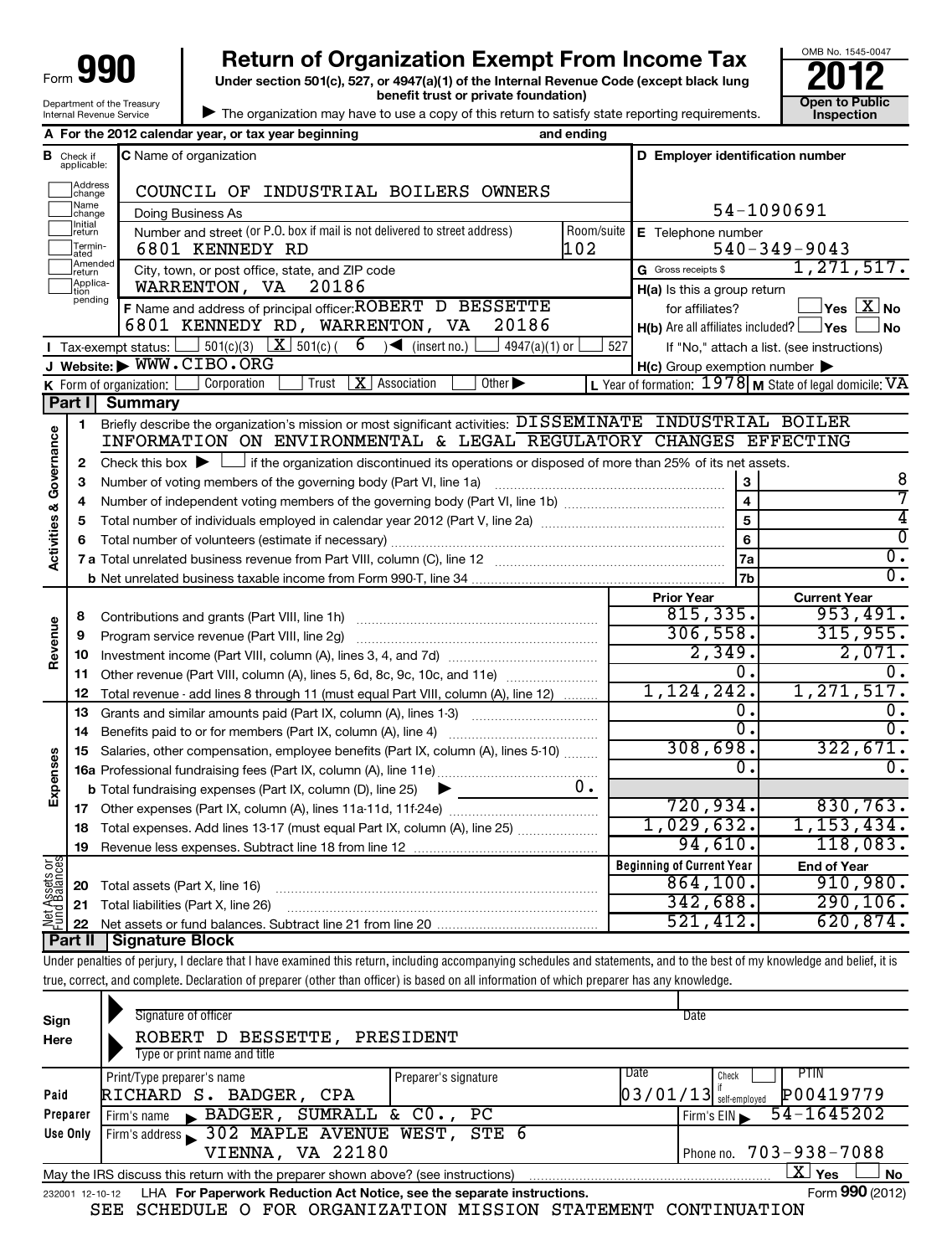| 1.           | Briefly describe the organization's mission:<br>CIBO PROVIDES FOCUSED EXCHANGE OF ACCURATE TECHNICAL INFORMATION                                                                                                                                                                                                                                                                                                                                                     |
|--------------|----------------------------------------------------------------------------------------------------------------------------------------------------------------------------------------------------------------------------------------------------------------------------------------------------------------------------------------------------------------------------------------------------------------------------------------------------------------------|
|              | AMOUNG ORGANIZATIONAL MEMBERS, GOVERNMENT AND THE PUBLIC CONCERNING                                                                                                                                                                                                                                                                                                                                                                                                  |
|              | POLICIES, LAWS & REGULATIONS THAT IMPACT INDUSTRIAL ENERGY SYSTEMS.                                                                                                                                                                                                                                                                                                                                                                                                  |
| $\mathbf{2}$ | Did the organization undertake any significant program services during the year which were not listed on                                                                                                                                                                                                                                                                                                                                                             |
|              | $\exists$ Yes $\boxed{\text{X}}$ No<br>$\begin{bmatrix} \begin{bmatrix} 0 & 0 & 0 & 0 \\ 0 & 0 & 0 & 0 \\ 0 & 0 & 0 & 0 \\ 0 & 0 & 0 & 0 \\ 0 & 0 & 0 & 0 \\ 0 & 0 & 0 & 0 \\ 0 & 0 & 0 & 0 \\ 0 & 0 & 0 & 0 & 0 \\ 0 & 0 & 0 & 0 & 0 \\ 0 & 0 & 0 & 0 & 0 \\ 0 & 0 & 0 & 0 & 0 \\ 0 & 0 & 0 & 0 & 0 \\ 0 & 0 & 0 & 0 & 0 & 0 \\ 0 & 0 & 0 & 0 & 0 & 0 \\ 0 & 0 & 0 & 0 & $<br>the prior Form 990 or 990-EZ?<br>If "Yes," describe these new services on Schedule O. |
| 3            | $\overline{\ }$ Yes $\overline{\phantom{a}X}$ No<br>Did the organization cease conducting, or make significant changes in how it conducts, any program services?                                                                                                                                                                                                                                                                                                     |
|              | If "Yes," describe these changes on Schedule O.                                                                                                                                                                                                                                                                                                                                                                                                                      |
| 4            | Describe the organization's program service accomplishments for each of its three largest program services, as measured by expenses.<br>Section 501(c)(3) and 501(c)(4) organizations are required to report the amount of grants and allocations to others, the total expenses, and                                                                                                                                                                                 |
|              | revenue, if any, for each program service reported.                                                                                                                                                                                                                                                                                                                                                                                                                  |
| 4a           | 1,010,298. including grants of \$<br>) (Expenses \$<br>(Code:<br>) (Revenue \$<br>CIBO PROVIDES INFORMATION ABOUT INDUSTRIAL BOILERS ENVIRONMENTAL &                                                                                                                                                                                                                                                                                                                 |
|              | LEGAL REGULATIONS & IDEAS ON HOW TO IMPROVE THE BOILER INDUSTRY.                                                                                                                                                                                                                                                                                                                                                                                                     |
|              |                                                                                                                                                                                                                                                                                                                                                                                                                                                                      |
|              |                                                                                                                                                                                                                                                                                                                                                                                                                                                                      |
|              |                                                                                                                                                                                                                                                                                                                                                                                                                                                                      |
|              |                                                                                                                                                                                                                                                                                                                                                                                                                                                                      |
|              |                                                                                                                                                                                                                                                                                                                                                                                                                                                                      |
|              |                                                                                                                                                                                                                                                                                                                                                                                                                                                                      |
|              |                                                                                                                                                                                                                                                                                                                                                                                                                                                                      |
| 4b           | (Expenses \$<br>including grants of \$<br>(Revenue \$<br>(Code:                                                                                                                                                                                                                                                                                                                                                                                                      |
|              |                                                                                                                                                                                                                                                                                                                                                                                                                                                                      |
|              |                                                                                                                                                                                                                                                                                                                                                                                                                                                                      |
|              |                                                                                                                                                                                                                                                                                                                                                                                                                                                                      |
|              |                                                                                                                                                                                                                                                                                                                                                                                                                                                                      |
|              |                                                                                                                                                                                                                                                                                                                                                                                                                                                                      |
|              |                                                                                                                                                                                                                                                                                                                                                                                                                                                                      |
|              |                                                                                                                                                                                                                                                                                                                                                                                                                                                                      |
|              |                                                                                                                                                                                                                                                                                                                                                                                                                                                                      |
|              |                                                                                                                                                                                                                                                                                                                                                                                                                                                                      |
| 4с           | (Code:<br>(Expenses \$<br>) (Revenue \$<br>including grants of \$                                                                                                                                                                                                                                                                                                                                                                                                    |
|              |                                                                                                                                                                                                                                                                                                                                                                                                                                                                      |
|              |                                                                                                                                                                                                                                                                                                                                                                                                                                                                      |
|              |                                                                                                                                                                                                                                                                                                                                                                                                                                                                      |
|              |                                                                                                                                                                                                                                                                                                                                                                                                                                                                      |
|              |                                                                                                                                                                                                                                                                                                                                                                                                                                                                      |
|              |                                                                                                                                                                                                                                                                                                                                                                                                                                                                      |
|              |                                                                                                                                                                                                                                                                                                                                                                                                                                                                      |
|              |                                                                                                                                                                                                                                                                                                                                                                                                                                                                      |
|              |                                                                                                                                                                                                                                                                                                                                                                                                                                                                      |
| 4d           | Other program services (Describe in Schedule O.)                                                                                                                                                                                                                                                                                                                                                                                                                     |
| 4е           | (Expenses \$<br>including grants of \$<br>(Revenue \$<br>1,010,298.<br>Total program service expenses                                                                                                                                                                                                                                                                                                                                                                |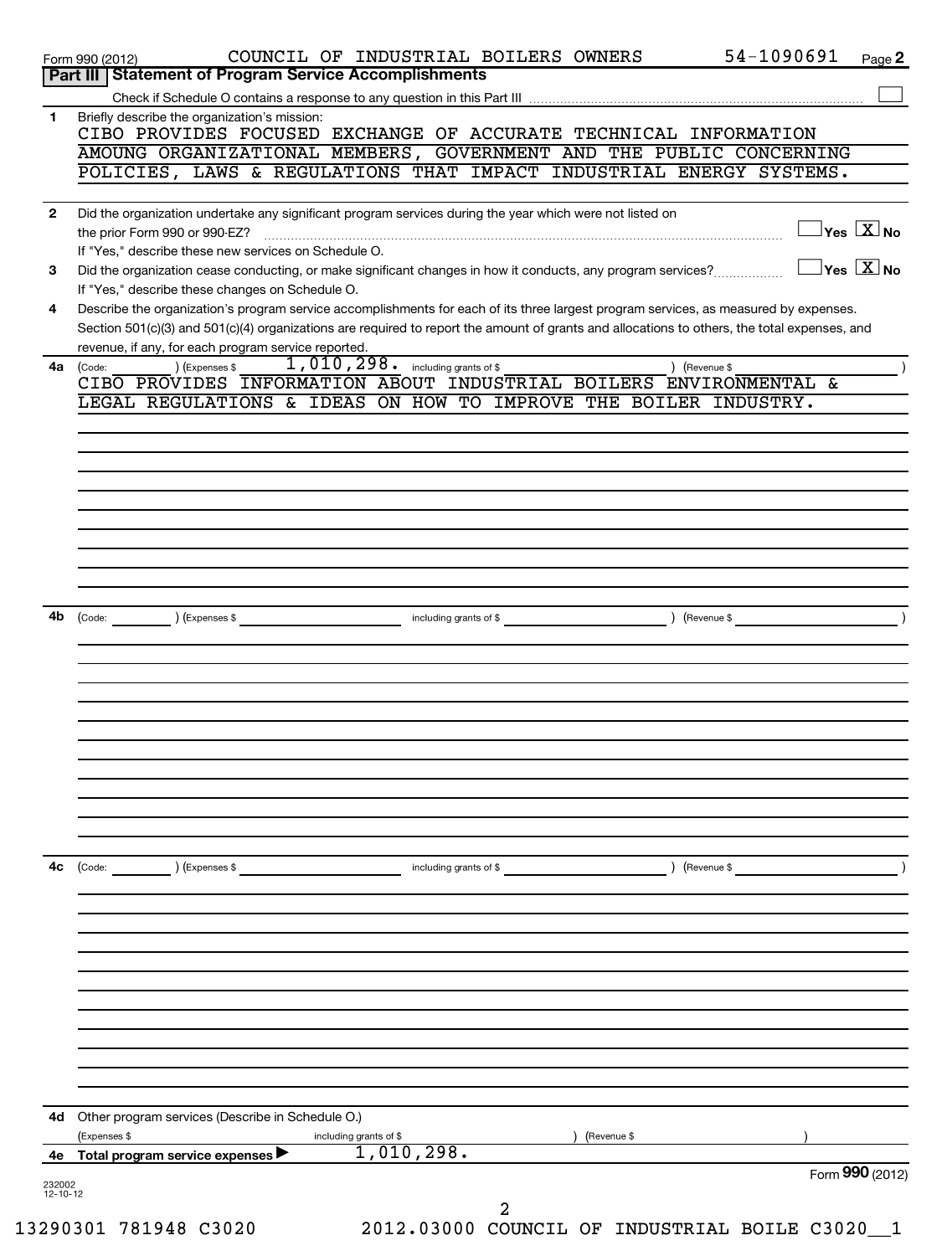|     | <b>Part IV   Checklist of Required Schedules</b>                                                                                                                                                                                    |                          |     |                         |
|-----|-------------------------------------------------------------------------------------------------------------------------------------------------------------------------------------------------------------------------------------|--------------------------|-----|-------------------------|
|     |                                                                                                                                                                                                                                     |                          | Yes | No                      |
| 1   | Is the organization described in section 501(c)(3) or 4947(a)(1) (other than a private foundation)?                                                                                                                                 |                          |     |                         |
|     |                                                                                                                                                                                                                                     | $\mathbf{1}$             |     | X                       |
| 2   |                                                                                                                                                                                                                                     | $\mathbf{2}$             |     | $\overline{\textbf{x}}$ |
| 3   | Did the organization engage in direct or indirect political campaign activities on behalf of or in opposition to candidates for                                                                                                     |                          |     |                         |
|     |                                                                                                                                                                                                                                     | 3                        |     | х                       |
| 4   | Section 501(c)(3) organizations. Did the organization engage in lobbying activities, or have a section 501(h) election in effect                                                                                                    |                          |     |                         |
|     |                                                                                                                                                                                                                                     | 4                        |     |                         |
| 5   | Is the organization a section 501(c)(4), 501(c)(5), or 501(c)(6) organization that receives membership dues, assessments, or                                                                                                        |                          |     |                         |
|     |                                                                                                                                                                                                                                     | 5                        | х   |                         |
| 6   | Did the organization maintain any donor advised funds or any similar funds or accounts for which donors have the right to                                                                                                           |                          |     |                         |
|     | provide advice on the distribution or investment of amounts in such funds or accounts? If "Yes," complete Schedule D, Part I                                                                                                        | 6                        |     | x                       |
| 7   | Did the organization receive or hold a conservation easement, including easements to preserve open space,                                                                                                                           |                          |     |                         |
|     |                                                                                                                                                                                                                                     | $\overline{\phantom{a}}$ |     | х                       |
| 8   | Did the organization maintain collections of works of art, historical treasures, or other similar assets? If "Yes," complete                                                                                                        |                          |     |                         |
|     | Schedule D, Part III <b>Process Construction Construction Construction</b> Construction Construction Construction Construction Construction Construction Construction Construction Construction Construction Construction Construct | 8                        |     | x                       |
| 9   | Did the organization report an amount in Part X, line 21, for escrow or custodial account liability; serve as a custodian for                                                                                                       |                          |     |                         |
|     | amounts not listed in Part X; or provide credit counseling, debt management, credit repair, or debt negotiation services?                                                                                                           |                          |     |                         |
|     | If "Yes," complete Schedule D, Part IV                                                                                                                                                                                              | 9                        |     | х                       |
| 10  | Did the organization, directly or through a related organization, hold assets in temporarily restricted endowments, permanent                                                                                                       |                          |     |                         |
|     |                                                                                                                                                                                                                                     | 10                       |     | x                       |
| 11  | If the organization's answer to any of the following questions is "Yes," then complete Schedule D, Parts VI, VII, VIII, IX, or X                                                                                                    |                          |     |                         |
|     | as applicable.                                                                                                                                                                                                                      |                          |     |                         |
|     | a Did the organization report an amount for land, buildings, and equipment in Part X, line 10? If "Yes," complete Schedule D,                                                                                                       |                          |     |                         |
|     | Part VI                                                                                                                                                                                                                             | 11a                      | X   |                         |
|     | <b>b</b> Did the organization report an amount for investments - other securities in Part X, line 12 that is 5% or more of its total                                                                                                |                          |     |                         |
|     |                                                                                                                                                                                                                                     | 11b                      |     | x                       |
|     | c Did the organization report an amount for investments - program related in Part X, line 13 that is 5% or more of its total                                                                                                        |                          |     |                         |
|     |                                                                                                                                                                                                                                     | 11c                      |     | х                       |
|     | d Did the organization report an amount for other assets in Part X, line 15 that is 5% or more of its total assets reported in                                                                                                      |                          |     |                         |
|     |                                                                                                                                                                                                                                     | 11d                      |     | X                       |
|     |                                                                                                                                                                                                                                     | 11e                      | X   |                         |
| f   | Did the organization's separate or consolidated financial statements for the tax year include a footnote that addresses                                                                                                             |                          |     |                         |
|     | the organization's liability for uncertain tax positions under FIN 48 (ASC 740)? If "Yes," complete Schedule D, Part X                                                                                                              | 11f                      |     | x                       |
|     | 12a Did the organization obtain separate, independent audited financial statements for the tax year? If "Yes," complete                                                                                                             |                          |     |                         |
|     | Schedule D, Parts XI and XII                                                                                                                                                                                                        | 12a                      |     | x                       |
|     | <b>b</b> Was the organization included in consolidated, independent audited financial statements for the tax year?                                                                                                                  |                          |     |                         |
|     | If "Yes," and if the organization answered "No" to line 12a, then completing Schedule D, Parts XI and XII is optional                                                                                                               | 12b                      |     | x                       |
| 13  |                                                                                                                                                                                                                                     | 13                       |     | $\overline{\textbf{x}}$ |
| 14a |                                                                                                                                                                                                                                     | 14a                      |     | $\overline{\textbf{x}}$ |
|     | <b>b</b> Did the organization have aggregate revenues or expenses of more than \$10,000 from grantmaking, fundraising, business,                                                                                                    |                          |     |                         |
|     | investment, and program service activities outside the United States, or aggregate foreign investments valued at \$100,000                                                                                                          |                          |     |                         |
|     |                                                                                                                                                                                                                                     | 14b                      |     | X                       |
| 15  | Did the organization report on Part IX, column (A), line 3, more than \$5,000 of grants or assistance to any organization                                                                                                           |                          |     |                         |
|     |                                                                                                                                                                                                                                     | 15                       |     | x                       |
| 16  | Did the organization report on Part IX, column (A), line 3, more than \$5,000 of aggregate grants or assistance to individuals                                                                                                      |                          |     |                         |
|     |                                                                                                                                                                                                                                     | 16                       |     | x                       |
| 17  | Did the organization report a total of more than \$15,000 of expenses for professional fundraising services on Part IX,                                                                                                             |                          |     |                         |
|     |                                                                                                                                                                                                                                     | 17                       |     | x                       |
| 18  | Did the organization report more than \$15,000 total of fundraising event gross income and contributions on Part VIII, lines                                                                                                        |                          |     |                         |
|     |                                                                                                                                                                                                                                     | 18                       |     | x                       |
| 19  | Did the organization report more than \$15,000 of gross income from gaming activities on Part VIII, line 9a? If "Yes,"                                                                                                              |                          |     |                         |
|     |                                                                                                                                                                                                                                     | 19                       |     | x                       |
|     | 20a Did the organization operate one or more hospital facilities? If "Yes," complete Schedule H                                                                                                                                     | 20a                      |     | $\overline{\mathbf{X}}$ |

**b** If "Yes" to line 20a, did the organization attach a copy of its audited financial statements to this return?

**20b**

Form (2012) **990**

13290301 781948 C3020 2012.03000 COUNCIL OF INDUSTRIAL BOILE C3020\_\_1 3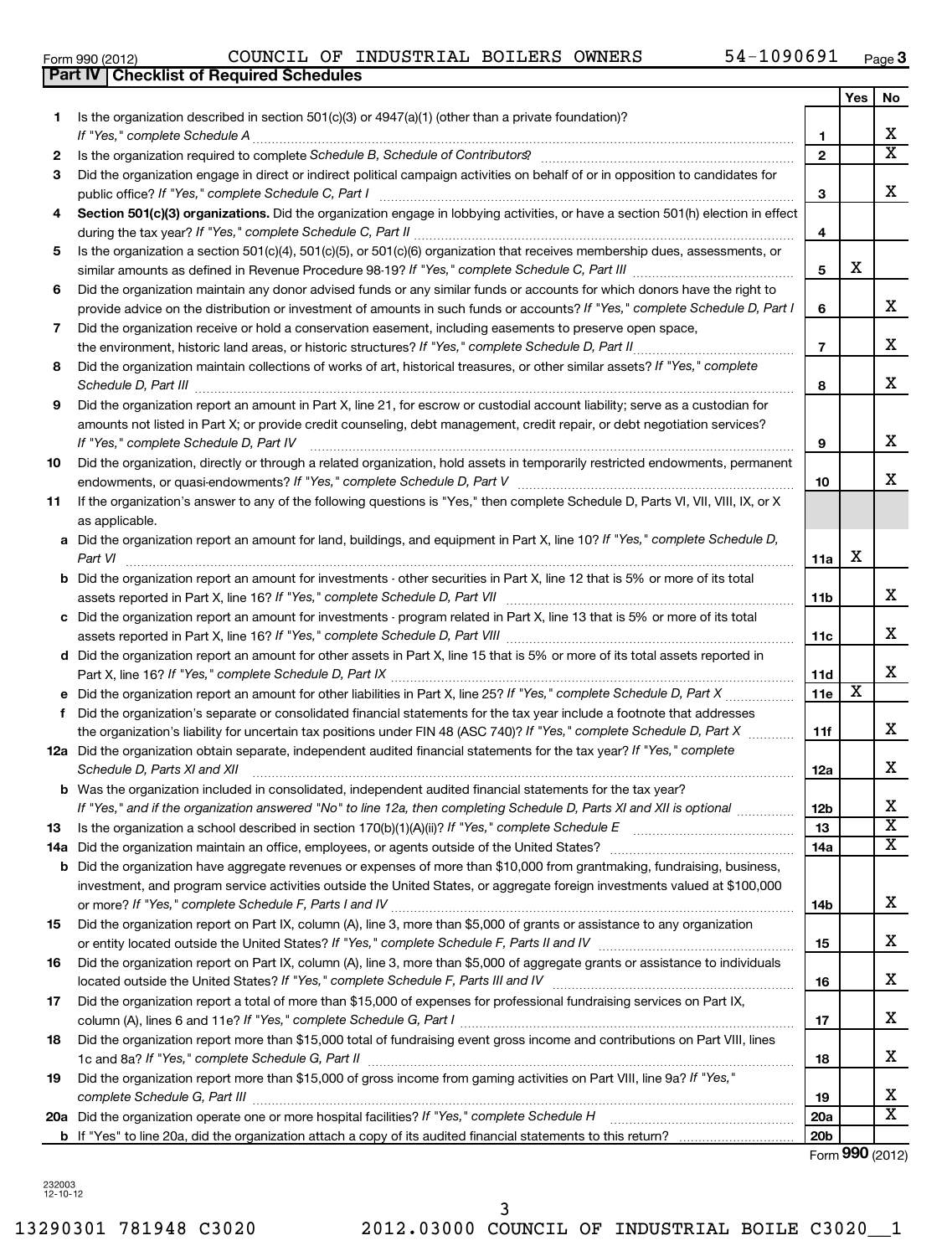13290301 781948 C3020 2012.03000 COUNCIL OF INDUSTRIAL BOILE C3020\_\_1 4

|       | Part IV   Checklist of Required Schedules (continued)                                                                                                                                                                                                                               |     |
|-------|-------------------------------------------------------------------------------------------------------------------------------------------------------------------------------------------------------------------------------------------------------------------------------------|-----|
|       |                                                                                                                                                                                                                                                                                     |     |
| 21    | Did the organization report more than \$5,000 of grants and other assistance to any government or organization in the<br>United States on Part IX, column (A), line 1? If "Yes," complete Schedule I, Parts I and II                                                                | 21  |
| 22.   | Did the organization report more than \$5,000 of grants and other assistance to individuals in the United States on Part IX,                                                                                                                                                        | 22  |
| 23.   | Did the organization answer "Yes" to Part VII, Section A, line 3, 4, or 5 about compensation of the organization's current<br>and former officers, directors, trustees, key employees, and highest compensated employees? If "Yes," complete<br>Schedule J                          | 23  |
| 24a - | Did the organization have a tax-exempt bond issue with an outstanding principal amount of more than \$100,000 as of the<br>last day of the year, that was issued after December 31, 2002? If "Yes," answer lines 24b through 24d and complete<br>Schedule K. If "No", go to line 25 | 24а |

| <b>b</b> Did the organization invest any proceeds of tax-exempt bonds bevond a temporary period exception?             |
|------------------------------------------------------------------------------------------------------------------------|
| c Did the organization maintain an escrow account other than a refunding escrow at any time during the year to defease |
| any tax-exempt bonds?                                                                                                  |
| <b>d</b> Did the organization act as an "on behalf of" issuer for bonds outstanding at any time during the year?       |

### **25 a Section 501(c)(3) and 501(c)(4) organizations.**  Did the organization engage in an excess benefit transaction with a **b** Is the organization aware that it engaged in an excess benefit transaction with a disqualified person in a prior year, and *If "Yes," complete Schedule L, Part I* disqualified person during the year? ~~~~~~~~~~~~~~~~~~~~~~~~~

# that the transaction has not been reported on any of the organization's prior Forms 990 or 990-EZ? If "Yes," complete *Schedule L, Part I* ~~~~~~~~~~~~~~~~~~~~~~~~~~~~~~~~~~~~~~~~~~~~~~~~~~~~

| 26 Was a loan to or by a current or former officer, director, trustee, key employee, highest compensated employee, or disqualified |  |  |  |  |  |  |  |  |
|------------------------------------------------------------------------------------------------------------------------------------|--|--|--|--|--|--|--|--|
| person outstanding as of the end of the organization's tax year? If "Yes," complete Schedule L, Part II                            |  |  |  |  |  |  |  |  |
|                                                                                                                                    |  |  |  |  |  |  |  |  |

| 27 | Did the organization provide a grant or other assistance to an officer, director, trustee, key employee, substantial |
|----|----------------------------------------------------------------------------------------------------------------------|
|    | contributor or employee thereof, a grant selection committee member, or to a 35% controlled entity or family member  |
|    | of any of these persons? If "Yes," complete Schedule L, Part III                                                     |
| 28 | Was the organization a party to a business transaction with one of the following parties (see Schedule L, Part IV    |
|    | instructions for annicable filing thresholds, conditions, and exceptions):                                           |

|    | instructions for applicable filing thresholds, conditions, and exceptions):                                                                                                                                                 |                 |   |
|----|-----------------------------------------------------------------------------------------------------------------------------------------------------------------------------------------------------------------------------|-----------------|---|
|    | a A current or former officer, director, trustee, or key employee? If "Yes," complete Schedule L, Part IV                                                                                                                   | 28a             | х |
|    | <b>b</b> A family member of a current or former officer, director, trustee, or key employee? If "Yes," complete Schedule L, Part IV                                                                                         | 28 <sub>b</sub> | х |
|    | c An entity of which a current or former officer, director, trustee, or key employee (or a family member thereof) was an officer,<br>director, trustee, or direct or indirect owner? If "Yes," complete Schedule L, Part IV | 28 <sub>c</sub> | X |
| 29 | Did the organization receive more than \$25,000 in non-cash contributions? If "Yes," complete Schedule M                                                                                                                    | 29              | х |
| 30 | Did the organization receive contributions of art, historical treasures, or other similar assets, or qualified conservation<br>contributions? If "Yes," complete Schedule M                                                 | 30              | X |
| 31 | Did the organization liquidate, terminate, or dissolve and cease operations?<br>If "Yes." complete Schedule N. Part I                                                                                                       | 31              |   |

#### **31 32 33 34 35 a** Did the organization have a controlled entity within the meaning of section 512(b)(13)? ~~~~~~~~~~~~~~~~~~ **36 31 32 33 34 35a 35b b** If "Yes" to line 35a, did the organization receive any payment from or engage in any transaction with a controlled entity Section 501(c)(3) organizations. Did the organization make any transfers to an exempt non-charitable related organization? *If "Yes," complete Schedule N, Part I* ~~~~~~~~~~~~~~~~~~~~~~~~~~~~~~~~~~~~~~~~~~~ Did the organization sell, exchange, dispose of, or transfer more than 25% of its net assets?If "Yes," complete *Schedule N, Part II* ~~~~~~~~~~~~~~~~~~~~~~~~~~~~~~~~~~~~~~~~~~~~~~~~~~~~ *If "Yes," complete Schedule R, Part I* sections 301.7701-2 and 301.7701-3? ~~~~~~~~~~~~~~~~~~~~~~~~ Was the organization related to any tax-exempt or taxable entity? If "Yes," complete Schedule R, Part II, III, or IV, and *Part V, line 1* ~~~~~~~~~~~~~~~~~~~~~~~~~~~~~~~~~~~~~~~~~~~~~~~~~~~~~~~ *If "Yes," complete Schedule R, Part V, line 2* within the meaning of section 512(b)(13)? ~~~~~~~~~~~~~~~~~~~ Did the organization own 100% of an entity disregarded as separate from the organization under Regulations

**37 38 Note.**  All Form 990 filers are required to complete Schedule O *If "Yes," complete Schedule R, Part V, line 2* ~~~~~~~~~~~~~~~~~~~~~~~~~~~~~~~~~~~~~~~~ and that is treated as a partnership for federal income tax purposes? If "Yes," complete Schedule R, Part VI medi Did the organization conduct more than 5% of its activities through an entity that is not a related organization Did the organization complete Schedule O and provide explanations in Schedule O for Part VI, lines 11b and 19?

Form (2012) **990**

**36**

**37**

**38**

X

**24b**

**24c 24d**

**25a**

**25b**

**26**

**27**

**Yes No**

X

X

X

X

X

X

X

X

X  $\overline{\text{x}}$ 

X

**21**

**22**

**23**

**24 a**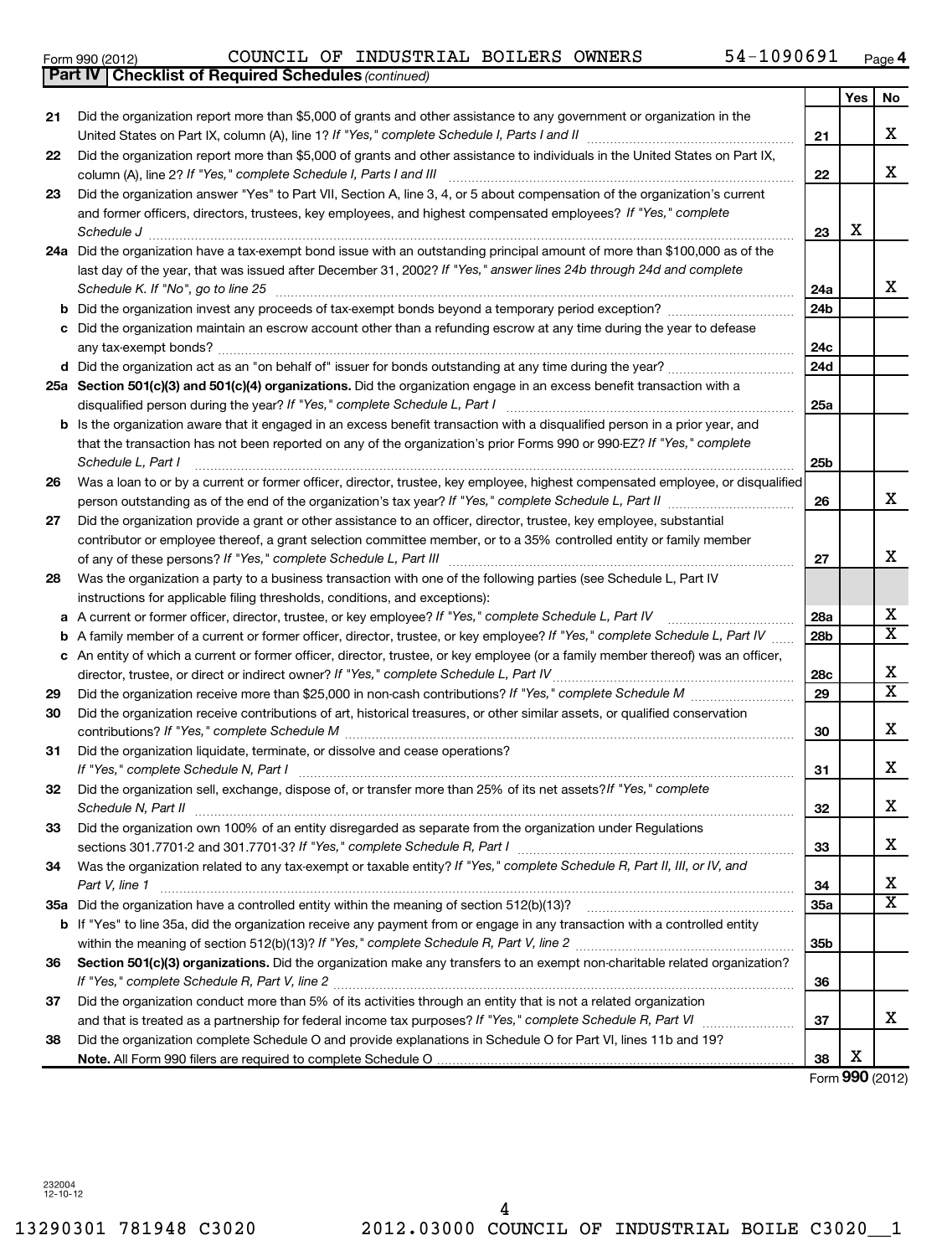|    |                                                                                                                                                 |                | Yes | No                      |  |  |  |  |  |  |
|----|-------------------------------------------------------------------------------------------------------------------------------------------------|----------------|-----|-------------------------|--|--|--|--|--|--|
| 1а | 0<br>1a<br>Enter the number reported in Box 3 of Form 1096. Enter -0- if not applicable                                                         |                |     |                         |  |  |  |  |  |  |
| b  | 1 <sub>b</sub><br>Enter the number of Forms W-2G included in line 1a. Enter -0- if not applicable                                               |                |     |                         |  |  |  |  |  |  |
| c  | Did the organization comply with backup withholding rules for reportable payments to vendors and reportable gaming                              |                |     |                         |  |  |  |  |  |  |
|    |                                                                                                                                                 | 1c             |     |                         |  |  |  |  |  |  |
|    | 2a Enter the number of employees reported on Form W-3, Transmittal of Wage and Tax Statements,                                                  |                |     |                         |  |  |  |  |  |  |
|    | 2a<br>filed for the calendar year ending with or within the year covered by this return                                                         |                |     |                         |  |  |  |  |  |  |
| b  |                                                                                                                                                 | 2b             | х   |                         |  |  |  |  |  |  |
|    | Note. If the sum of lines 1a and 2a is greater than 250, you may be required to e-file (see instructions)                                       |                |     |                         |  |  |  |  |  |  |
|    |                                                                                                                                                 | За             |     | x                       |  |  |  |  |  |  |
|    | <b>b</b> If "Yes," has it filed a Form 990-T for this year? If "No," provide an explanation in Schedule O                                       | 3b             |     |                         |  |  |  |  |  |  |
|    | 4a At any time during the calendar year, did the organization have an interest in, or a signature or other authority over, a                    |                |     |                         |  |  |  |  |  |  |
|    | financial account in a foreign country (such as a bank account, securities account, or other financial account)?                                | 4a             |     | x                       |  |  |  |  |  |  |
|    | <b>b</b> If "Yes," enter the name of the foreign country:                                                                                       |                |     |                         |  |  |  |  |  |  |
|    | See instructions for filing requirements for Form TD F 90-22.1, Report of Foreign Bank and Financial Accounts.                                  |                |     |                         |  |  |  |  |  |  |
| 5а |                                                                                                                                                 | 5a             |     | х                       |  |  |  |  |  |  |
| b  |                                                                                                                                                 | 5 <sub>b</sub> |     | $\overline{\texttt{x}}$ |  |  |  |  |  |  |
| с  |                                                                                                                                                 |                |     |                         |  |  |  |  |  |  |
|    | 6a Does the organization have annual gross receipts that are normally greater than \$100,000, and did the organization solicit                  | 5c             |     |                         |  |  |  |  |  |  |
|    |                                                                                                                                                 | 6a             |     | X                       |  |  |  |  |  |  |
|    | <b>b</b> If "Yes," did the organization include with every solicitation an express statement that such contributions or gifts                   |                |     |                         |  |  |  |  |  |  |
|    |                                                                                                                                                 | 6b             |     |                         |  |  |  |  |  |  |
| 7  | Organizations that may receive deductible contributions under section 170(c).                                                                   |                |     |                         |  |  |  |  |  |  |
| a  | Did the organization receive a payment in excess of \$75 made partly as a contribution and partly for goods and services provided to the payor? | 7a             |     |                         |  |  |  |  |  |  |
| b  |                                                                                                                                                 | 7b             |     |                         |  |  |  |  |  |  |
| c  | Did the organization sell, exchange, or otherwise dispose of tangible personal property for which it was required                               |                |     |                         |  |  |  |  |  |  |
|    |                                                                                                                                                 | 7c             |     |                         |  |  |  |  |  |  |
| d  | 7d                                                                                                                                              |                |     |                         |  |  |  |  |  |  |
|    | Did the organization receive any funds, directly or indirectly, to pay premiums on a personal benefit contract?                                 | 7е             |     |                         |  |  |  |  |  |  |
| f  |                                                                                                                                                 | 7f             |     |                         |  |  |  |  |  |  |
| g  | If the organization received a contribution of qualified intellectual property, did the organization file Form 8899 as required?                | 7g             |     |                         |  |  |  |  |  |  |
| h  | If the organization received a contribution of cars, boats, airplanes, or other vehicles, did the organization file a Form 1098-C?              | 7h             |     |                         |  |  |  |  |  |  |
| 8  | Sponsoring organizations maintaining donor advised funds and section $509(a)(3)$ supporting organizations. Did the supporting                   |                |     |                         |  |  |  |  |  |  |
|    | organization, or a donor advised fund maintained by a sponsoring organization, have excess business holdings at any time during the year?       | 8              |     |                         |  |  |  |  |  |  |
| 9  | Sponsoring organizations maintaining donor advised funds.                                                                                       |                |     |                         |  |  |  |  |  |  |
| a  |                                                                                                                                                 | 9а             |     |                         |  |  |  |  |  |  |
|    |                                                                                                                                                 | 9b             |     |                         |  |  |  |  |  |  |
| 10 | Section 501(c)(7) organizations. Enter:                                                                                                         |                |     |                         |  |  |  |  |  |  |
| а  | 10a                                                                                                                                             |                |     |                         |  |  |  |  |  |  |
| b  | 10 <sub>b</sub><br>Gross receipts, included on Form 990, Part VIII, line 12, for public use of club facilities                                  |                |     |                         |  |  |  |  |  |  |
| 11 | Section 501(c)(12) organizations. Enter:                                                                                                        |                |     |                         |  |  |  |  |  |  |
| а  | 11a                                                                                                                                             |                |     |                         |  |  |  |  |  |  |
| b  | Gross income from other sources (Do not net amounts due or paid to other sources against                                                        |                |     |                         |  |  |  |  |  |  |
|    | 11 <sub>b</sub><br>amounts due or received from them.)                                                                                          |                |     |                         |  |  |  |  |  |  |
|    | 12a Section 4947(a)(1) non-exempt charitable trusts. Is the organization filing Form 990 in lieu of Form 1041?                                  | 12a            |     |                         |  |  |  |  |  |  |
|    | 12b<br><b>b</b> If "Yes," enter the amount of tax-exempt interest received or accrued during the year                                           |                |     |                         |  |  |  |  |  |  |
| 13 | Section 501(c)(29) qualified nonprofit health insurance issuers.                                                                                |                |     |                         |  |  |  |  |  |  |
|    | a Is the organization licensed to issue qualified health plans in more than one state?                                                          | 13a            |     |                         |  |  |  |  |  |  |
|    | Note. See the instructions for additional information the organization must report on Schedule O.                                               |                |     |                         |  |  |  |  |  |  |
|    | <b>b</b> Enter the amount of reserves the organization is required to maintain by the states in which the                                       |                |     |                         |  |  |  |  |  |  |
|    | 13 <sub>b</sub>                                                                                                                                 |                |     |                         |  |  |  |  |  |  |
|    | 13 <sub>c</sub>                                                                                                                                 |                |     |                         |  |  |  |  |  |  |
|    | 14a Did the organization receive any payments for indoor tanning services during the tax year?                                                  | 14a            |     | x                       |  |  |  |  |  |  |
|    | <b>b</b> If "Yes," has it filed a Form 720 to report these payments? If "No," provide an explanation in Schedule O                              | 14b            |     |                         |  |  |  |  |  |  |

Form (2012) **990**

232005 12-10-12

Check if Schedule O contains a response to any question in this Part V **Part V Statements Regarding Other IRS Filings and Tax Compliance**

 $\sim$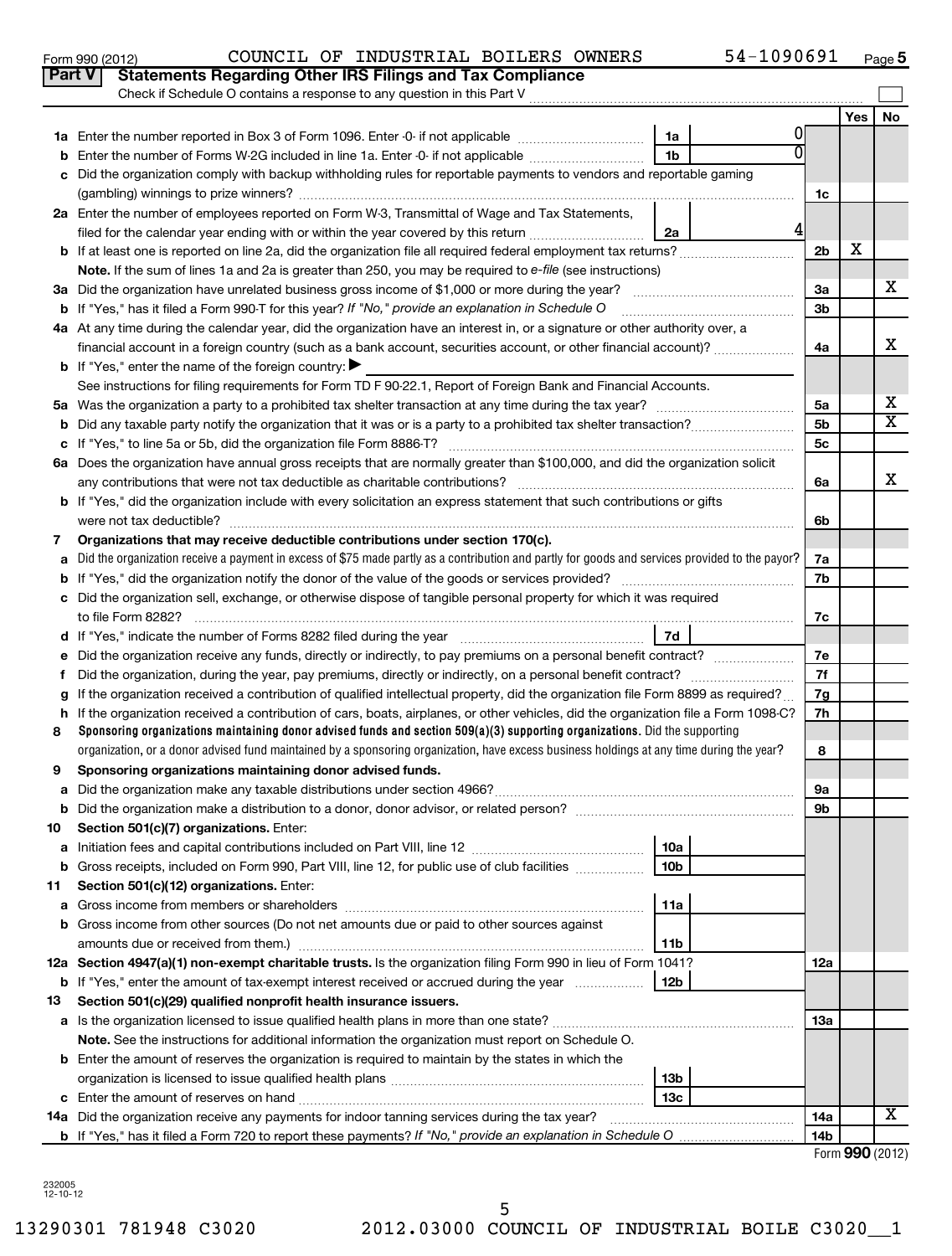### Form 990 (2012)  $\,$  COUNCIL OF INDUSTRIAL BOILERS OWNERS  $\,$  54-1090691  $\,$  Page

**6**

| <b>t VI   Governance, Management, and Disclosure</b> For each "Yes" response to lines 2 through 7b below, and for a "No" response |  |  |  |  |
|-----------------------------------------------------------------------------------------------------------------------------------|--|--|--|--|
| to line 8a, 8b, or 10b below, describe the circumstances, processes, or changes in Schedule O. See instructions.                  |  |  |  |  |

|                                                                                                                            | <b>Fail VI   GOVENTANCE, Management, and Disclosule</b> For each rest response to lines z through 7D below, and for a TNO Tesponse<br>to line 8a, 8b, or 10b below, describe the circumstances, processes, or changes in Schedule O. See instructions. |    |    |     |                     |  |  |
|----------------------------------------------------------------------------------------------------------------------------|--------------------------------------------------------------------------------------------------------------------------------------------------------------------------------------------------------------------------------------------------------|----|----|-----|---------------------|--|--|
|                                                                                                                            |                                                                                                                                                                                                                                                        |    |    |     | $\lfloor x \rfloor$ |  |  |
|                                                                                                                            | <b>Section A. Governing Body and Management</b>                                                                                                                                                                                                        |    |    |     |                     |  |  |
|                                                                                                                            |                                                                                                                                                                                                                                                        |    |    | Yes | No                  |  |  |
|                                                                                                                            | 1a Enter the number of voting members of the governing body at the end of the tax year                                                                                                                                                                 | 1a |    |     |                     |  |  |
|                                                                                                                            | If there are material differences in voting rights among members of the governing body, or if the governing                                                                                                                                            |    |    |     |                     |  |  |
|                                                                                                                            | body delegated broad authority to an executive committee or similar committee, explain in Schedule O.                                                                                                                                                  |    |    |     |                     |  |  |
| b                                                                                                                          | Enter the number of voting members included in line 1a, above, who are independent                                                                                                                                                                     | 1b |    |     |                     |  |  |
| 2                                                                                                                          | Did any officer, director, trustee, or key employee have a family relationship or a business relationship with any other                                                                                                                               |    |    |     |                     |  |  |
|                                                                                                                            |                                                                                                                                                                                                                                                        |    | 2  |     | x                   |  |  |
| Did the organization delegate control over management duties customarily performed by or under the direct supervision<br>3 |                                                                                                                                                                                                                                                        |    |    |     |                     |  |  |
|                                                                                                                            |                                                                                                                                                                                                                                                        |    |    |     |                     |  |  |
| 4                                                                                                                          | Did the organization make any significant changes to its governing documents since the prior Form 990 was filed?                                                                                                                                       |    |    |     |                     |  |  |
| 5                                                                                                                          |                                                                                                                                                                                                                                                        |    | 5  |     | X                   |  |  |
| 6                                                                                                                          | Did the organization have members or stockholders?                                                                                                                                                                                                     |    | 6  | x   |                     |  |  |
| 7a                                                                                                                         | Did the organization have members, stockholders, or other persons who had the power to elect or appoint one or                                                                                                                                         |    |    |     |                     |  |  |
|                                                                                                                            | more members of the governing body?                                                                                                                                                                                                                    |    | 7a | x   |                     |  |  |
|                                                                                                                            | <b>b</b> Are any governance decisions of the organization reserved to (or subject to approval by) members, stockholders, or                                                                                                                            |    |    |     |                     |  |  |
|                                                                                                                            | persons other than the governing body?                                                                                                                                                                                                                 |    | 7b |     | x                   |  |  |
| 8                                                                                                                          | Did the organization contemporaneously document the meetings held or written actions undertaken during the year by the following:                                                                                                                      |    |    |     |                     |  |  |
| а                                                                                                                          | The governing body?                                                                                                                                                                                                                                    |    | 8а | х   |                     |  |  |
| Each committee with authority to act on behalf of the governing body?<br>b                                                 |                                                                                                                                                                                                                                                        |    |    |     |                     |  |  |
| Is there any officer, director, trustee, or key employee listed in Part VII, Section A, who cannot be reached at the<br>9  |                                                                                                                                                                                                                                                        |    |    |     |                     |  |  |
|                                                                                                                            | organization's mailing address? If "Yes," provide the names and addresses in Schedule O<br>9                                                                                                                                                           |    |    |     |                     |  |  |

|     | <b>Section B. Policies</b> (This Section B requests information about policies not required by the Internal Revenue Code.)                                                                                               |                 |                         |    |  |  |  |
|-----|--------------------------------------------------------------------------------------------------------------------------------------------------------------------------------------------------------------------------|-----------------|-------------------------|----|--|--|--|
|     |                                                                                                                                                                                                                          |                 | Yes                     | No |  |  |  |
|     |                                                                                                                                                                                                                          | 10a             |                         | X  |  |  |  |
|     | <b>b</b> If "Yes," did the organization have written policies and procedures governing the activities of such chapters, affiliates,                                                                                      |                 |                         |    |  |  |  |
|     | and branches to ensure their operations are consistent with the organization's exempt purposes?                                                                                                                          | 10 <sub>b</sub> |                         |    |  |  |  |
|     | 11a Has the organization provided a complete copy of this Form 990 to all members of its governing body before filing the form?                                                                                          | 11a             | $\overline{\texttt{x}}$ |    |  |  |  |
|     | <b>b</b> Describe in Schedule O the process, if any, used by the organization to review this Form 990.                                                                                                                   |                 |                         |    |  |  |  |
| 12a | Did the organization have a written conflict of interest policy? If "No," go to line 13                                                                                                                                  | 12a             | х                       |    |  |  |  |
| b   | Were officers, directors, or trustees, and key employees required to disclose annually interests that could give rise to conflicts?                                                                                      | 12 <sub>b</sub> | X                       |    |  |  |  |
| C   | Did the organization regularly and consistently monitor and enforce compliance with the policy? If "Yes," describe                                                                                                       |                 |                         |    |  |  |  |
|     | in Schedule O how this was done                                                                                                                                                                                          | 12c             | х                       |    |  |  |  |
| 13  | Did the organization have a written whistleblower policy?                                                                                                                                                                | 13              | $\overline{\text{x}}$   |    |  |  |  |
| 14  | Did the organization have a written document retention and destruction policy? [11] manufaction manufaction in                                                                                                           | 14              | $\overline{\textbf{x}}$ |    |  |  |  |
| 15  | Did the process for determining compensation of the following persons include a review and approval by independent                                                                                                       |                 |                         |    |  |  |  |
|     | persons, comparability data, and contemporaneous substantiation of the deliberation and decision?                                                                                                                        |                 |                         |    |  |  |  |
| a   | The organization's CEO, Executive Director, or top management official manufactured content content of the organization's CEO, Executive Director, or top management official manufactured content of the organization's | 15a             | х                       |    |  |  |  |
|     | $\overline{\textbf{x}}$<br>15 <sub>b</sub>                                                                                                                                                                               |                 |                         |    |  |  |  |
|     | If "Yes" to line 15a or 15b, describe the process in Schedule O (see instructions).                                                                                                                                      |                 |                         |    |  |  |  |
|     | <b>16a</b> Did the organization invest in, contribute assets to, or participate in a joint venture or similar arrangement with a                                                                                         |                 |                         |    |  |  |  |
|     | taxable entity during the year?                                                                                                                                                                                          | <b>16a</b>      |                         | x  |  |  |  |
|     | b If "Yes," did the organization follow a written policy or procedure requiring the organization to evaluate its participation                                                                                           |                 |                         |    |  |  |  |
|     | in joint venture arrangements under applicable federal tax law, and take steps to safequard the organization's                                                                                                           |                 |                         |    |  |  |  |
|     |                                                                                                                                                                                                                          | <b>16b</b>      |                         |    |  |  |  |
|     | <b>Section C. Disclosure</b>                                                                                                                                                                                             |                 |                         |    |  |  |  |
| 17  | <b>NONE</b><br>List the states with which a copy of this Form 990 is required to be filed $\blacktriangleright$                                                                                                          |                 |                         |    |  |  |  |
| 18  | Section 6104 requires an organization to make its Forms 1023 (or 1024 if applicable), 990, and 990-T (Section 501(c)(3)s only) available                                                                                 |                 |                         |    |  |  |  |
|     | for public inspection. Indicate how you made these available. Check all that apply.                                                                                                                                      |                 |                         |    |  |  |  |
|     | $\lfloor \underline{X} \rfloor$ Upon request<br>Another's website<br>Other (explain in Schedule O)<br>Own website                                                                                                        |                 |                         |    |  |  |  |
| 19  | Describe in Schedule O whether (and if so, how), the organization made its governing documents, conflict of interest policy, and financial                                                                               |                 |                         |    |  |  |  |
|     | statements available to the public during the tax year.                                                                                                                                                                  |                 |                         |    |  |  |  |
| 20  | State the name, physical address, and telephone number of the person who possesses the books and records of the organization:                                                                                            |                 |                         |    |  |  |  |
|     | THE ORGANIZATION - 540-349-9043                                                                                                                                                                                          |                 |                         |    |  |  |  |
|     | 20186<br>6801 KENNEDY RD, NO. 102, WARRENTON, VA                                                                                                                                                                         |                 |                         |    |  |  |  |

13290301 781948 C3020 2012.03000 COUNCIL OF INDUSTRIAL BOILE C3020\_\_1

232006 12-10-12

6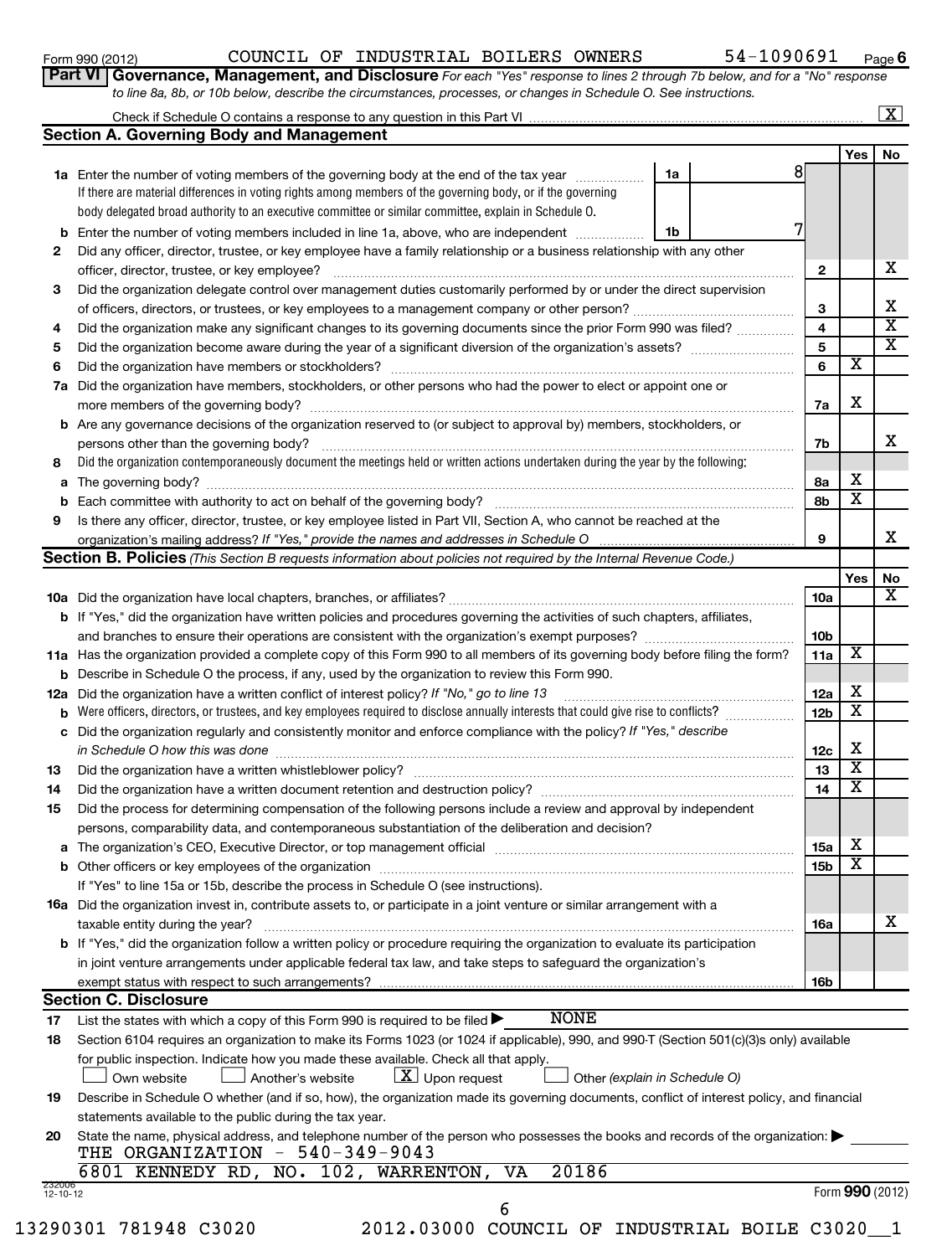| Part VII Compensation of Officers, Directors, Trustees, Key Employees, Highest Compensated |  |
|--------------------------------------------------------------------------------------------|--|
| <b>Employees, and Independent Contractors</b>                                              |  |
| Check if Schedule O contains a response to any question in this Part VII                   |  |
| Section A. Officers, Directors, Trustees, Key Employees, and Highest Compensated Employees |  |

**1a**  Complete this table for all persons required to be listed. Report compensation for the calendar year ending with or within the organization's tax year.

• List all of the organization's current officers, directors, trustees (whether individuals or organizations), regardless of amount of compensation. Enter -0- in columns  $(D)$ ,  $(E)$ , and  $(F)$  if no compensation was paid.

**•** List all of the organization's **current** key employees, if any. See instructions for definition of "key employee."

 $\bullet$  List the organization's five  $\tt current$  highest compensated employees (other than an officer, director, trustee, or key employee) who received reportable compensation (Box 5 of Form W-2 and/or Box 7 of Form 1099-MISC) of more than \$100,000 from the organization and any related organizations .

 $\bullet$  List all of the organization's former officers, key employees, and highest compensated employees who received more than \$100,000 of reportable compensation from the organization and any related organizations.

**•** List all of the organization's former directors or trustees that received, in the capacity as a former director or trustee of the organization, more than \$10,000 of reportable compensation from the organization and any related organizations.

List persons in the following order: individual trustees or directors; institutional trustees; officers; key employees; highest compensated employees; and former such persons.

Check this box if neither the organization nor any related organization compensated any current officer, director, or trustee.  $\Box$ 

| (A)                   | (B)                    | (C)<br>Position                |                       |             |              | (D)                                                              | (E)    | (F)             |                 |               |
|-----------------------|------------------------|--------------------------------|-----------------------|-------------|--------------|------------------------------------------------------------------|--------|-----------------|-----------------|---------------|
| Name and Title        | Average                |                                |                       |             |              | (do not check more than one                                      |        | Reportable      | Reportable      | Estimated     |
|                       | hours per              |                                |                       |             |              | box, unless person is both an<br>officer and a director/trustee) |        | compensation    | compensation    | amount of     |
|                       | week                   |                                |                       |             |              |                                                                  |        | from            | from related    | other         |
|                       | (list any              |                                |                       |             |              |                                                                  |        | the             | organizations   | compensation  |
|                       | hours for              |                                |                       |             |              |                                                                  |        | organization    | (W-2/1099-MISC) | from the      |
|                       | related                |                                |                       |             |              |                                                                  |        | (W-2/1099-MISC) |                 | organization  |
|                       | organizations<br>below |                                |                       |             |              |                                                                  |        |                 |                 | and related   |
|                       | line)                  | Individual trustee or director | Institutional trustee | Officer     | Key employee | Highest compensated<br>employee                                  | Former |                 |                 | organizations |
| (1) ROBERT D BESSETTE | 40.00                  |                                |                       |             |              |                                                                  |        |                 |                 |               |
| PRESIDENT             |                        | $\mathbf X$                    |                       | $\mathbf X$ |              |                                                                  |        | 156,230.        | $\mathbf 0$ .   | $\mathbf 0$ . |
| (2) JOHN C DERUYTER   | 1.00                   |                                |                       |             |              |                                                                  |        |                 |                 |               |
| CHAIRMAN              |                        | $\mathbf X$                    |                       |             |              |                                                                  |        | $\mathbf 0$ .   | $\mathbf 0$ .   | $\mathbf 0$ . |
| (3) MARK E CALMES     | 1.00                   |                                |                       |             |              |                                                                  |        |                 |                 |               |
| VICE CHAIRMAN         |                        | $\mathbf X$                    |                       |             |              |                                                                  |        | $\mathbf 0$ .   | $\mathbf 0$ .   | $\mathbf 0$ . |
| (4) CARL R BUZZUTO    | 1.00                   |                                |                       |             |              |                                                                  |        |                 |                 |               |
| SECRETARY/TREASURER   |                        | $\mathbf X$                    |                       |             |              |                                                                  |        | 0.              | $\mathbf 0$ .   | $\mathbf 0$ . |
| (5) SCOTT M DARLING   | 1.00                   |                                |                       |             |              |                                                                  |        |                 |                 |               |
| BOARD MEMBER          |                        | X                              |                       |             |              |                                                                  |        | 0.              | $\mathbf 0$ .   | $\mathbf 0$ . |
| (6) ANN MCIVER        | 1.00                   |                                |                       |             |              |                                                                  |        |                 |                 |               |
| <b>BOARD MEMBER</b>   |                        | $\mathbf X$                    |                       |             |              |                                                                  |        | $\mathbf 0$ .   | $\mathbf 0$ .   | $\mathbf 0$ . |
| (7) JAY HOFMANN       | 1.00                   |                                |                       |             |              |                                                                  |        |                 |                 |               |
| <b>BOARD MEMBER</b>   |                        | $\mathbf X$                    |                       |             |              |                                                                  |        | $\mathbf 0$ .   | $\mathbf 0$ .   | $\mathbf 0$ . |
| (8) CHRIS KEULEMAN    | 1.00                   |                                |                       |             |              |                                                                  |        |                 |                 |               |
| <b>BOARD MEMBER</b>   |                        | $\mathbf x$                    |                       |             |              |                                                                  |        | $\mathbf 0$ .   | $\mathbf 0$ .   | $\mathbf 0$ . |
|                       |                        |                                |                       |             |              |                                                                  |        |                 |                 |               |
|                       |                        |                                |                       |             |              |                                                                  |        |                 |                 |               |
|                       |                        |                                |                       |             |              |                                                                  |        |                 |                 |               |
|                       |                        |                                |                       |             |              |                                                                  |        |                 |                 |               |
|                       |                        |                                |                       |             |              |                                                                  |        |                 |                 |               |
|                       |                        |                                |                       |             |              |                                                                  |        |                 |                 |               |
|                       |                        |                                |                       |             |              |                                                                  |        |                 |                 |               |
|                       |                        |                                |                       |             |              |                                                                  |        |                 |                 |               |
|                       |                        |                                |                       |             |              |                                                                  |        |                 |                 |               |
|                       |                        |                                |                       |             |              |                                                                  |        |                 |                 |               |
|                       |                        |                                |                       |             |              |                                                                  |        |                 |                 |               |
|                       |                        |                                |                       |             |              |                                                                  |        |                 |                 |               |
|                       |                        |                                |                       |             |              |                                                                  |        |                 |                 |               |
|                       |                        |                                |                       |             |              |                                                                  |        |                 |                 |               |
|                       |                        |                                |                       |             |              |                                                                  |        |                 |                 |               |
|                       |                        |                                |                       |             |              |                                                                  |        |                 |                 |               |

7

232007 12-10-12

Form (2012) **990**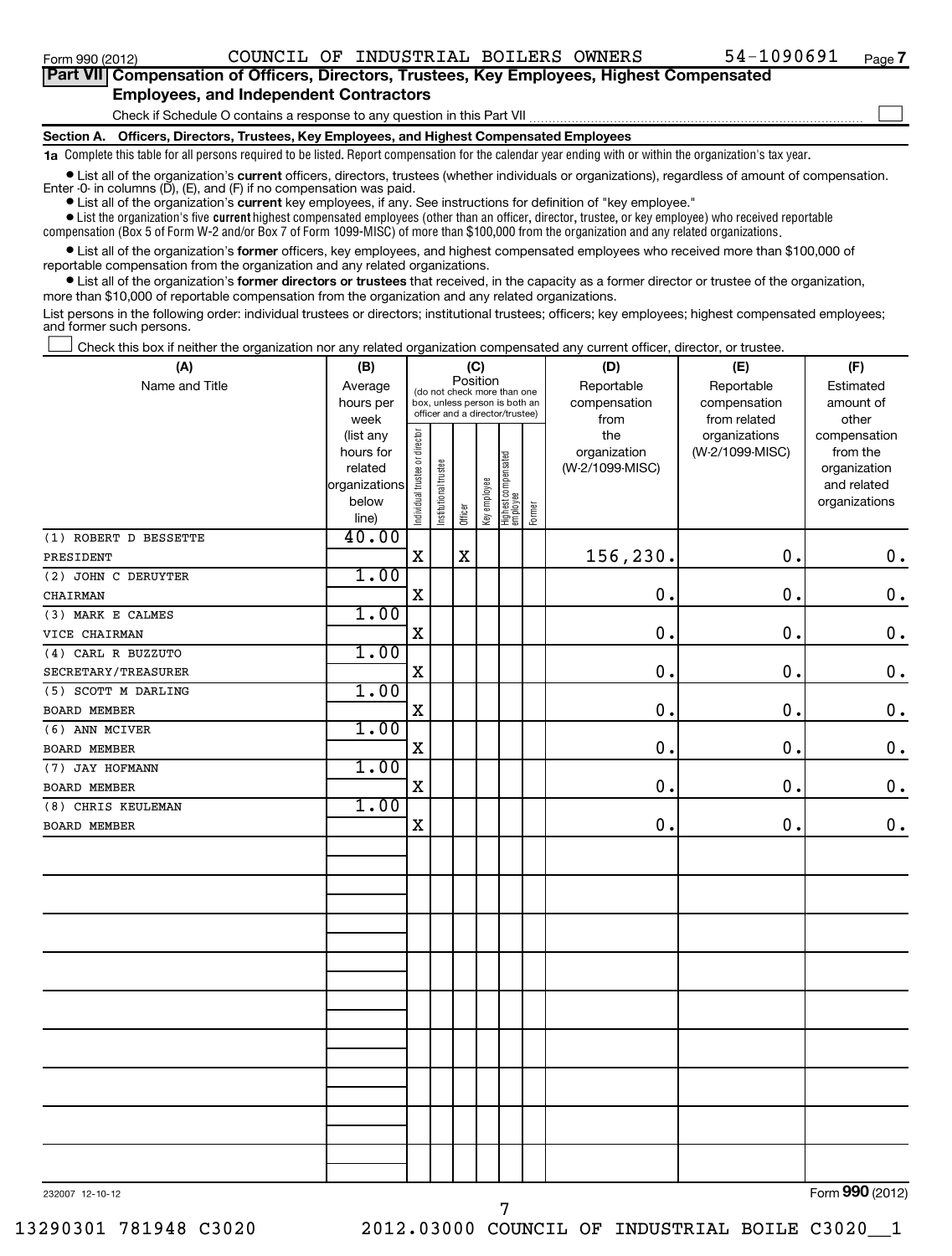| Form 990 (2012)<br><b>Part VII</b><br>Section A. Officers, Directors, Trustees, Key Employees, and Highest Compensated Employees (continued)                                                                                                                 |                                                                      |                                     |                       |          |              |                                                                                                 |        | COUNCIL OF INDUSTRIAL BOILERS OWNERS   | 54-1090691                                 |                        |                                                                          |       | Page 8                               |
|--------------------------------------------------------------------------------------------------------------------------------------------------------------------------------------------------------------------------------------------------------------|----------------------------------------------------------------------|-------------------------------------|-----------------------|----------|--------------|-------------------------------------------------------------------------------------------------|--------|----------------------------------------|--------------------------------------------|------------------------|--------------------------------------------------------------------------|-------|--------------------------------------|
| (A)                                                                                                                                                                                                                                                          | (B)                                                                  |                                     |                       |          | (C)          |                                                                                                 |        | (D)                                    | (E)                                        |                        |                                                                          | (F)   |                                      |
| Name and title                                                                                                                                                                                                                                               | Average<br>hours per<br>week                                         |                                     |                       | Position |              | (do not check more than one<br>box, unless person is both an<br>officer and a director/trustee) |        | Reportable<br>compensation<br>from     | Reportable<br>compensation<br>from related | Estimated<br>amount of |                                                                          | other |                                      |
|                                                                                                                                                                                                                                                              | (list any<br>hours for<br>related<br>organizations<br>below<br>line) | trustee or director<br>Individual t | Institutional trustee | Officer  | Key employee | Highest compensated<br>employee                                                                 | Former | the<br>organization<br>(W-2/1099-MISC) | organizations<br>(W-2/1099-MISC)           |                        | compensation<br>from the<br>organization<br>and related<br>organizations |       |                                      |
|                                                                                                                                                                                                                                                              |                                                                      |                                     |                       |          |              |                                                                                                 |        |                                        |                                            |                        |                                                                          |       |                                      |
|                                                                                                                                                                                                                                                              |                                                                      |                                     |                       |          |              |                                                                                                 |        |                                        |                                            |                        |                                                                          |       |                                      |
|                                                                                                                                                                                                                                                              |                                                                      |                                     |                       |          |              |                                                                                                 |        |                                        |                                            |                        |                                                                          |       |                                      |
|                                                                                                                                                                                                                                                              |                                                                      |                                     |                       |          |              |                                                                                                 |        |                                        |                                            |                        |                                                                          |       |                                      |
|                                                                                                                                                                                                                                                              |                                                                      |                                     |                       |          |              |                                                                                                 |        |                                        |                                            |                        |                                                                          |       |                                      |
|                                                                                                                                                                                                                                                              |                                                                      |                                     |                       |          |              |                                                                                                 |        |                                        |                                            |                        |                                                                          |       |                                      |
|                                                                                                                                                                                                                                                              |                                                                      |                                     |                       |          |              |                                                                                                 |        |                                        |                                            |                        |                                                                          |       |                                      |
|                                                                                                                                                                                                                                                              |                                                                      |                                     |                       |          |              |                                                                                                 |        |                                        |                                            |                        |                                                                          |       |                                      |
|                                                                                                                                                                                                                                                              |                                                                      |                                     |                       |          |              |                                                                                                 |        |                                        |                                            |                        |                                                                          |       |                                      |
|                                                                                                                                                                                                                                                              |                                                                      |                                     |                       |          |              |                                                                                                 |        |                                        |                                            |                        |                                                                          |       |                                      |
|                                                                                                                                                                                                                                                              |                                                                      |                                     |                       |          |              |                                                                                                 |        |                                        |                                            |                        |                                                                          |       |                                      |
| c Total from continuation sheets to Part VII, Section A <b>manual</b> Section A                                                                                                                                                                              |                                                                      |                                     |                       |          |              |                                                                                                 |        | 156, 230.<br>$\Omega$ .                |                                            | σ.<br>σ.               |                                                                          |       | $\overline{0}$ .<br>$\overline{0}$ . |
| Total number of individuals (including but not limited to those listed above) who received more than \$100,000 of reportable<br>$\mathbf{2}$                                                                                                                 |                                                                      |                                     |                       |          |              |                                                                                                 |        | 156, 230.                              |                                            | σ.                     |                                                                          |       | $\overline{0}$ .                     |
| compensation from the organization $\blacktriangleright$                                                                                                                                                                                                     |                                                                      |                                     |                       |          |              |                                                                                                 |        |                                        |                                            |                        |                                                                          |       | 1                                    |
| 3<br>Did the organization list any former officer, director, or trustee, key employee, or highest compensated employee on                                                                                                                                    |                                                                      |                                     |                       |          |              |                                                                                                 |        |                                        |                                            |                        |                                                                          | Yes   | No                                   |
| line 1a? If "Yes," complete Schedule J for such individual [11] manufacture in the term in the set of the set o                                                                                                                                              |                                                                      |                                     |                       |          |              |                                                                                                 |        |                                        |                                            |                        | 3                                                                        |       | х                                    |
| For any individual listed on line 1a, is the sum of reportable compensation and other compensation from the organization<br>4<br>and related organizations greater than \$150,000? If "Yes," complete Schedule J for such individual                         |                                                                      |                                     |                       |          |              |                                                                                                 |        |                                        |                                            |                        | 4                                                                        | х     |                                      |
| Did any person listed on line 1a receive or accrue compensation from any unrelated organization or individual for services<br>5<br>rendered to the organization? If "Yes," complete Schedule J for such person                                               |                                                                      |                                     |                       |          |              |                                                                                                 |        |                                        |                                            |                        | 5                                                                        |       | x                                    |
| <b>Section B. Independent Contractors</b>                                                                                                                                                                                                                    |                                                                      |                                     |                       |          |              |                                                                                                 |        |                                        |                                            |                        |                                                                          |       |                                      |
| Complete this table for your five highest compensated independent contractors that received more than \$100,000 of compensation from<br>1.<br>the organization. Report compensation for the calendar year ending with or within the organization's tax year. |                                                                      |                                     |                       |          |              |                                                                                                 |        |                                        |                                            |                        |                                                                          |       |                                      |
| (A)<br>Name and business address                                                                                                                                                                                                                             |                                                                      |                                     | <b>NONE</b>           |          |              |                                                                                                 |        | (B)<br>Description of services         |                                            |                        | (C)<br>Compensation                                                      |       |                                      |
|                                                                                                                                                                                                                                                              |                                                                      |                                     |                       |          |              |                                                                                                 |        |                                        |                                            |                        |                                                                          |       |                                      |
|                                                                                                                                                                                                                                                              |                                                                      |                                     |                       |          |              |                                                                                                 |        |                                        |                                            |                        |                                                                          |       |                                      |
|                                                                                                                                                                                                                                                              |                                                                      |                                     |                       |          |              |                                                                                                 |        |                                        |                                            |                        |                                                                          |       |                                      |
|                                                                                                                                                                                                                                                              |                                                                      |                                     |                       |          |              |                                                                                                 |        |                                        |                                            |                        |                                                                          |       |                                      |
|                                                                                                                                                                                                                                                              |                                                                      |                                     |                       |          |              |                                                                                                 |        |                                        |                                            |                        |                                                                          |       |                                      |
|                                                                                                                                                                                                                                                              |                                                                      |                                     |                       |          |              |                                                                                                 |        |                                        |                                            |                        |                                                                          |       |                                      |
| Total number of independent contractors (including but not limited to those listed above) who received more than<br>2<br>\$100,000 of compensation from the organization                                                                                     |                                                                      |                                     |                       |          |              | 0                                                                                               |        |                                        |                                            |                        |                                                                          |       |                                      |

232008 12-10-12

8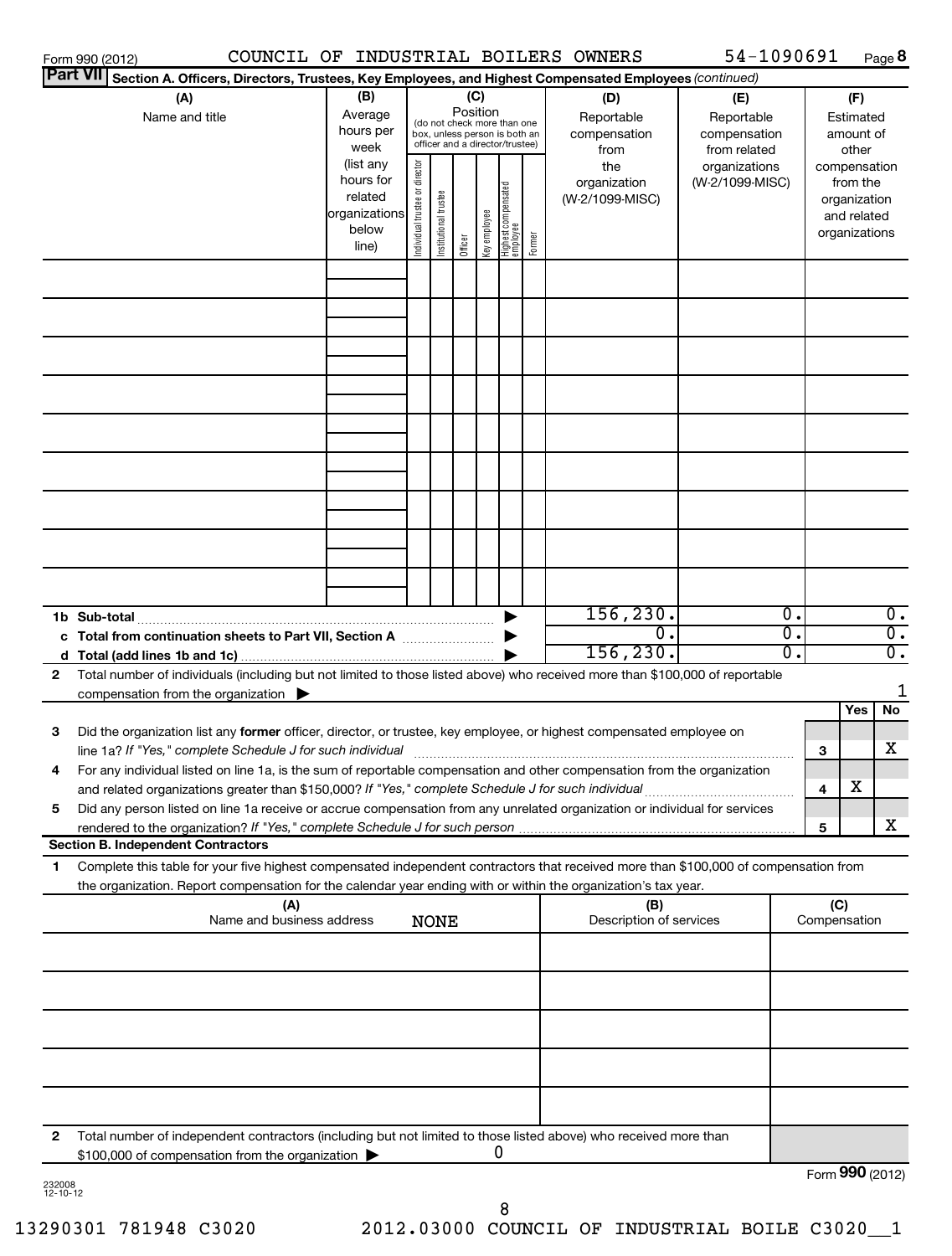| Form 990 (2012) |                                       | COUNCIL |
|-----------------|---------------------------------------|---------|
|                 | <b>Part VIII Statement of Revenue</b> |         |

# Form 990 (2012) COUNCIL OF INDUSTRIAL BOILERS OWNERS 54-1090691 Page **9**

|                                                           | Check if Schedule O contains a response to any question in this Part VIII |                                                                                                                                                                                                |                                                                |                                          |                     |                                                 |                                         |                                                                                   |  |  |  |  |
|-----------------------------------------------------------|---------------------------------------------------------------------------|------------------------------------------------------------------------------------------------------------------------------------------------------------------------------------------------|----------------------------------------------------------------|------------------------------------------|---------------------|-------------------------------------------------|-----------------------------------------|-----------------------------------------------------------------------------------|--|--|--|--|
|                                                           |                                                                           |                                                                                                                                                                                                |                                                                |                                          | Total revenue       | (B)<br>Related or<br>exempt function<br>revenue | (C)<br>Unrelated<br>business<br>revenue | (D)<br>Revenue excluded<br>from tax under<br>sections $512$ ,<br>$513$ , or $514$ |  |  |  |  |
| Contributions, Gifts, Grants<br>and Other Similar Amounts |                                                                           | 1 a Federated campaigns<br><b>b</b> Membership dues<br>c Fundraising events<br>d Related organizations<br>e Government grants (contributions)<br>f All other contributions, gifts, grants, and | 1a<br>1 <sub>b</sub><br>1 <sub>c</sub><br>1 <sub>d</sub><br>1e | 953,491.                                 |                     |                                                 |                                         |                                                                                   |  |  |  |  |
|                                                           |                                                                           | similar amounts not included above<br>Noncash contributions included in lines 1a-1f: \$                                                                                                        | 1f                                                             |                                          | 953,491.            |                                                 |                                         |                                                                                   |  |  |  |  |
| Program Service<br>Revenue                                | 2a<br>$\mathbf b$<br>с                                                    | MEETINGS/CONFERENCES<br>PROCEEDINGS                                                                                                                                                            |                                                                | <b>Business Code</b><br>900099<br>900099 | 314, 148.<br>1,807. | 314, 148.<br>1,807.                             |                                         |                                                                                   |  |  |  |  |
|                                                           | d<br>е<br>g                                                               | <u> 1989 - Johann Barbara, martxa alemaniar a</u>                                                                                                                                              |                                                                | ►                                        | 315,955.            |                                                 |                                         |                                                                                   |  |  |  |  |
|                                                           | 3<br>4                                                                    | Investment income (including dividends, interest, and<br>Income from investment of tax-exempt bond proceeds                                                                                    |                                                                |                                          | 2,071.              | 2,071.                                          |                                         |                                                                                   |  |  |  |  |
|                                                           | 5<br>6а                                                                   | Gross rents<br><b>b</b> Less: rental expenses                                                                                                                                                  | (i) Real                                                       | (ii) Personal                            |                     |                                                 |                                         |                                                                                   |  |  |  |  |
|                                                           |                                                                           | c Rental income or (loss)<br>7 a Gross amount from sales of<br>assets other than inventory                                                                                                     | (i) Securities                                                 | ▶<br>(ii) Other                          |                     |                                                 |                                         |                                                                                   |  |  |  |  |
| 9U                                                        |                                                                           | <b>b</b> Less: cost or other basis<br>and sales expenses<br>8 a Gross income from fundraising events (not<br>including \$<br><u>and the second second second</u> of                            |                                                                | ▶                                        |                     |                                                 |                                         |                                                                                   |  |  |  |  |
| Other Rever                                               |                                                                           | contributions reported on line 1c). See<br>c Net income or (loss) from fundraising events                                                                                                      | b                                                              | .                                        |                     |                                                 |                                         |                                                                                   |  |  |  |  |
|                                                           |                                                                           | 9 a Gross income from gaming activities. See<br>c Net income or (loss) from gaming activities<br>10 a Gross sales of inventory, less returns                                                   | $\mathbf b$                                                    |                                          |                     |                                                 |                                         |                                                                                   |  |  |  |  |
|                                                           |                                                                           | c Net income or (loss) from sales of inventory<br>Miscellaneous Revenue                                                                                                                        | bl                                                             | ▶<br>Business Code                       |                     |                                                 |                                         |                                                                                   |  |  |  |  |
|                                                           | 11a<br>b<br>с<br>d                                                        | the control of the control of the control of                                                                                                                                                   |                                                                |                                          |                     |                                                 |                                         |                                                                                   |  |  |  |  |
| 232009<br>12-10-12                                        | 12                                                                        |                                                                                                                                                                                                |                                                                | $\blacktriangleright$                    | 1, 271, 517.        | 318,026.                                        | $\overline{0}$ .                        | Ο.<br>Form 990 (2012)                                                             |  |  |  |  |

9

13290301 781948 C3020 2012.03000 COUNCIL OF INDUSTRIAL BOILE C3020\_\_1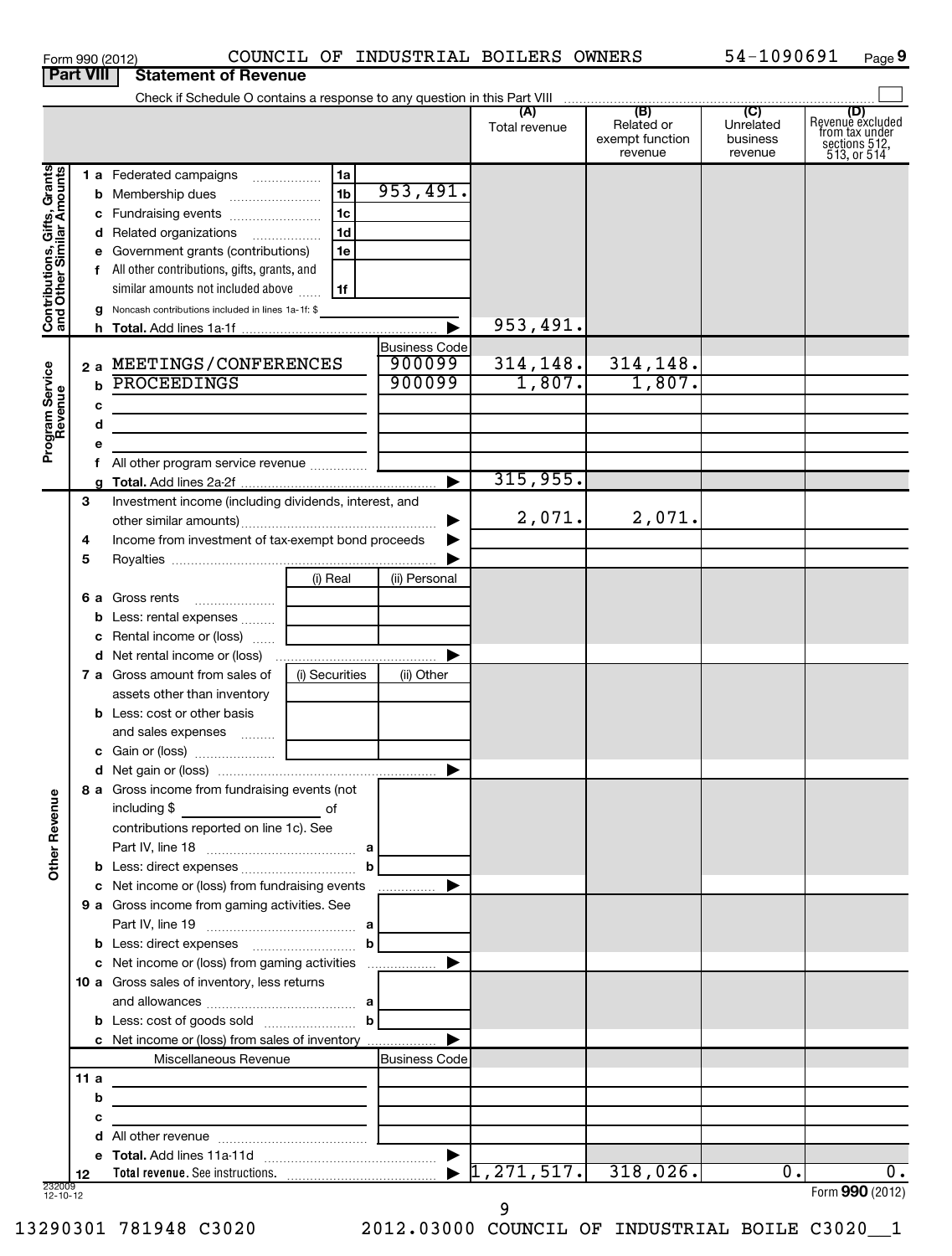### Form 990 (2012)  $\,$  COUNCIL OF INDUSTRIAL BOILERS OWNERS  $\,$  54-1090691  $_{\rm Page}$

54-1090691 Page 10

|              | Section 501(c)(3) and 501(c)(4) organizations must complete all columns. All other organizations must complete column (A).                                |                      |                                    |                                    |                         |
|--------------|-----------------------------------------------------------------------------------------------------------------------------------------------------------|----------------------|------------------------------------|------------------------------------|-------------------------|
|              | Check if Schedule O contains a response to any question in this Part IX                                                                                   | (A)                  |                                    | (C)                                | (D)                     |
|              | Do not include amounts reported on lines 6b,<br>7b, 8b, 9b, and 10b of Part VIII.                                                                         | Total expenses       | (B)<br>Program service<br>expenses | Management and<br>general expenses | Fundraising<br>expenses |
| 1.           | Grants and other assistance to governments and                                                                                                            |                      |                                    |                                    |                         |
|              | organizations in the United States. See Part IV, line 21                                                                                                  |                      |                                    |                                    |                         |
| $\mathbf{2}$ | Grants and other assistance to individuals in                                                                                                             |                      |                                    |                                    |                         |
|              | the United States. See Part IV, line 22                                                                                                                   |                      |                                    |                                    |                         |
| 3            | Grants and other assistance to governments,                                                                                                               |                      |                                    |                                    |                         |
|              | organizations, and individuals outside the                                                                                                                |                      |                                    |                                    |                         |
|              | United States. See Part IV, lines 15 and 16                                                                                                               |                      |                                    |                                    |                         |
| 4            | Benefits paid to or for members                                                                                                                           |                      |                                    |                                    |                         |
| 5            | Compensation of current officers, directors,                                                                                                              |                      |                                    |                                    |                         |
|              | trustees, and key employees                                                                                                                               | 156,230.             | 124,984.                           | 31, 246.                           |                         |
| 6            | Compensation not included above, to disqualified                                                                                                          |                      |                                    |                                    |                         |
|              | persons (as defined under section 4958(f)(1)) and                                                                                                         |                      |                                    |                                    |                         |
|              | persons described in section 4958(c)(3)(B)                                                                                                                |                      |                                    |                                    |                         |
| 7            |                                                                                                                                                           | 116, 566.            | 93, 253.                           | 23,313.                            |                         |
| 8            | Pension plan accruals and contributions (include                                                                                                          |                      |                                    |                                    |                         |
|              | section 401(k) and 403(b) employer contributions)                                                                                                         | 16,477.              | 13,182.                            | $\frac{3,295}{2,991}$              |                         |
| 9            |                                                                                                                                                           | 14,956.              | 11,965.                            |                                    |                         |
| 10           |                                                                                                                                                           | 18,442.              | 14,754.                            | 3,688.                             |                         |
| 11           | Fees for services (non-employees):                                                                                                                        |                      |                                    |                                    |                         |
| a            |                                                                                                                                                           | 183,721.             | 146,977.                           | 36,744.                            |                         |
| b            |                                                                                                                                                           | 6, 355.              | 5,084.                             | 1,271.                             |                         |
|              |                                                                                                                                                           |                      |                                    |                                    |                         |
| d            |                                                                                                                                                           |                      |                                    |                                    |                         |
| e            | Professional fundraising services. See Part IV, line 17                                                                                                   |                      |                                    |                                    |                         |
| f            | Investment management fees<br>Other. (If line 11g amount exceeds 10% of line 25,                                                                          |                      |                                    |                                    |                         |
| g            | column (A) amount, list line 11g expenses on Sch O.)                                                                                                      | 3,751.               | 3,001.                             | 750.                               |                         |
| 12           |                                                                                                                                                           |                      |                                    |                                    |                         |
| 13           |                                                                                                                                                           | 17,100.              | 13,680.                            | 3,420.                             |                         |
| 14           |                                                                                                                                                           | 34,861.              | 27,889.                            | 6,972.                             |                         |
| 15           |                                                                                                                                                           |                      |                                    |                                    |                         |
| 16           |                                                                                                                                                           | 45,430.              | 36, 344.                           | 9,086.                             |                         |
| 17           |                                                                                                                                                           | 73,793.              | 59,034.                            | 14,759.                            |                         |
| 18           | Payments of travel or entertainment expenses                                                                                                              |                      |                                    |                                    |                         |
|              | for any federal, state, or local public officials                                                                                                         |                      |                                    |                                    |                         |
| 19           | Conferences, conventions, and meetings                                                                                                                    | 220,769.             | 220,769.                           |                                    |                         |
| 20           | Interest                                                                                                                                                  |                      |                                    |                                    |                         |
| 21           |                                                                                                                                                           |                      |                                    |                                    |                         |
| 22           | Depreciation, depletion, and amortization                                                                                                                 |                      |                                    |                                    |                         |
| 23           | Insurance                                                                                                                                                 | 4,251.               | 3,401.                             | 850.                               |                         |
| 24           | Other expenses. Itemize expenses not covered<br>above. (List miscellaneous expenses in line 24e. If line<br>24e amount exceeds 10% of line 25, column (A) |                      |                                    |                                    |                         |
|              | amount, list line 24e expenses on Schedule O.) [                                                                                                          |                      |                                    |                                    |                         |
| a            | COALITION ACTIVITIES                                                                                                                                      | 138,730.<br>54, 154. | 138,730.                           |                                    |                         |
| b            | TECHNICAL ASSISTANCE                                                                                                                                      | 12,604.              | 54, 154.                           |                                    |                         |
| c            | BANK AND CREDIT CHARGES<br><b>OUTSIDE ORGANIZATIONS</b>                                                                                                   | 9,490.               | 12,604.<br>7,592.                  | 1,898.                             |                         |
| d            |                                                                                                                                                           | 25,754.              | 22,901.                            | 2,853.                             |                         |
|              | e All other expenses                                                                                                                                      | 1,153,434.           | 1,010,298.                         | 143,136.                           | 0.                      |
| 25           | Total functional expenses. Add lines 1 through 24e<br>Joint costs. Complete this line only if the organization                                            |                      |                                    |                                    |                         |
| 26           | reported in column (B) joint costs from a combined                                                                                                        |                      |                                    |                                    |                         |
|              | educational campaign and fundraising solicitation.                                                                                                        |                      |                                    |                                    |                         |
|              | Check here<br>if following SOP 98-2 (ASC 958-720)                                                                                                         |                      |                                    |                                    |                         |
|              |                                                                                                                                                           |                      |                                    |                                    |                         |

232010 12-10-12

Form **990** (2012)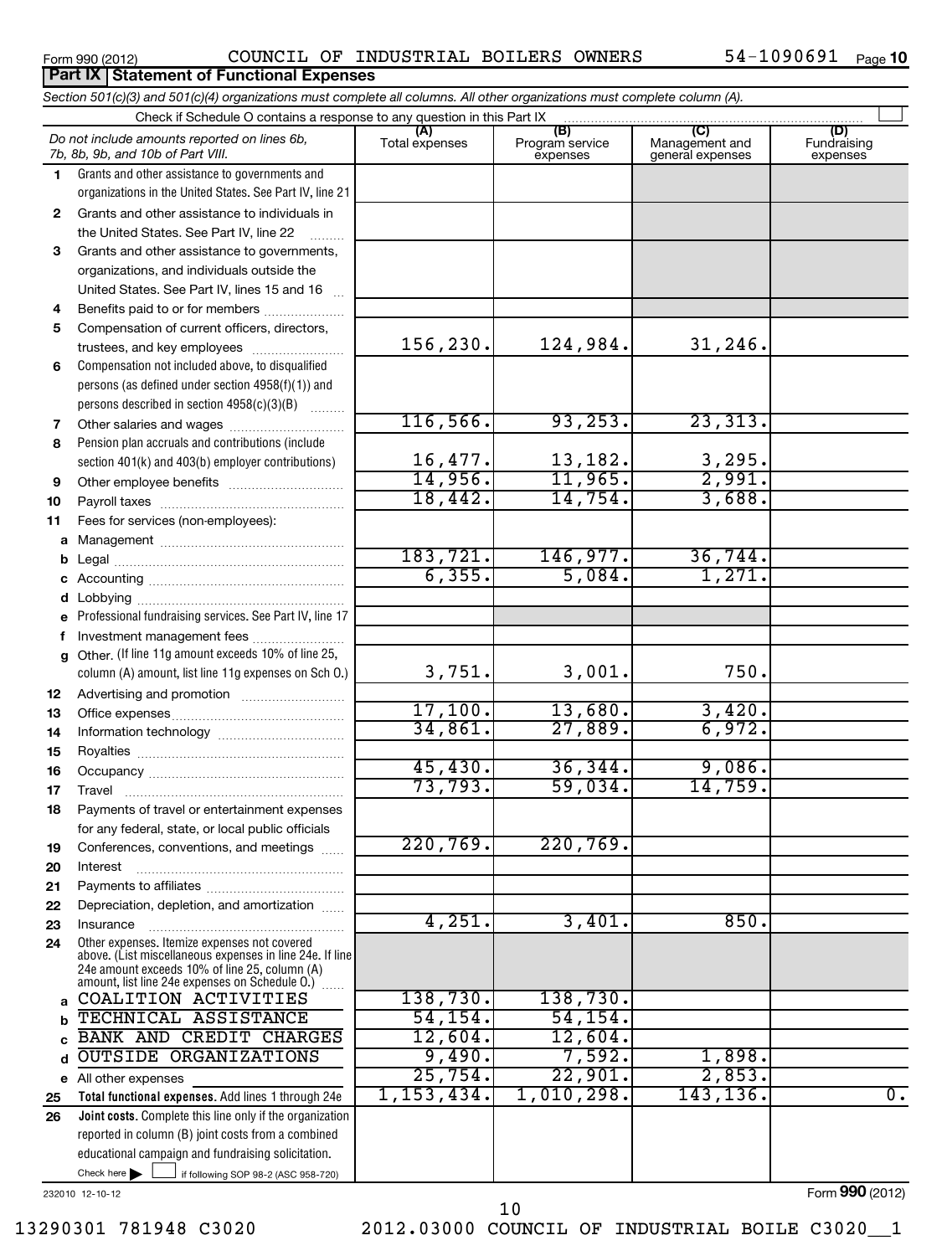$\frac{521,412.33}{864,100.34}$  620,874.

Form (2012) **990**

910,980.

Form 990 (2012)  $\,$  COUNCIL OF INDUSTRIAL BOILERS OWNERS  $\,$  54-1090691  $_{\rm Page}$ 

54-1090691 <sub>Page</sub> 11

|                             | <u>UIIII JJU ILU ILI</u> | <b>Part X   Balance Sheet</b>                                                                                                  |          |                |                          |                 | r ayo r r          |
|-----------------------------|--------------------------|--------------------------------------------------------------------------------------------------------------------------------|----------|----------------|--------------------------|-----------------|--------------------|
|                             |                          |                                                                                                                                |          |                |                          |                 |                    |
|                             |                          |                                                                                                                                |          |                | (A)<br>Beginning of year |                 | (B)<br>End of year |
|                             | 1                        |                                                                                                                                |          |                | 86,568.                  | $\mathbf{1}$    | 540, 726.          |
|                             | 2                        |                                                                                                                                |          |                | 712,990.                 | $\mathbf{2}$    | 351,504.           |
|                             | З                        |                                                                                                                                |          |                |                          | 3               |                    |
|                             | 4                        |                                                                                                                                |          |                | 39,600.                  | 4               |                    |
|                             | 5                        | Loans and other receivables from current and former officers, directors,                                                       |          |                |                          |                 |                    |
|                             |                          | trustees, key employees, and highest compensated employees. Complete                                                           |          |                |                          |                 |                    |
|                             |                          | Part II of Schedule L                                                                                                          |          |                |                          | 5               |                    |
|                             | 6                        | Loans and other receivables from other disqualified persons (as defined under                                                  |          |                |                          |                 |                    |
|                             |                          | section 4958(f)(1)), persons described in section 4958(c)(3)(B), and contributing                                              |          |                |                          |                 |                    |
|                             |                          | employers and sponsoring organizations of section 501(c)(9) voluntary                                                          |          |                |                          |                 |                    |
|                             |                          | employees' beneficiary organizations (see instr). Complete Part II of Sch L                                                    |          |                | 6                        |                 |                    |
| Assets                      | 7                        |                                                                                                                                |          | $\overline{7}$ |                          |                 |                    |
|                             | 8                        |                                                                                                                                |          |                | 8                        |                 |                    |
|                             | 9                        |                                                                                                                                |          |                | 24,942.                  | 9               | 18,750.            |
|                             |                          | 10a Land, buildings, and equipment: cost or other                                                                              |          |                |                          |                 |                    |
|                             |                          | basis. Complete Part VI of Schedule D  10a                                                                                     |          | 0.             |                          |                 |                    |
|                             |                          |                                                                                                                                |          |                | $0$ .                    | 10 <sub>c</sub> |                    |
|                             | 11                       |                                                                                                                                |          |                |                          | 11              |                    |
|                             | 12                       |                                                                                                                                |          | 12             |                          |                 |                    |
|                             | 13                       |                                                                                                                                |          |                |                          | 13              |                    |
|                             | 14                       |                                                                                                                                |          |                |                          | 14              |                    |
|                             | 15                       |                                                                                                                                |          | 15             |                          |                 |                    |
|                             | 16                       |                                                                                                                                | 864,100. | 16             | 910,980.                 |                 |                    |
|                             | 17                       |                                                                                                                                |          |                | 35,688.                  | 17              | 1,043.             |
|                             | 18                       |                                                                                                                                |          |                |                          | 18              |                    |
|                             | 19                       |                                                                                                                                |          |                | 307,000.                 | 19              | 273,501.           |
|                             | 20                       |                                                                                                                                |          |                |                          | 20              |                    |
|                             | 21                       | Escrow or custodial account liability. Complete Part IV of Schedule D                                                          |          |                |                          | 21              |                    |
|                             | 22                       | Loans and other payables to current and former officers, directors, trustees,                                                  |          |                |                          |                 |                    |
| Liabilities                 |                          | key employees, highest compensated employees, and disqualified persons.                                                        |          |                |                          |                 |                    |
|                             |                          | Complete Part II of Schedule L                                                                                                 |          |                |                          | 22              |                    |
|                             | 23<br>24                 | Secured mortgages and notes payable to unrelated third parties<br>Unsecured notes and loans payable to unrelated third parties |          |                |                          | 23<br>24        |                    |
|                             | 25                       | Other liabilities (including federal income tax, payables to related third                                                     |          |                |                          |                 |                    |
|                             |                          | parties, and other liabilities not included on lines 17-24). Complete Part X of                                                |          |                |                          |                 |                    |
|                             |                          | Schedule D                                                                                                                     |          |                | 0.                       | 25              | 15,562.            |
|                             | 26                       | Total liabilities. Add lines 17 through 25                                                                                     |          |                | 342,688.                 | 26              | 290, 106.          |
|                             |                          | Organizations that follow SFAS 117 (ASC 958), check here $\blacktriangleright \begin{array}{c} \boxed{X} \end{array}$ and      |          |                |                          |                 |                    |
|                             |                          | complete lines 27 through 29, and lines 33 and 34.                                                                             |          |                |                          |                 |                    |
|                             | 27                       |                                                                                                                                |          |                | 521,412.                 | 27              | 620,874.           |
|                             | 28                       |                                                                                                                                |          |                |                          | 28              |                    |
|                             | 29                       | Permanently restricted net assets                                                                                              |          |                |                          | 29              |                    |
|                             |                          | Organizations that do not follow SFAS 117 (ASC 958), check here ▶                                                              |          |                |                          |                 |                    |
|                             |                          | and complete lines 30 through 34.                                                                                              |          |                |                          |                 |                    |
|                             | 30                       |                                                                                                                                |          |                |                          | 30              |                    |
|                             | 31                       | Paid-in or capital surplus, or land, building, or equipment fund                                                               |          |                |                          | 31              |                    |
| Net Assets or Fund Balances | 32                       | Retained earnings, endowment, accumulated income, or other funds                                                               |          |                | 591<br>71 J              | 32<br>$\sim$    | 620 874            |
|                             |                          |                                                                                                                                |          |                |                          |                 |                    |

Total liabilities and net assets/fund balances

Paid-in or capital surplus, or land, building, or equipment fund ...................... Retained earnings, endowment, accumulated income, or other funds ............ Total net assets or fund balances ~~~~~~~~~~~~~~~~~~~~~~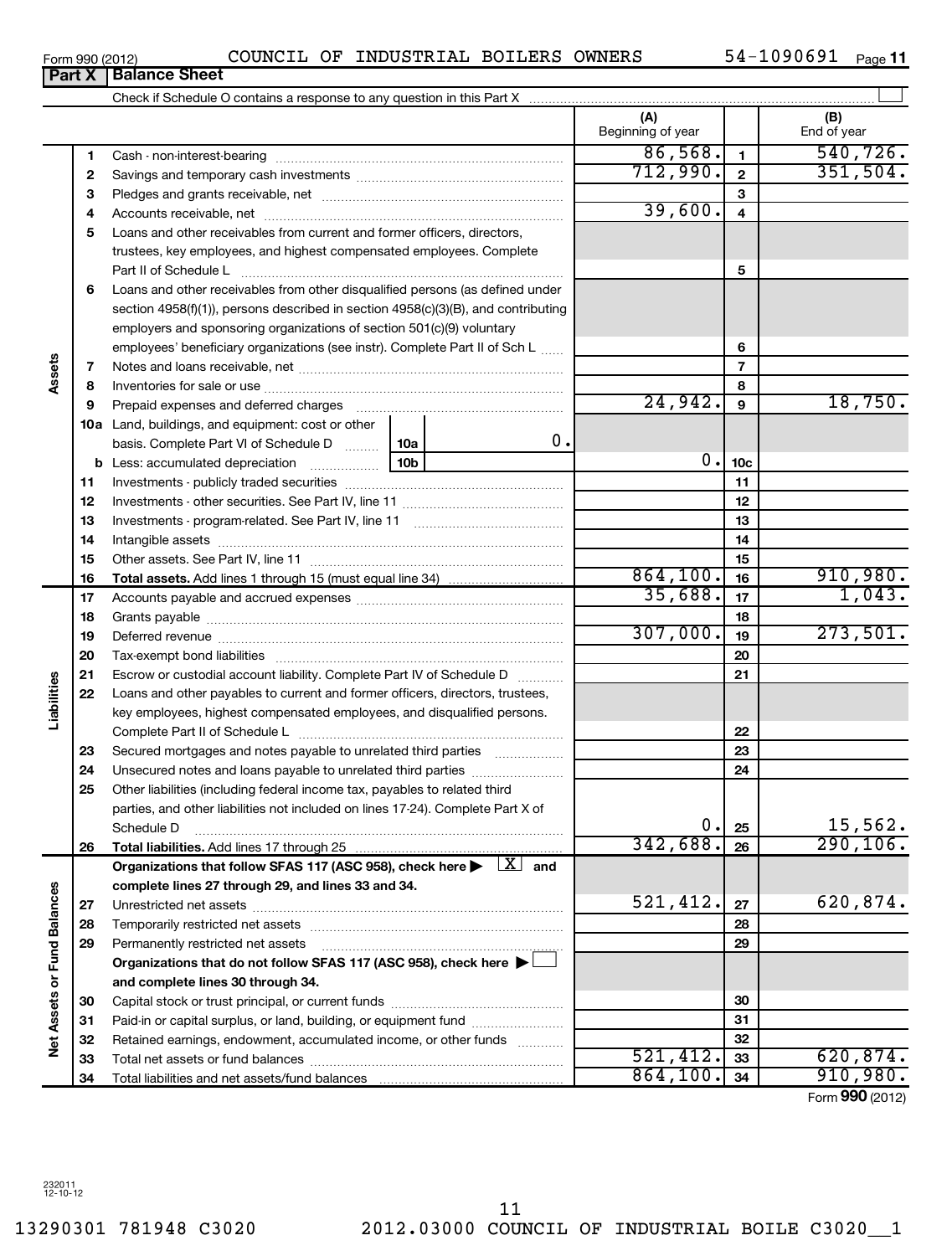232012 12-10-12

| 1  |                                                                                                                                 | 1              | 1,271,517.     |                 |                     |  |  |  |
|----|---------------------------------------------------------------------------------------------------------------------------------|----------------|----------------|-----------------|---------------------|--|--|--|
| 2  |                                                                                                                                 | $\overline{2}$ | 1, 153, 434.   |                 |                     |  |  |  |
| 3  | Revenue less expenses. Subtract line 2 from line 1                                                                              | 3              |                | 118,083.        |                     |  |  |  |
| 4  |                                                                                                                                 | 4              |                | 521,412.        |                     |  |  |  |
| 5  |                                                                                                                                 | 5              |                |                 |                     |  |  |  |
| 6  | Donated services and use of facilities                                                                                          | 6              |                |                 |                     |  |  |  |
| 7  | Investment expenses                                                                                                             | $\overline{7}$ |                |                 |                     |  |  |  |
| 8  | Prior period adjustments                                                                                                        | 8              |                | $-18,621.$      |                     |  |  |  |
| 9  | Other changes in net assets or fund balances (explain in Schedule O) manufactured controller than grow of the                   | 9              |                |                 | 0.                  |  |  |  |
| 10 | Net assets or fund balances at end of year. Combine lines 3 through 9 (must equal Part X, line 33,                              |                |                |                 |                     |  |  |  |
|    | column (B))                                                                                                                     | 10             |                | 620,874.        |                     |  |  |  |
|    | <b>Part XII</b> Financial Statements and Reporting                                                                              |                |                |                 |                     |  |  |  |
|    |                                                                                                                                 |                |                |                 | $\lfloor x \rfloor$ |  |  |  |
|    |                                                                                                                                 |                |                | Yes             | <b>No</b>           |  |  |  |
| 1  | $\lfloor x \rfloor$ Accrual<br>Accounting method used to prepare the Form 990: $\Box$ Cash<br>Other                             |                |                |                 |                     |  |  |  |
|    | If the organization changed its method of accounting from a prior year or checked "Other," explain in Schedule O.               |                |                |                 |                     |  |  |  |
|    | 2a                                                                                                                              |                |                |                 |                     |  |  |  |
|    | If "Yes," check a box below to indicate whether the financial statements for the year were compiled or reviewed on a            |                |                |                 |                     |  |  |  |
|    | separate basis, consolidated basis, or both:                                                                                    |                |                |                 |                     |  |  |  |
|    | $ \underline{X} $ Separate basis<br>Both consolidated and separate basis<br><b>Consolidated basis</b>                           |                |                |                 |                     |  |  |  |
|    |                                                                                                                                 |                | 2 <sub>b</sub> |                 | x                   |  |  |  |
|    | If "Yes," check a box below to indicate whether the financial statements for the year were audited on a separate basis,         |                |                |                 |                     |  |  |  |
|    | consolidated basis, or both:                                                                                                    |                |                |                 |                     |  |  |  |
|    | Separate basis<br>Both consolidated and separate basis<br>Consolidated basis                                                    |                |                |                 |                     |  |  |  |
|    | c If "Yes" to line 2a or 2b, does the organization have a committee that assumes responsibility for oversight of the audit,     |                |                |                 |                     |  |  |  |
|    | review, or compilation of its financial statements and selection of an independent accountant?                                  |                | 2c             | х               |                     |  |  |  |
|    | If the organization changed either its oversight process or selection process during the tax year, explain in Schedule O.       |                |                |                 |                     |  |  |  |
|    | 3a As a result of a federal award, was the organization required to undergo an audit or audits as set forth in the Single Audit |                |                |                 |                     |  |  |  |
|    |                                                                                                                                 |                | За             |                 | х                   |  |  |  |
|    | b If "Yes," did the organization undergo the required audit or audits? If the organization did not undergo the required audit   |                |                |                 |                     |  |  |  |
|    |                                                                                                                                 |                | 3 <sub>b</sub> |                 |                     |  |  |  |
|    |                                                                                                                                 |                |                | Form 990 (2012) |                     |  |  |  |

Form 990 (2012)  $\,$  COUNCIL OF INDUSTRIAL BOILERS OWNERS  $\,$  54-1090691  $_{\rm Page}$ 

Check if Schedule O contains a response to any question in this Part XI

**Part XI | Reconciliation of Net Assets** 

54-1090691 Page 12

 $\sim$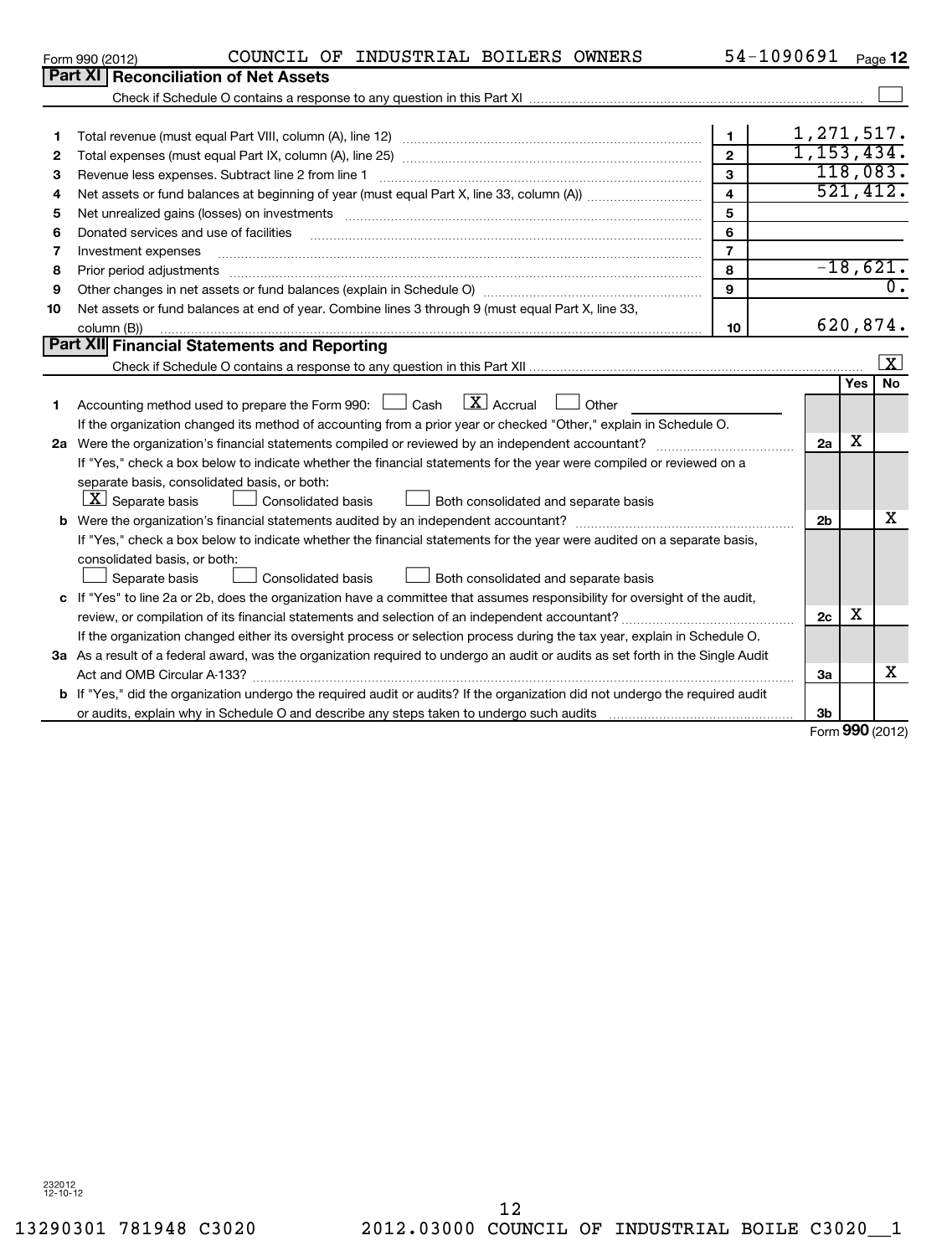| <b>SCHEDULE C</b>                                      |                                     | OMB No. 1545-0047                                                                                                                                                                                                                                                                                                                                                                                                                                                                                                                                                                                                                                                                                                                                                                                                                                                                                                                     |           |                                                                             |                          |                                                                                                                                                             |
|--------------------------------------------------------|-------------------------------------|---------------------------------------------------------------------------------------------------------------------------------------------------------------------------------------------------------------------------------------------------------------------------------------------------------------------------------------------------------------------------------------------------------------------------------------------------------------------------------------------------------------------------------------------------------------------------------------------------------------------------------------------------------------------------------------------------------------------------------------------------------------------------------------------------------------------------------------------------------------------------------------------------------------------------------------|-----------|-----------------------------------------------------------------------------|--------------------------|-------------------------------------------------------------------------------------------------------------------------------------------------------------|
| (Form 990 or 990-EZ)                                   |                                     | <b>Political Campaign and Lobbying Activities</b><br>For Organizations Exempt From Income Tax Under section 501(c) and section 527                                                                                                                                                                                                                                                                                                                                                                                                                                                                                                                                                                                                                                                                                                                                                                                                    |           |                                                                             |                          |                                                                                                                                                             |
| Department of the Treasury<br>Internal Revenue Service | <b>Open to Public</b><br>Inspection |                                                                                                                                                                                                                                                                                                                                                                                                                                                                                                                                                                                                                                                                                                                                                                                                                                                                                                                                       |           |                                                                             |                          |                                                                                                                                                             |
| • Section 527 organizations: Complete Part I-A only.   |                                     | If the organization answered "Yes," to Form 990, Part IV, line 3, or Form 990-EZ, Part V, line 46 (Political Campaign Activities), then<br>• Section 501(c)(3) organizations: Complete Parts I-A and B. Do not complete Part I-C.<br>• Section 501(c) (other than section 501(c)(3)) organizations: Complete Parts I-A and C below. Do not complete Part I-B.<br>If the organization answered "Yes," to Form 990, Part IV, line 4, or Form 990-EZ, Part VI, line 47 (Lobbying Activities), then<br>• Section 501(c)(3) organizations that have filed Form 5768 (election under section 501(h)): Complete Part II-A. Do not complete Part II-B.<br>• Section 501(c)(3) organizations that have NOT filed Form 5768 (election under section 501(h)): Complete Part II-B. Do not complete Part II-A.<br>If the organization answered "Yes," to Form 990, Part IV, line 5 (Proxy Tax), or Form 990-EZ, Part V, line 35c (Proxy Tax), then |           |                                                                             |                          |                                                                                                                                                             |
| Name of organization                                   |                                     | • Section 501(c)(4), (5), or (6) organizations: Complete Part III.                                                                                                                                                                                                                                                                                                                                                                                                                                                                                                                                                                                                                                                                                                                                                                                                                                                                    |           |                                                                             |                          | <b>Employer identification number</b>                                                                                                                       |
|                                                        |                                     | COUNCIL OF INDUSTRIAL BOILERS OWNERS                                                                                                                                                                                                                                                                                                                                                                                                                                                                                                                                                                                                                                                                                                                                                                                                                                                                                                  |           |                                                                             |                          | 54-1090691                                                                                                                                                  |
| Part I-A                                               |                                     | Complete if the organization is exempt under section 501(c) or is a section 527 organization.                                                                                                                                                                                                                                                                                                                                                                                                                                                                                                                                                                                                                                                                                                                                                                                                                                         |           |                                                                             |                          |                                                                                                                                                             |
| 2<br>З                                                 |                                     | 1 Provide a description of the organization's direct and indirect political campaign activities in Part IV.<br>Political expenditures <b>continuum contract and all contract and all contract and all contract and all contract and all contract and all contract and all contract of \$</b>                                                                                                                                                                                                                                                                                                                                                                                                                                                                                                                                                                                                                                          |           |                                                                             |                          |                                                                                                                                                             |
| Part I-B                                               |                                     | Complete if the organization is exempt under section 501(c)(3).                                                                                                                                                                                                                                                                                                                                                                                                                                                                                                                                                                                                                                                                                                                                                                                                                                                                       |           |                                                                             |                          |                                                                                                                                                             |
|                                                        |                                     |                                                                                                                                                                                                                                                                                                                                                                                                                                                                                                                                                                                                                                                                                                                                                                                                                                                                                                                                       |           |                                                                             |                          |                                                                                                                                                             |
|                                                        |                                     |                                                                                                                                                                                                                                                                                                                                                                                                                                                                                                                                                                                                                                                                                                                                                                                                                                                                                                                                       |           |                                                                             |                          |                                                                                                                                                             |
|                                                        |                                     |                                                                                                                                                                                                                                                                                                                                                                                                                                                                                                                                                                                                                                                                                                                                                                                                                                                                                                                                       |           |                                                                             |                          | Yes<br><b>No</b>                                                                                                                                            |
|                                                        |                                     |                                                                                                                                                                                                                                                                                                                                                                                                                                                                                                                                                                                                                                                                                                                                                                                                                                                                                                                                       |           |                                                                             |                          | Yes<br><b>No</b>                                                                                                                                            |
| <b>b</b> If "Yes," describe in Part IV.<br>Part I-C    |                                     | Complete if the organization is exempt under section 501(c), except section 501(c)(3).                                                                                                                                                                                                                                                                                                                                                                                                                                                                                                                                                                                                                                                                                                                                                                                                                                                |           |                                                                             |                          |                                                                                                                                                             |
|                                                        |                                     | 1 Enter the amount directly expended by the filing organization for section 527 exempt function activities                                                                                                                                                                                                                                                                                                                                                                                                                                                                                                                                                                                                                                                                                                                                                                                                                            |           |                                                                             | $\blacktriangleright$ \$ |                                                                                                                                                             |
| exempt function activities                             |                                     | 2 Enter the amount of the filing organization's funds contributed to other organizations for section 527                                                                                                                                                                                                                                                                                                                                                                                                                                                                                                                                                                                                                                                                                                                                                                                                                              |           |                                                                             | $\blacktriangleright$ \$ |                                                                                                                                                             |
|                                                        |                                     | 3 Total exempt function expenditures. Add lines 1 and 2. Enter here and on Form 1120-POL,                                                                                                                                                                                                                                                                                                                                                                                                                                                                                                                                                                                                                                                                                                                                                                                                                                             |           |                                                                             | $\blacktriangleright$ \$ |                                                                                                                                                             |
|                                                        |                                     |                                                                                                                                                                                                                                                                                                                                                                                                                                                                                                                                                                                                                                                                                                                                                                                                                                                                                                                                       |           |                                                                             |                          | Yes<br><b>No</b>                                                                                                                                            |
| 5.                                                     |                                     | Enter the names, addresses and employer identification number (EIN) of all section 527 political organizations to which the filing organization<br>made payments. For each organization listed, enter the amount paid from the filing organization's funds. Also enter the amount of political<br>contributions received that were promptly and directly delivered to a separate political organization, such as a separate segregated fund or a<br>political action committee (PAC). If additional space is needed, provide information in Part IV.                                                                                                                                                                                                                                                                                                                                                                                  |           |                                                                             |                          |                                                                                                                                                             |
| (a) Name                                               |                                     | (b) Address                                                                                                                                                                                                                                                                                                                                                                                                                                                                                                                                                                                                                                                                                                                                                                                                                                                                                                                           | $(c)$ EIN | (d) Amount paid from<br>filing organization's<br>funds. If none, enter -0-. |                          | (e) Amount of political<br>contributions received and<br>promptly and directly<br>delivered to a separate<br>political organization.<br>If none, enter -0-. |
|                                                        |                                     |                                                                                                                                                                                                                                                                                                                                                                                                                                                                                                                                                                                                                                                                                                                                                                                                                                                                                                                                       |           |                                                                             |                          |                                                                                                                                                             |
|                                                        |                                     |                                                                                                                                                                                                                                                                                                                                                                                                                                                                                                                                                                                                                                                                                                                                                                                                                                                                                                                                       |           |                                                                             |                          |                                                                                                                                                             |
|                                                        |                                     |                                                                                                                                                                                                                                                                                                                                                                                                                                                                                                                                                                                                                                                                                                                                                                                                                                                                                                                                       |           |                                                                             |                          |                                                                                                                                                             |
| LHA                                                    |                                     | For Paperwork Reduction Act Notice, see the Instructions for Form 990 or 990-EZ.                                                                                                                                                                                                                                                                                                                                                                                                                                                                                                                                                                                                                                                                                                                                                                                                                                                      |           |                                                                             |                          | Schedule C (Form 990 or 990-EZ) 2012                                                                                                                        |

232041 01-07-13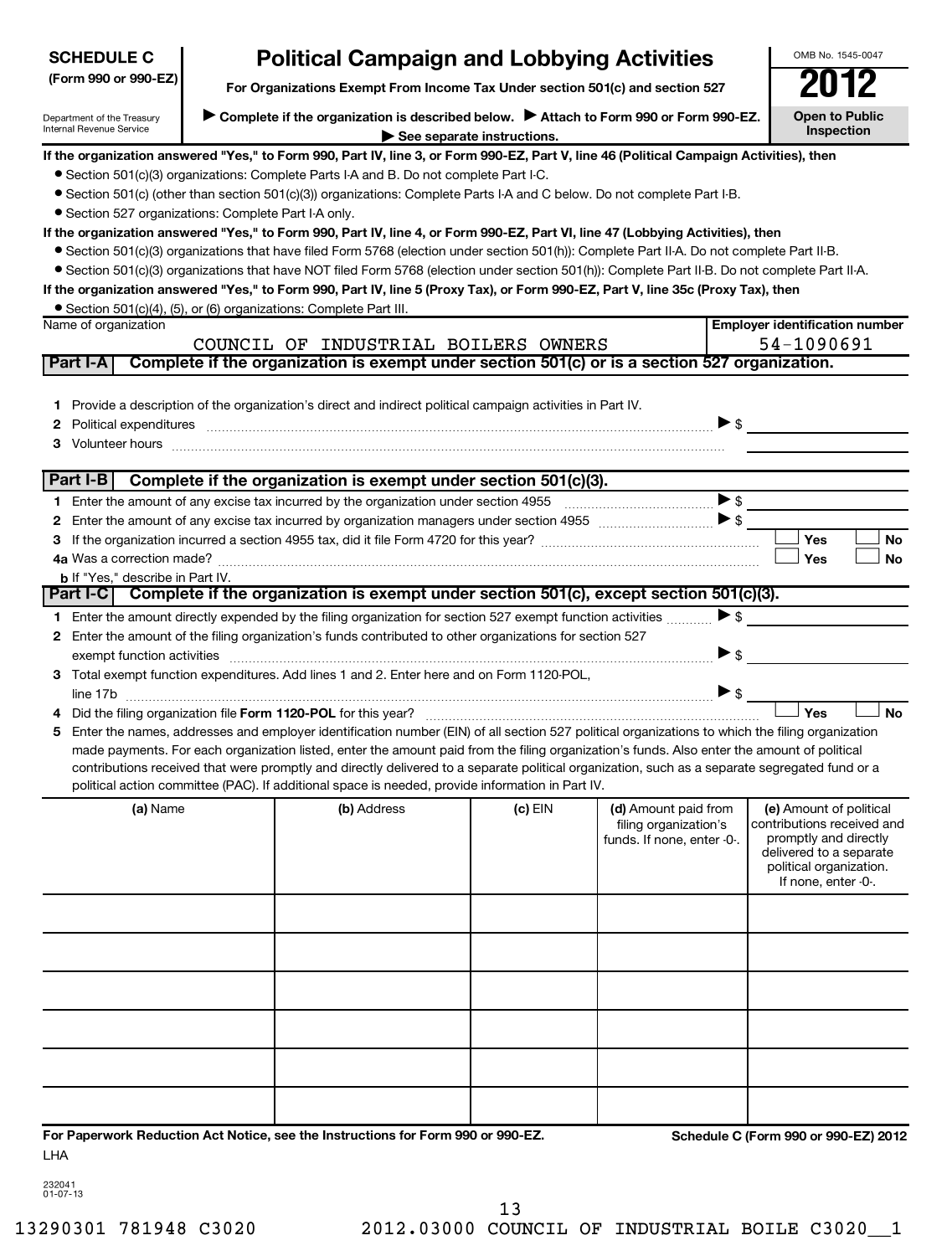| Schedule C (Form 990 or 990-EZ) 2012 COUNCIL OF INDUSTRIAL BOILERS OWNERS                                                           |                                        |                                                                                                                                                                                                                            |            |                                        | 54-1090691 $_{Page 2}$         |
|-------------------------------------------------------------------------------------------------------------------------------------|----------------------------------------|----------------------------------------------------------------------------------------------------------------------------------------------------------------------------------------------------------------------------|------------|----------------------------------------|--------------------------------|
| Complete if the organization is exempt under section 501(c)(3) and filed Form 5768<br>Part II-A<br>(election under section 501(h)). |                                        |                                                                                                                                                                                                                            |            |                                        |                                |
|                                                                                                                                     |                                        |                                                                                                                                                                                                                            |            |                                        |                                |
| A Check $\blacktriangleright$<br>expenses, and share of excess lobbying expenditures).                                              |                                        | if the filing organization belongs to an affiliated group (and list in Part IV each affiliated group member's name, address, EIN,                                                                                          |            |                                        |                                |
| <b>B</b> Check I                                                                                                                    |                                        | if the filing organization checked box A and "limited control" provisions apply.                                                                                                                                           |            |                                        |                                |
|                                                                                                                                     | <b>Limits on Lobbying Expenditures</b> | (The term "expenditures" means amounts paid or incurred.)                                                                                                                                                                  |            | (a) Filing<br>organization's<br>totals | (b) Affiliated group<br>totals |
|                                                                                                                                     |                                        |                                                                                                                                                                                                                            |            |                                        |                                |
| 1a Total lobbying expenditures to influence public opinion (grass roots lobbying)                                                   |                                        |                                                                                                                                                                                                                            |            |                                        |                                |
| <b>b</b> Total lobbying expenditures to influence a legislative body (direct lobbying) <i>manumanomanoman</i>                       |                                        |                                                                                                                                                                                                                            |            |                                        |                                |
| d Other exempt purpose expenditures                                                                                                 |                                        |                                                                                                                                                                                                                            |            |                                        |                                |
|                                                                                                                                     |                                        |                                                                                                                                                                                                                            |            |                                        |                                |
| f Lobbying nontaxable amount. Enter the amount from the following table in both columns.                                            |                                        |                                                                                                                                                                                                                            |            |                                        |                                |
| If the amount on line 1e, column $(a)$ or $(b)$ is:                                                                                 |                                        | The lobbying nontaxable amount is:                                                                                                                                                                                         |            |                                        |                                |
| Not over \$500,000                                                                                                                  |                                        | 20% of the amount on line 1e.                                                                                                                                                                                              |            |                                        |                                |
| Over \$500,000 but not over \$1,000,000                                                                                             |                                        | \$100,000 plus 15% of the excess over \$500,000.                                                                                                                                                                           |            |                                        |                                |
| Over \$1,000,000 but not over \$1,500,000                                                                                           |                                        | \$175,000 plus 10% of the excess over \$1,000,000                                                                                                                                                                          |            |                                        |                                |
| Over \$1,500,000 but not over \$17,000,000                                                                                          |                                        | \$225,000 plus 5% of the excess over \$1,500,000.                                                                                                                                                                          |            |                                        |                                |
| Over \$17,000,000                                                                                                                   | \$1,000,000.                           |                                                                                                                                                                                                                            |            |                                        |                                |
|                                                                                                                                     |                                        |                                                                                                                                                                                                                            |            |                                        |                                |
|                                                                                                                                     |                                        |                                                                                                                                                                                                                            |            |                                        |                                |
| h Subtract line 1g from line 1a. If zero or less, enter -0-                                                                         |                                        |                                                                                                                                                                                                                            |            |                                        |                                |
|                                                                                                                                     |                                        |                                                                                                                                                                                                                            |            |                                        |                                |
| If there is an amount other than zero on either line 1h or line 1i, did the organization file Form 4720                             |                                        |                                                                                                                                                                                                                            |            |                                        |                                |
| reporting section 4911 tax for this year?                                                                                           |                                        |                                                                                                                                                                                                                            |            |                                        | Yes<br>No                      |
|                                                                                                                                     |                                        | 4-Year Averaging Period Under Section 501(h)<br>(Some organizations that made a section 501(h) election do not have to complete all of the five<br>columns below. See the instructions for lines 2a through 2f on page 4.) |            |                                        |                                |
|                                                                                                                                     |                                        | Lobbying Expenditures During 4-Year Averaging Period                                                                                                                                                                       |            |                                        |                                |
| Calendar year<br>(or fiscal year beginning in)                                                                                      | (a) 2009                               | (b) 2010                                                                                                                                                                                                                   | $(c)$ 2011 | $(d)$ 2012                             | (e) Total                      |
| 2a Lobbying nontaxable amount                                                                                                       |                                        |                                                                                                                                                                                                                            |            |                                        |                                |
| <b>b</b> Lobbying ceiling amount<br>$(150\% \text{ of line } 2a, \text{column}(e))$                                                 |                                        |                                                                                                                                                                                                                            |            |                                        |                                |
| c Total lobbying expenditures                                                                                                       |                                        |                                                                                                                                                                                                                            |            |                                        |                                |
| d Grassroots nontaxable amount                                                                                                      |                                        |                                                                                                                                                                                                                            |            |                                        |                                |
| e Grassroots ceiling amount                                                                                                         |                                        |                                                                                                                                                                                                                            |            |                                        |                                |
| (150% of line 2d, column (e))                                                                                                       |                                        |                                                                                                                                                                                                                            |            |                                        |                                |
| f Grassroots lobbying expenditures                                                                                                  |                                        |                                                                                                                                                                                                                            |            |                                        |                                |

**Schedule C (Form 990 or 990-EZ) 2012**

232042 01-07-13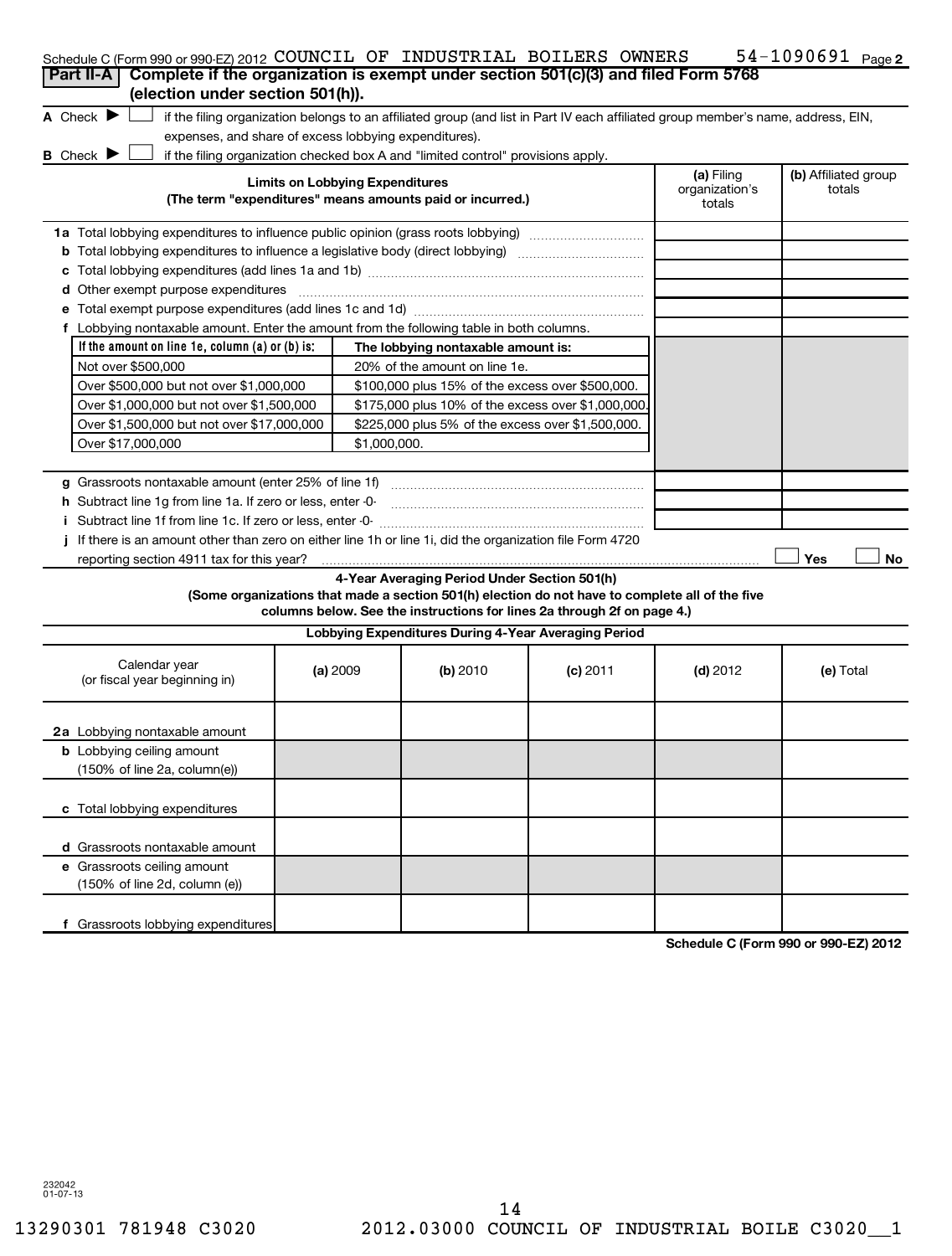# Schedule C (Form 990 or 990-EZ) 2012 COUNCIL OF INDUSTRIAL BOILERS OWNERS  $\,$  54-1090691  $_{\rm Page}$

# 54-1090691 Page 3

# **Part II-B** Complete if the organization is exempt under section 501(c)(3) and has NOT filed Form 5768 **(election under section 501(h)).**

|   | For each "Yes," response to lines 1a through 1i below, provide in Part IV a detailed description                                                                                                                                    |     | (a)            | (b)    |          |
|---|-------------------------------------------------------------------------------------------------------------------------------------------------------------------------------------------------------------------------------------|-----|----------------|--------|----------|
|   | of the lobbying activity.                                                                                                                                                                                                           | Yes | No             | Amount |          |
| 1 | During the year, did the filing organization attempt to influence foreign, national, state or<br>local legislation, including any attempt to influence public opinion on a legislative matter<br>or referendum, through the use of: |     |                |        |          |
|   | <b>b</b> Paid staff or management (include compensation in expenses reported on lines 1c through 1i)?                                                                                                                               |     |                |        |          |
|   |                                                                                                                                                                                                                                     |     |                |        |          |
|   |                                                                                                                                                                                                                                     |     |                |        |          |
|   |                                                                                                                                                                                                                                     |     |                |        |          |
|   | g Direct contact with legislators, their staffs, government officials, or a legislative body?                                                                                                                                       |     |                |        |          |
|   | h Rallies, demonstrations, seminars, conventions, speeches, lectures, or any similar means?<br><i>i</i> Other activities?                                                                                                           |     |                |        |          |
|   |                                                                                                                                                                                                                                     |     |                |        |          |
|   | 2a Did the activities in line 1 cause the organization to be not described in section 501(c)(3)?                                                                                                                                    |     |                |        |          |
|   |                                                                                                                                                                                                                                     |     |                |        |          |
|   | c If "Yes," enter the amount of any tax incurred by organization managers under section 4912                                                                                                                                        |     |                |        |          |
|   | d If the filing organization incurred a section 4912 tax, did it file Form 4720 for this year?                                                                                                                                      |     |                |        |          |
|   | Part III-A Complete if the organization is exempt under section 501(c)(4), section 501(c)(5), or section<br>$501(c)(6)$ .                                                                                                           |     |                |        |          |
|   |                                                                                                                                                                                                                                     |     |                | Yes    | No       |
| 1 |                                                                                                                                                                                                                                     |     | $\mathbf{1}$   |        | х        |
| 2 |                                                                                                                                                                                                                                     |     | $\overline{2}$ |        | х        |
| 3 |                                                                                                                                                                                                                                     |     | $\mathbf{a}$   |        | x        |
|   | Part III-B Complete if the organization is exempt under section 501(c)(4), section 501(c)(5), or section                                                                                                                            |     |                |        |          |
|   | 501(c)(6) and if either (a) BOTH Part III-A, lines 1 and 2, are answered "No," OR (b) Part III-A, line 3, is                                                                                                                        |     |                |        |          |
|   | answered "Yes."                                                                                                                                                                                                                     |     |                |        |          |
| 1 | Dues, assessments and similar amounts from members [111] Dues, assessments and similar members [11] Dues, assessments and similar amounts from members [11] Dues, assessments and similar amounts from members [11] Dues and S      |     | 1              |        | 953,491. |
| 2 | Section 162(e) nondeductible lobbying and political expenditures (do not include amounts of political                                                                                                                               |     |                |        |          |
|   | expenses for which the section 527(f) tax was paid).                                                                                                                                                                                |     |                |        |          |
|   |                                                                                                                                                                                                                                     |     | 2a             |        | 110,000. |
|   | b Carryover from last year measured and contact the contract of the contract of the contract of the contract of the contract of the contract of the contract of the contract of the contract of the contract of the contract o      |     | 2b             |        |          |
|   |                                                                                                                                                                                                                                     |     | 2c             |        | 110,000. |
| З |                                                                                                                                                                                                                                     |     | 3              |        | 110,000. |
| 4 | If notices were sent and the amount on line 2c exceeds the amount on line 3, what portion of the excess                                                                                                                             |     |                |        |          |
|   | does the organization agree to carryover to the reasonable estimate of nondeductible lobbying and political                                                                                                                         |     |                |        |          |
|   |                                                                                                                                                                                                                                     |     | 4              |        |          |
| 5 |                                                                                                                                                                                                                                     |     | 5              |        |          |
|   | Part IV  <br><b>Supplemental Information</b>                                                                                                                                                                                        |     |                |        |          |
|   | Complete this part to provide the descriptions required for Part I-A, line 1; Part I-B, line 4; Part I-C, line 5; Part II-A (affiliated group list); Part II-A, line 2;                                                             |     |                |        |          |
|   | and Part II-B, line 1. Also, complete this part for any additional information.                                                                                                                                                     |     |                |        |          |

**Schedule C (Form 990 or 990-EZ) 2012**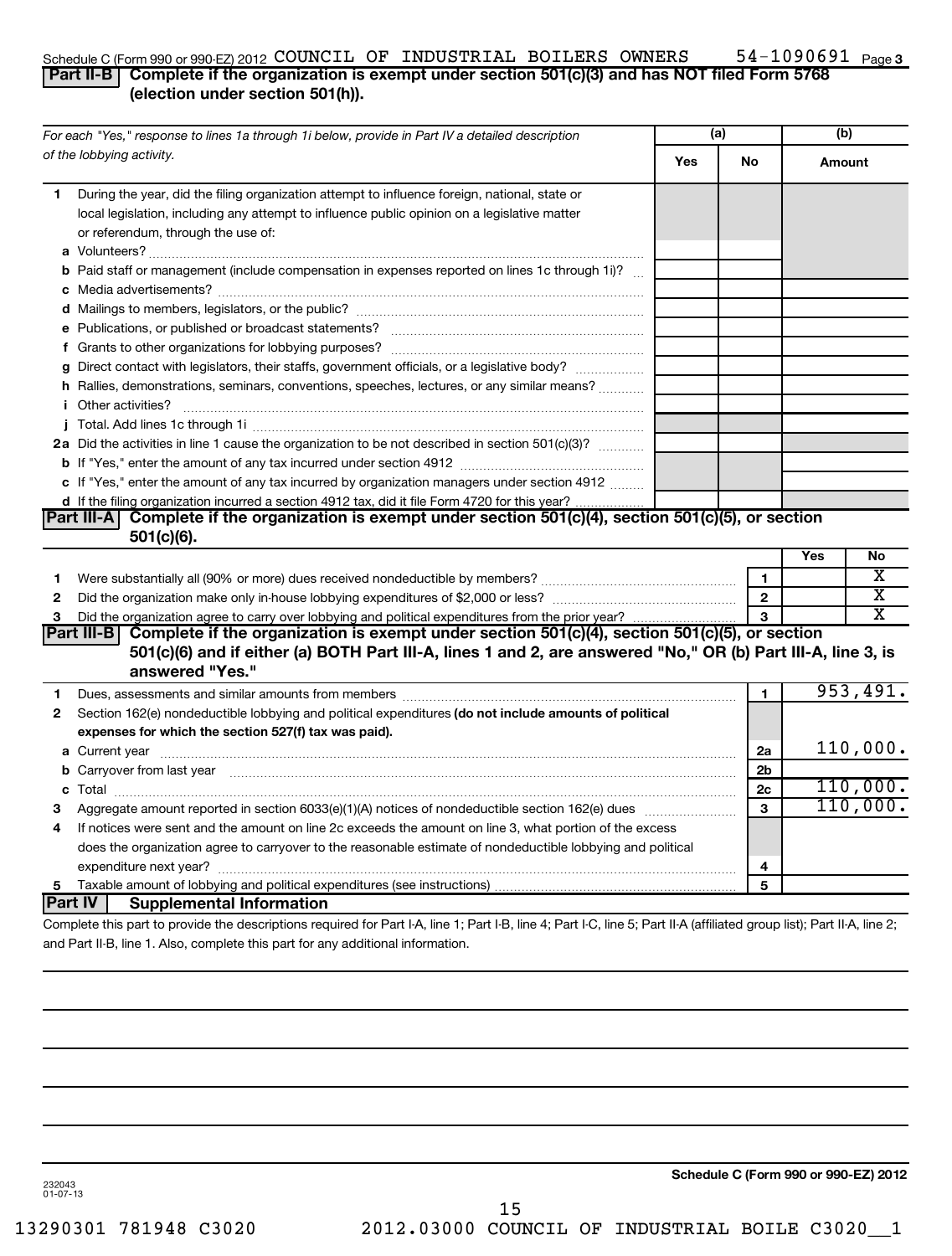Department of the Treasury Internal Revenue Service

# **Supplemental Financial Statements**

**(Form 990) | Complete if the organization answered "Yes," to Form 990, Part IV, line 6, 7, 8, 9, 10, 11a, 11b, 11c, 11d, 11e, 11f, 12a, or 12b.**

**| Attach to Form 990. | See separate instructions.**

**Open to Public Inspection**

OMB No. 1545-0047

| Internal Revenue Service<br>$\blacktriangleright$ Allach to Form 390. $\blacktriangleright$ 366 separate msuluctions. |            |               |         |               |  | <b>IIIODUCUUII</b>                    |
|-----------------------------------------------------------------------------------------------------------------------|------------|---------------|---------|---------------|--|---------------------------------------|
| Name of the organization                                                                                              |            |               |         |               |  | <b>Emplover identification number</b> |
|                                                                                                                       | ΩF<br>OUNC | TNDIISTR TAI. | ROTLERS | <b>OWNERS</b> |  | . 41                                  |

COUNCIL OF INDUSTRIAL BOILERS OWNERS

| Part I  | <b>UUNUILU UL</b><br>Organizations Maintaining Donor Advised Funds or Other Similar Funds or Accounts. Complete if the                                                                                                        | THROPIKING POTPHIP                                  |                                 |
|---------|-------------------------------------------------------------------------------------------------------------------------------------------------------------------------------------------------------------------------------|-----------------------------------------------------|---------------------------------|
|         | organization answered "Yes" to Form 990, Part IV, line 6.                                                                                                                                                                     |                                                     |                                 |
|         |                                                                                                                                                                                                                               | (a) Donor advised funds                             | (b) Funds and other accounts    |
| 1       |                                                                                                                                                                                                                               |                                                     |                                 |
| 2       | Aggregate contributions to (during year) [10] [10] Mggregate contributions to (during year)                                                                                                                                   |                                                     |                                 |
| 3       |                                                                                                                                                                                                                               |                                                     |                                 |
| 4       |                                                                                                                                                                                                                               |                                                     |                                 |
| 5       | Did the organization inform all donors and donor advisors in writing that the assets held in donor advised funds                                                                                                              |                                                     |                                 |
|         |                                                                                                                                                                                                                               |                                                     | Yes<br>No                       |
| 6       | Did the organization inform all grantees, donors, and donor advisors in writing that grant funds can be used only                                                                                                             |                                                     |                                 |
|         | for charitable purposes and not for the benefit of the donor or donor advisor, or for any other purpose conferring                                                                                                            |                                                     |                                 |
|         |                                                                                                                                                                                                                               |                                                     | Yes<br>No                       |
| Part II | Conservation Easements. Complete if the organization answered "Yes" to Form 990, Part IV, line 7.                                                                                                                             |                                                     |                                 |
| 1       | Purpose(s) of conservation easements held by the organization (check all that apply).                                                                                                                                         |                                                     |                                 |
|         | Preservation of land for public use (e.g., recreation or education)                                                                                                                                                           | Preservation of an historically important land area |                                 |
|         | Protection of natural habitat                                                                                                                                                                                                 | Preservation of a certified historic structure      |                                 |
|         | Preservation of open space                                                                                                                                                                                                    |                                                     |                                 |
| 2       | Complete lines 2a through 2d if the organization held a qualified conservation contribution in the form of a conservation easement on the last                                                                                |                                                     |                                 |
|         | day of the tax year.                                                                                                                                                                                                          |                                                     |                                 |
|         |                                                                                                                                                                                                                               |                                                     | Held at the End of the Tax Year |
| a       |                                                                                                                                                                                                                               |                                                     | 2a                              |
| b       | Total acreage restricted by conservation easements                                                                                                                                                                            |                                                     | 2 <sub>b</sub>                  |
| с       | Number of conservation easements on a certified historic structure included in (a) manufacture included in (a)                                                                                                                |                                                     | 2c                              |
| d       | Number of conservation easements included in (c) acquired after 8/17/06, and not on a historic structure                                                                                                                      |                                                     |                                 |
|         | listed in the National Register [111] Marshall Register [11] Marshall Register [11] Marshall Register [11] Marshall Register [11] Marshall Register [11] Marshall Register [11] Marshall Register [11] Marshall Register [11] |                                                     | 2d                              |
| З       | Number of conservation easements modified, transferred, released, extinguished, or terminated by the organization during the tax                                                                                              |                                                     |                                 |
|         | year                                                                                                                                                                                                                          |                                                     |                                 |
| 4       | Number of states where property subject to conservation easement is located                                                                                                                                                   |                                                     |                                 |
| 5       | Does the organization have a written policy regarding the periodic monitoring, inspection, handling of                                                                                                                        |                                                     |                                 |
|         | violations, and enforcement of the conservation easements it holds?                                                                                                                                                           |                                                     | Yes<br><b>No</b>                |
| 6       | Staff and volunteer hours devoted to monitoring, inspecting, and enforcing conservation easements during the year                                                                                                             |                                                     |                                 |
| 7       | Amount of expenses incurred in monitoring, inspecting, and enforcing conservation easements during the year $\triangleright$ \$                                                                                               |                                                     |                                 |
| 8       | Does each conservation easement reported on line 2(d) above satisfy the requirements of section 170(h)(4)(B)(i)                                                                                                               |                                                     |                                 |
|         | and section $170(h)(4)(B)(ii)?$                                                                                                                                                                                               |                                                     | <b>No</b><br>Yes                |
| 9       | In Part XIII, describe how the organization reports conservation easements in its revenue and expense statement, and balance sheet, and                                                                                       |                                                     |                                 |
|         | include, if applicable, the text of the footnote to the organization's financial statements that describes the organization's accounting for                                                                                  |                                                     |                                 |
|         | conservation easements.                                                                                                                                                                                                       |                                                     |                                 |
|         | Part III<br>Organizations Maintaining Collections of Art, Historical Treasures, or Other Similar Assets.                                                                                                                      |                                                     |                                 |
|         | Complete if the organization answered "Yes" to Form 990, Part IV, line 8.                                                                                                                                                     |                                                     |                                 |
|         | 1a If the organization elected, as permitted under SFAS 116 (ASC 958), not to report in its revenue statement and balance sheet works of art,                                                                                 |                                                     |                                 |
|         | historical treasures, or other similar assets held for public exhibition, education, or research in furtherance of public service, provide, in Part XIII,                                                                     |                                                     |                                 |
|         | the text of the footnote to its financial statements that describes these items.                                                                                                                                              |                                                     |                                 |
| b       | If the organization elected, as permitted under SFAS 116 (ASC 958), to report in its revenue statement and balance sheet works of art, historical                                                                             |                                                     |                                 |
|         | treasures, or other similar assets held for public exhibition, education, or research in furtherance of public service, provide the following amounts                                                                         |                                                     |                                 |
|         | relating to these items:                                                                                                                                                                                                      |                                                     |                                 |
|         |                                                                                                                                                                                                                               |                                                     | $\triangleright$ \$             |
|         | (ii) Assets included in Form 990, Part X                                                                                                                                                                                      |                                                     | $\blacktriangleright$ \$        |
| 2       | If the organization received or held works of art, historical treasures, or other similar assets for financial gain, provide                                                                                                  |                                                     |                                 |
|         | the following amounts required to be reported under SFAS 116 (ASC 958) relating to these items:                                                                                                                               |                                                     |                                 |
| а       |                                                                                                                                                                                                                               |                                                     | $\bullet$ \$                    |
| b       | Assets included in Form 990, Part X [CONDITED INTERNATION IN A SERVICE 2010]                                                                                                                                                  |                                                     | $\blacktriangleright$ \$        |
|         |                                                                                                                                                                                                                               |                                                     |                                 |
|         | LHA For Paperwork Reduction Act Notice, see the Instructions for Form 990.                                                                                                                                                    |                                                     | Schedule D (Form 990) 2012      |

232051 12-10-12

16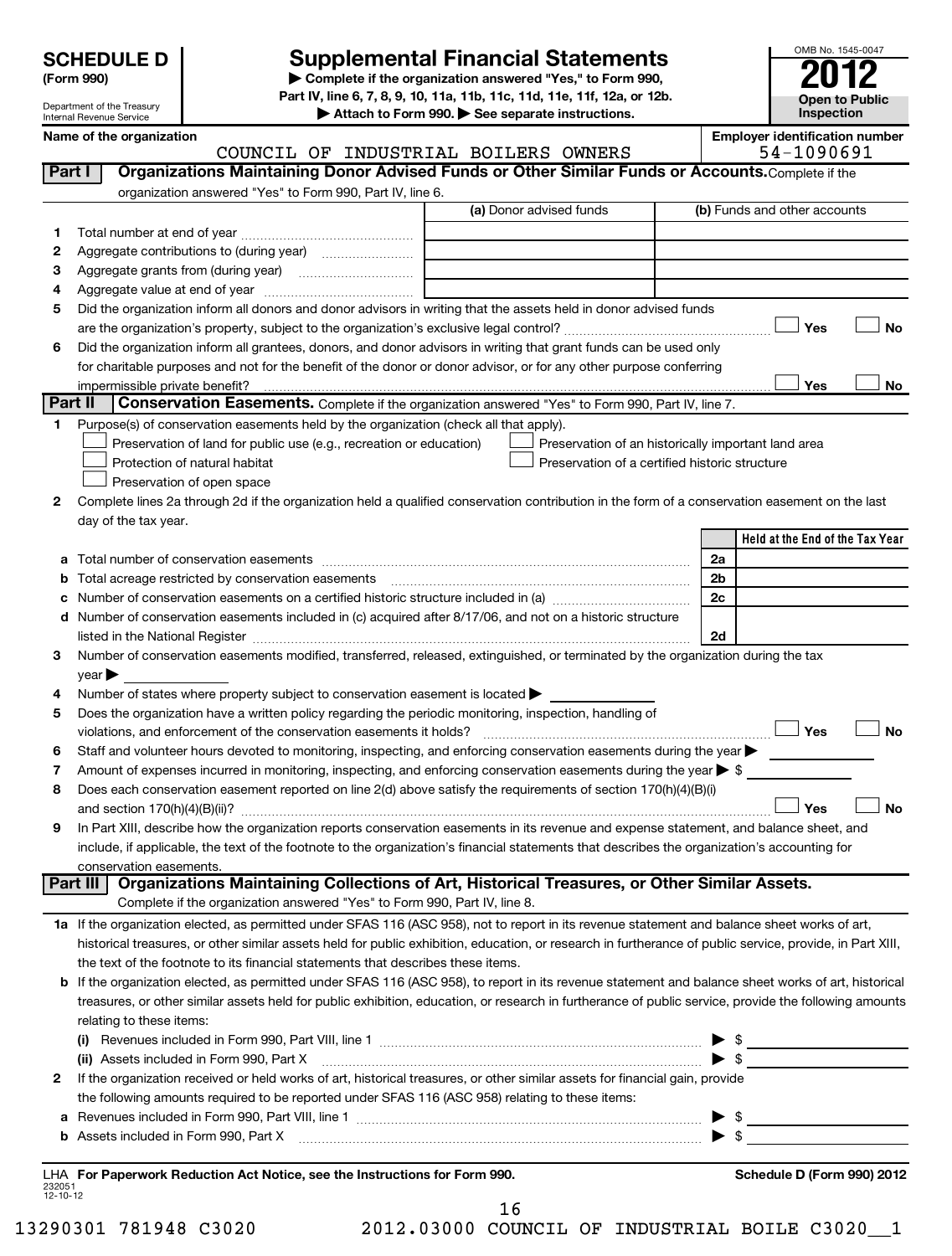|               | Schedule D (Form 990) 2012                                                                                                                                                                                                     | COUNCIL OF INDUSTRIAL BOILERS OWNERS |                                                                                                                                                                                                                                |                                                                             |                 |                | 54-1090691 $_{Page}$ 2           |
|---------------|--------------------------------------------------------------------------------------------------------------------------------------------------------------------------------------------------------------------------------|--------------------------------------|--------------------------------------------------------------------------------------------------------------------------------------------------------------------------------------------------------------------------------|-----------------------------------------------------------------------------|-----------------|----------------|----------------------------------|
|               | Part III<br>Organizations Maintaining Collections of Art, Historical Treasures, or Other Similar Assets (continued)                                                                                                            |                                      |                                                                                                                                                                                                                                |                                                                             |                 |                |                                  |
| 3             | Using the organization's acquisition, accession, and other records, check any of the following that are a significant use of its collection items                                                                              |                                      |                                                                                                                                                                                                                                |                                                                             |                 |                |                                  |
|               | (check all that apply):                                                                                                                                                                                                        |                                      |                                                                                                                                                                                                                                |                                                                             |                 |                |                                  |
| a             | Public exhibition                                                                                                                                                                                                              |                                      | Loan or exchange programs                                                                                                                                                                                                      |                                                                             |                 |                |                                  |
| b             | Scholarly research                                                                                                                                                                                                             |                                      | Other and the control of the control of the control of the control of the control of the control of the control of the control of the control of the control of the control of the control of the control of the control of th |                                                                             |                 |                |                                  |
| c             | Preservation for future generations                                                                                                                                                                                            |                                      |                                                                                                                                                                                                                                |                                                                             |                 |                |                                  |
| 4             | Provide a description of the organization's collections and explain how they further the organization's exempt purpose in Part XIII.                                                                                           |                                      |                                                                                                                                                                                                                                |                                                                             |                 |                |                                  |
| 5             | During the year, did the organization solicit or receive donations of art, historical treasures, or other similar assets                                                                                                       |                                      |                                                                                                                                                                                                                                |                                                                             |                 |                |                                  |
|               |                                                                                                                                                                                                                                |                                      |                                                                                                                                                                                                                                |                                                                             |                 | Yes            | No                               |
|               | Part IV<br><b>Escrow and Custodial Arrangements.</b> Complete if the organization answered "Yes" to Form 990, Part IV, line 9, or                                                                                              |                                      |                                                                                                                                                                                                                                |                                                                             |                 |                |                                  |
|               | reported an amount on Form 990, Part X, line 21.                                                                                                                                                                               |                                      |                                                                                                                                                                                                                                |                                                                             |                 |                |                                  |
|               | 1a Is the organization an agent, trustee, custodian or other intermediary for contributions or other assets not included                                                                                                       |                                      |                                                                                                                                                                                                                                |                                                                             |                 |                |                                  |
|               |                                                                                                                                                                                                                                |                                      |                                                                                                                                                                                                                                |                                                                             |                 | Yes            | <b>No</b>                        |
|               | b If "Yes," explain the arrangement in Part XIII and complete the following table:                                                                                                                                             |                                      |                                                                                                                                                                                                                                |                                                                             |                 |                |                                  |
|               |                                                                                                                                                                                                                                |                                      |                                                                                                                                                                                                                                |                                                                             |                 | Amount         |                                  |
|               | c Beginning balance measurements and the contract of the contract of the contract of the contract of the contract of the contract of the contract of the contract of the contract of the contract of the contract of the contr |                                      |                                                                                                                                                                                                                                |                                                                             | 1c              |                |                                  |
|               |                                                                                                                                                                                                                                |                                      |                                                                                                                                                                                                                                |                                                                             | 1d              |                |                                  |
|               | Distributions during the year manufactured and an account of the year manufactured and the year manufactured and the year manufactured and the year manufactured and the year manufactured and the year manufactured and the y |                                      |                                                                                                                                                                                                                                |                                                                             | 1e              |                |                                  |
|               |                                                                                                                                                                                                                                |                                      |                                                                                                                                                                                                                                |                                                                             | 1f              |                |                                  |
|               |                                                                                                                                                                                                                                |                                      |                                                                                                                                                                                                                                |                                                                             |                 | Yes            | No                               |
| <b>Part V</b> | b If "Yes," explain the arrangement in Part XIII. Check here if the explanation has been provided in Part XIII<br>Endowment Funds. Complete if the organization answered "Yes" to Form 990, Part IV, line 10.                  |                                      |                                                                                                                                                                                                                                |                                                                             |                 |                |                                  |
|               |                                                                                                                                                                                                                                | (a) Current year                     |                                                                                                                                                                                                                                | (c) Two years back $\vert$ (d) Three years back $\vert$ (e) Four years back |                 |                |                                  |
|               |                                                                                                                                                                                                                                |                                      | (b) Prior year                                                                                                                                                                                                                 |                                                                             |                 |                |                                  |
|               |                                                                                                                                                                                                                                |                                      |                                                                                                                                                                                                                                |                                                                             |                 |                |                                  |
|               | Net investment earnings, gains, and losses                                                                                                                                                                                     |                                      |                                                                                                                                                                                                                                |                                                                             |                 |                |                                  |
|               |                                                                                                                                                                                                                                |                                      |                                                                                                                                                                                                                                |                                                                             |                 |                |                                  |
|               | e Other expenditures for facilities                                                                                                                                                                                            |                                      |                                                                                                                                                                                                                                |                                                                             |                 |                |                                  |
|               | and programs                                                                                                                                                                                                                   |                                      |                                                                                                                                                                                                                                |                                                                             |                 |                |                                  |
|               |                                                                                                                                                                                                                                |                                      |                                                                                                                                                                                                                                |                                                                             |                 |                |                                  |
| g             | End of year balance                                                                                                                                                                                                            |                                      |                                                                                                                                                                                                                                |                                                                             |                 |                |                                  |
| 2             | Provide the estimated percentage of the current year end balance (line 1g, column (a)) held as:                                                                                                                                |                                      |                                                                                                                                                                                                                                |                                                                             |                 |                |                                  |
| а             | Board designated or quasi-endowment >                                                                                                                                                                                          |                                      |                                                                                                                                                                                                                                |                                                                             |                 |                |                                  |
| b             | Permanent endowment                                                                                                                                                                                                            | %                                    |                                                                                                                                                                                                                                |                                                                             |                 |                |                                  |
|               | c Temporarily restricted endowment                                                                                                                                                                                             | %                                    |                                                                                                                                                                                                                                |                                                                             |                 |                |                                  |
|               | The percentages in lines 2a, 2b, and 2c should equal 100%.                                                                                                                                                                     |                                      |                                                                                                                                                                                                                                |                                                                             |                 |                |                                  |
|               | 3a Are there endowment funds not in the possession of the organization that are held and administered for the organization                                                                                                     |                                      |                                                                                                                                                                                                                                |                                                                             |                 |                |                                  |
|               | by:                                                                                                                                                                                                                            |                                      |                                                                                                                                                                                                                                |                                                                             |                 |                | Yes<br>No.                       |
|               | (i)                                                                                                                                                                                                                            |                                      |                                                                                                                                                                                                                                |                                                                             |                 | 3a(i)          |                                  |
|               |                                                                                                                                                                                                                                |                                      |                                                                                                                                                                                                                                |                                                                             |                 | 3a(ii)         |                                  |
|               |                                                                                                                                                                                                                                |                                      |                                                                                                                                                                                                                                |                                                                             |                 | 3b             |                                  |
|               | Describe in Part XIII the intended uses of the organization's endowment funds.                                                                                                                                                 |                                      |                                                                                                                                                                                                                                |                                                                             |                 |                |                                  |
|               | <b>Part VI</b><br>Land, Buildings, and Equipment. See Form 990, Part X, line 10.                                                                                                                                               |                                      |                                                                                                                                                                                                                                |                                                                             |                 |                |                                  |
|               | Description of property                                                                                                                                                                                                        | (a) Cost or other                    |                                                                                                                                                                                                                                | (b) Cost or other                                                           | (c) Accumulated | (d) Book value |                                  |
|               |                                                                                                                                                                                                                                | basis (investment)                   |                                                                                                                                                                                                                                | basis (other)                                                               | depreciation    |                |                                  |
|               |                                                                                                                                                                                                                                |                                      |                                                                                                                                                                                                                                |                                                                             |                 |                |                                  |
|               |                                                                                                                                                                                                                                |                                      |                                                                                                                                                                                                                                |                                                                             |                 |                |                                  |
|               |                                                                                                                                                                                                                                |                                      |                                                                                                                                                                                                                                |                                                                             |                 |                |                                  |
|               |                                                                                                                                                                                                                                |                                      |                                                                                                                                                                                                                                |                                                                             |                 |                |                                  |
|               |                                                                                                                                                                                                                                |                                      |                                                                                                                                                                                                                                |                                                                             |                 |                |                                  |
|               | Total. Add lines 1a through 1e. (Column (d) must equal Form 990, Part X, column (B), line 10(c).)                                                                                                                              |                                      |                                                                                                                                                                                                                                |                                                                             |                 |                | Ο.<br>Schedule D (Form 990) 2012 |
|               |                                                                                                                                                                                                                                |                                      |                                                                                                                                                                                                                                |                                                                             |                 |                |                                  |

**Schedule D (Form 990) 2012**

232052 12-10-12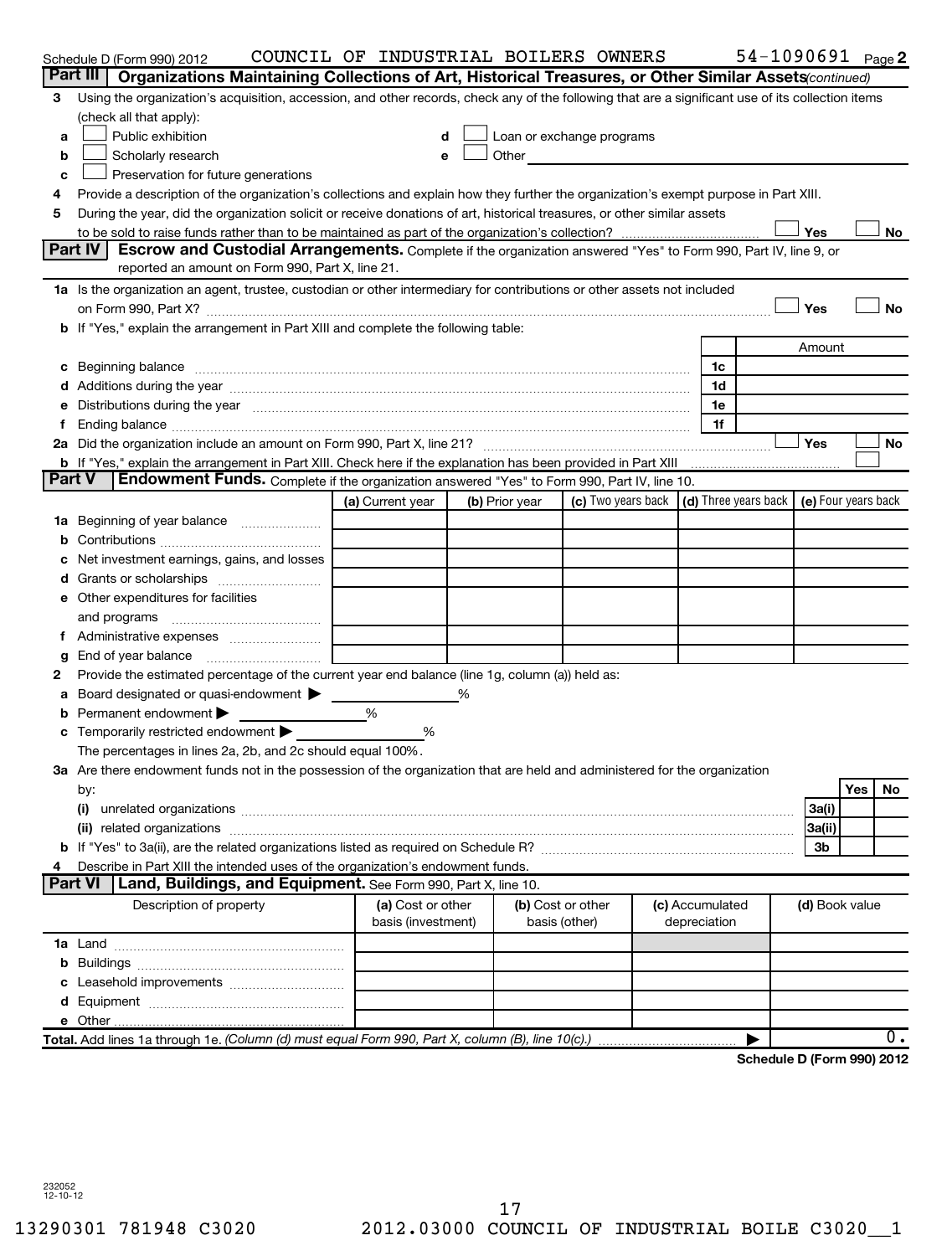| Schedule D (Form 990) 2012                                                                                                                              |                 | COUNCIL OF INDUSTRIAL BOILERS OWNERS |                                                           | $54 - 1090691$ Page 3      |
|---------------------------------------------------------------------------------------------------------------------------------------------------------|-----------------|--------------------------------------|-----------------------------------------------------------|----------------------------|
| Part VII Investments - Other Securities. See Form 990, Part X, line 12.                                                                                 |                 |                                      |                                                           |                            |
| (a) Description of security or category (including name of security)                                                                                    | (b) Book value  |                                      | (c) Method of valuation: Cost or end-of-year market value |                            |
| (1) Financial derivatives                                                                                                                               |                 |                                      |                                                           |                            |
| (2) Closely-held equity interests                                                                                                                       |                 |                                      |                                                           |                            |
| (3) Other<br>(A)                                                                                                                                        |                 |                                      |                                                           |                            |
| (B)                                                                                                                                                     |                 |                                      |                                                           |                            |
| (C)                                                                                                                                                     |                 |                                      |                                                           |                            |
| (D)                                                                                                                                                     |                 |                                      |                                                           |                            |
| (E)                                                                                                                                                     |                 |                                      |                                                           |                            |
| (F)                                                                                                                                                     |                 |                                      |                                                           |                            |
| (G)                                                                                                                                                     |                 |                                      |                                                           |                            |
| (H)                                                                                                                                                     |                 |                                      |                                                           |                            |
| (1)                                                                                                                                                     |                 |                                      |                                                           |                            |
| Total. (Col. (b) must equal Form 990, Part X, col. (B) line 12.) $\blacktriangleright$                                                                  |                 |                                      |                                                           |                            |
| Part VIII   Investments - Program Related. See Form 990, Part X, line 13.                                                                               |                 |                                      |                                                           |                            |
| (a) Description of investment type                                                                                                                      | (b) Book value  |                                      | (c) Method of valuation: Cost or end-of-year market value |                            |
| (1)                                                                                                                                                     |                 |                                      |                                                           |                            |
| (2)                                                                                                                                                     |                 |                                      |                                                           |                            |
| (3)                                                                                                                                                     |                 |                                      |                                                           |                            |
| (4)                                                                                                                                                     |                 |                                      |                                                           |                            |
| (5)                                                                                                                                                     |                 |                                      |                                                           |                            |
| (6)                                                                                                                                                     |                 |                                      |                                                           |                            |
| (7)<br>(8)                                                                                                                                              |                 |                                      |                                                           |                            |
| (9)                                                                                                                                                     |                 |                                      |                                                           |                            |
| (10)                                                                                                                                                    |                 |                                      |                                                           |                            |
| Total. (Col. (b) must equal Form 990, Part X, col. (B) line 13.) $\blacktriangleright$                                                                  |                 |                                      |                                                           |                            |
| Part IX<br>Other Assets. See Form 990, Part X, line 15.                                                                                                 |                 |                                      |                                                           |                            |
|                                                                                                                                                         | (a) Description |                                      |                                                           | (b) Book value             |
| (1)                                                                                                                                                     |                 |                                      |                                                           |                            |
| (2)                                                                                                                                                     |                 |                                      |                                                           |                            |
| (3)                                                                                                                                                     |                 |                                      |                                                           |                            |
| (4)                                                                                                                                                     |                 |                                      |                                                           |                            |
| (5)                                                                                                                                                     |                 |                                      |                                                           |                            |
| (6)                                                                                                                                                     |                 |                                      |                                                           |                            |
| (7)                                                                                                                                                     |                 |                                      |                                                           |                            |
| (8)                                                                                                                                                     |                 |                                      |                                                           |                            |
| (9)                                                                                                                                                     |                 |                                      |                                                           |                            |
| (10)                                                                                                                                                    |                 |                                      |                                                           |                            |
| Total. (Column (b) must equal Form 990, Part X, col. (B) line 15.)<br>Other Liabilities. See Form 990, Part X, line 25.<br>Part X                       |                 |                                      |                                                           |                            |
| (a) Description of liability                                                                                                                            |                 | (b) Book value                       |                                                           |                            |
| 1.<br>(1)<br>Federal income taxes                                                                                                                       |                 |                                      |                                                           |                            |
| <b>ACCRUED PENSION</b><br>(2)                                                                                                                           |                 | 15,562.                              |                                                           |                            |
| (3)                                                                                                                                                     |                 |                                      |                                                           |                            |
| (4)                                                                                                                                                     |                 |                                      |                                                           |                            |
| (5)                                                                                                                                                     |                 |                                      |                                                           |                            |
| (6)                                                                                                                                                     |                 |                                      |                                                           |                            |
| (7)                                                                                                                                                     |                 |                                      |                                                           |                            |
| (8)                                                                                                                                                     |                 |                                      |                                                           |                            |
| (9)                                                                                                                                                     |                 |                                      |                                                           |                            |
| (10)                                                                                                                                                    |                 |                                      |                                                           |                            |
| (11)                                                                                                                                                    |                 |                                      |                                                           |                            |
| Total. (Column (b) must equal Form 990, Part X, col. (B) line 25.)                                                                                      |                 | 15,562.                              |                                                           |                            |
| 2. FIN 48 (ASC 740) Footnote. In Part XIII, provide the text of the footnote to the organization's financial statements that reports the organization's |                 |                                      |                                                           |                            |
| liability for uncertain tax positions under FIN 48 (ASC 740). Check here if the text of the footnote has been provided in Part XIII                     |                 |                                      |                                                           | х                          |
|                                                                                                                                                         |                 |                                      |                                                           | Schedule D (Form 990) 2012 |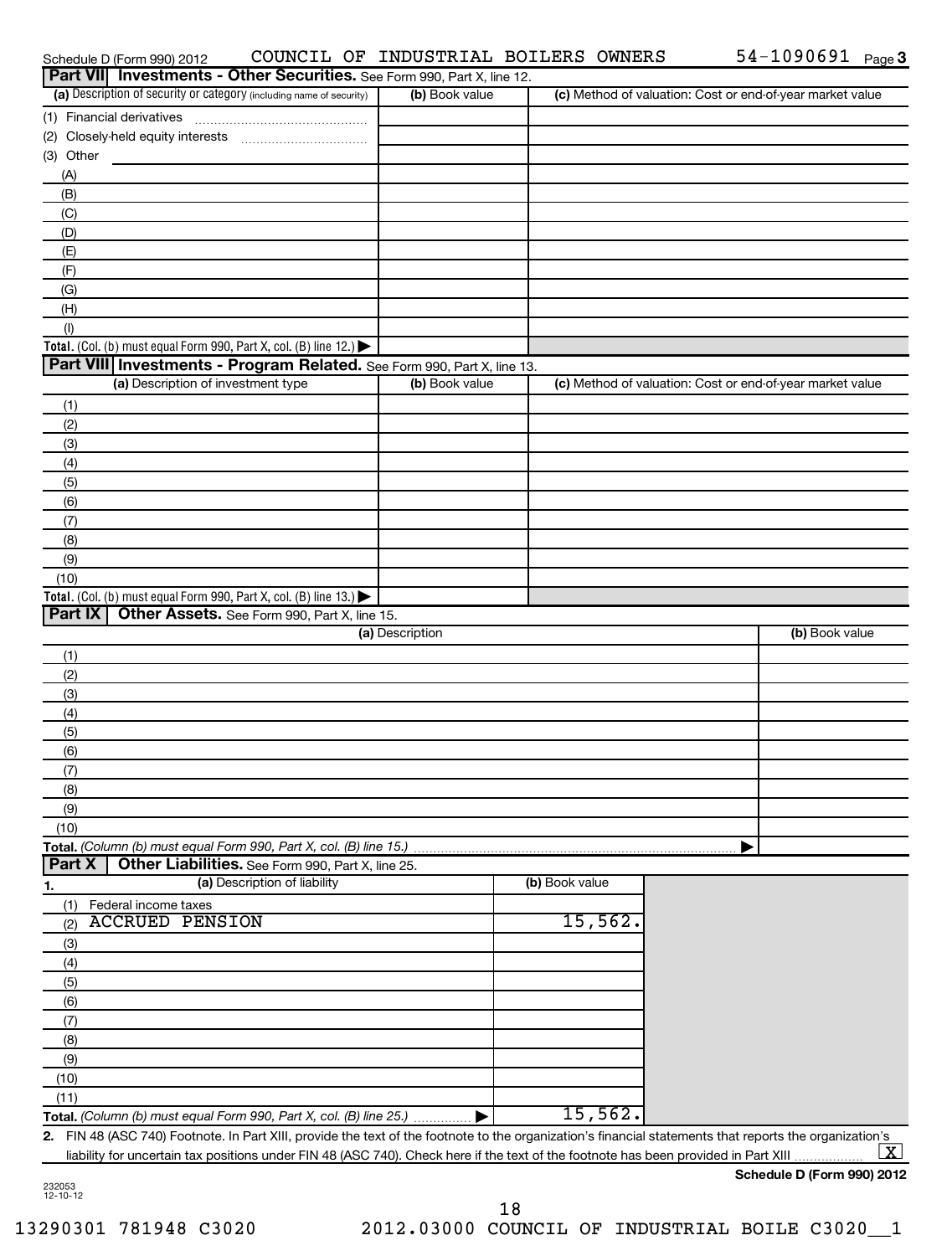|    | COUNCIL OF INDUSTRIAL BOILERS OWNERS<br>Schedule D (Form 990) 2012                                                                                                                                                                        |                |              | $54-1090691$ Page 4 |  |
|----|-------------------------------------------------------------------------------------------------------------------------------------------------------------------------------------------------------------------------------------------|----------------|--------------|---------------------|--|
|    | Reconciliation of Revenue per Audited Financial Statements With Revenue per Return<br><b>Part XI</b>                                                                                                                                      |                |              |                     |  |
| 1  | Total revenue, gains, and other support per audited financial statements                                                                                                                                                                  |                | $\mathbf{1}$ |                     |  |
| 2  | Amounts included on line 1 but not on Form 990, Part VIII, line 12:                                                                                                                                                                       |                |              |                     |  |
| a  | Net unrealized gains on investments [11] matter contracts and the unrealized gains on investments [11] matter                                                                                                                             | 2a             |              |                     |  |
|    |                                                                                                                                                                                                                                           | 2 <sub>b</sub> |              |                     |  |
|    |                                                                                                                                                                                                                                           | 2 <sub>c</sub> |              |                     |  |
| d  |                                                                                                                                                                                                                                           | 2d             |              |                     |  |
| e  | Add lines 2a through 2d                                                                                                                                                                                                                   |                | <b>2e</b>    |                     |  |
| З  |                                                                                                                                                                                                                                           |                | 3            |                     |  |
| 4  | Amounts included on Form 990, Part VIII, line 12, but not on line 1:                                                                                                                                                                      |                |              |                     |  |
| a  | Investment expenses not included on Form 990, Part VIII, line 7b [                                                                                                                                                                        | 4a             |              |                     |  |
| b  | Other (Describe in Part XIII.) [1001] [2010] [2010] [2010] [3010] [3010] [3010] [3010] [3010] [3010] [3010] [3010] [3010] [3010] [3010] [3010] [3010] [3010] [3010] [3010] [3010] [3010] [3010] [3010] [3010] [3010] [3010] [3            | 4b             |              |                     |  |
|    | Add lines 4a and 4b                                                                                                                                                                                                                       |                | 4c           |                     |  |
| 5  |                                                                                                                                                                                                                                           |                | 5            |                     |  |
|    | Part XII   Reconciliation of Expenses per Audited Financial Statements With Expenses per Return                                                                                                                                           |                |              |                     |  |
| 1. |                                                                                                                                                                                                                                           |                | 1.           |                     |  |
| 2  | Amounts included on line 1 but not on Form 990, Part IX, line 25:                                                                                                                                                                         |                |              |                     |  |
| а  |                                                                                                                                                                                                                                           | 2a             |              |                     |  |
|    | <b>b</b> Prior year adjustments <i>manually contained and a contained a prior year adjustments and a prior of the contained and a contained and a prior of the contained and a contained and contained a contained and contained and </i> | 2 <sub>b</sub> |              |                     |  |
| c  |                                                                                                                                                                                                                                           | 2 <sub>c</sub> |              |                     |  |
|    |                                                                                                                                                                                                                                           | 2d             |              |                     |  |
| е  | Add lines 2a through 2d <b>continuum continuum contract and allocated</b> and an analyzing contract and continuum contract and contract and contract and contract and contract and contract and contract and contract and contract        |                | <b>2e</b>    |                     |  |
| 3  |                                                                                                                                                                                                                                           |                | 3            |                     |  |
| 4  | Amounts included on Form 990, Part IX, line 25, but not on line 1:                                                                                                                                                                        |                |              |                     |  |
| а  |                                                                                                                                                                                                                                           | 4a l           |              |                     |  |
|    |                                                                                                                                                                                                                                           | 4 <sub>h</sub> |              |                     |  |
|    | c Add lines 4a and 4b                                                                                                                                                                                                                     |                | 4c           |                     |  |
|    |                                                                                                                                                                                                                                           |                | 5            |                     |  |
|    | Part XIII Supplemental Information                                                                                                                                                                                                        |                |              |                     |  |
|    | Complete this part to provide the descriptions required for Part II, lines 3, 5, and 9; Part III, lines 1a and 4; Part IV, lines 1b and 2b; Part V, line 4; Part                                                                          |                |              |                     |  |
|    | X, line 2; Part XI, lines 2d and 4b; and Part XII, lines 2d and 4b. Also complete this part to provide any additional information.                                                                                                        |                |              |                     |  |
|    | PART X, LINE 2: NOT APPLICABLE                                                                                                                                                                                                            |                |              |                     |  |

**Schedule D (Form 990) 2012**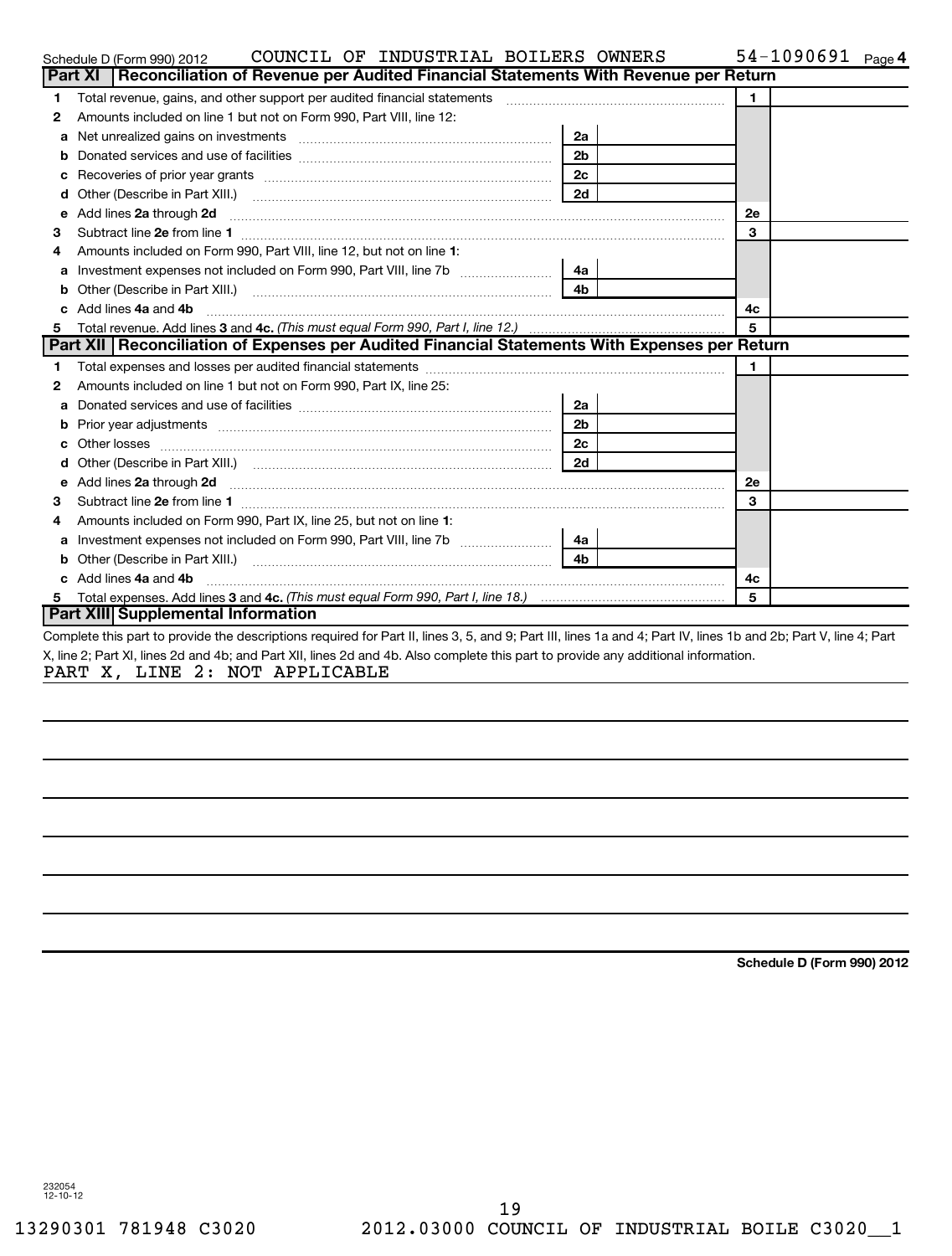|   | <b>Compensation Information</b><br><b>SCHEDULE J</b><br>(Form 990)<br>For certain Officers, Directors, Trustees, Key Employees, and Highest<br><b>Compensated Employees</b>                                                                                                                                                                                                                                                                                                                                                                                                                | OMB No. 1545-0047<br>2012             |  |  |  |
|---|--------------------------------------------------------------------------------------------------------------------------------------------------------------------------------------------------------------------------------------------------------------------------------------------------------------------------------------------------------------------------------------------------------------------------------------------------------------------------------------------------------------------------------------------------------------------------------------------|---------------------------------------|--|--|--|
|   | Complete if the organization answered "Yes" to Form 990,<br>Part IV, line 23.<br>Department of the Treasury                                                                                                                                                                                                                                                                                                                                                                                                                                                                                | <b>Open to Public</b>                 |  |  |  |
|   | Internal Revenue Service<br>Attach to Form 990. See separate instructions.                                                                                                                                                                                                                                                                                                                                                                                                                                                                                                                 | Inspection                            |  |  |  |
|   | Name of the organization                                                                                                                                                                                                                                                                                                                                                                                                                                                                                                                                                                   | <b>Employer identification number</b> |  |  |  |
|   | COUNCIL OF INDUSTRIAL BOILERS OWNERS                                                                                                                                                                                                                                                                                                                                                                                                                                                                                                                                                       | 54-1090691                            |  |  |  |
|   | <b>Questions Regarding Compensation</b><br>Part I                                                                                                                                                                                                                                                                                                                                                                                                                                                                                                                                          |                                       |  |  |  |
|   | 1a Check the appropriate box(es) if the organization provided any of the following to or for a person listed in Form 990,<br>Part VII, Section A, line 1a. Complete Part III to provide any relevant information regarding these items.<br>First-class or charter travel<br>Housing allowance or residence for personal use<br>Travel for companions<br>Payments for business use of personal residence<br>Health or social club dues or initiation fees<br>Tax indemnification and gross-up payments<br>Discretionary spending account<br>Personal services (e.g., maid, chauffeur, chef) | Yes<br>No                             |  |  |  |
|   | <b>b</b> If any of the boxes on line 1a are checked, did the organization follow a written policy regarding payment or                                                                                                                                                                                                                                                                                                                                                                                                                                                                     |                                       |  |  |  |
|   | reimbursement or provision of all of the expenses described above? If "No," complete Part III to explain                                                                                                                                                                                                                                                                                                                                                                                                                                                                                   | 1b                                    |  |  |  |
| 2 | Did the organization require substantiation prior to reimbursing or allowing expenses incurred by all officers, directors,                                                                                                                                                                                                                                                                                                                                                                                                                                                                 |                                       |  |  |  |
|   |                                                                                                                                                                                                                                                                                                                                                                                                                                                                                                                                                                                            | $\mathbf{2}$                          |  |  |  |
| з | Indicate which, if any, of the following the filing organization used to establish the compensation of the organization's<br>CEO/Executive Director. Check all that apply. Do not check any boxes for methods used by a related organization to<br>establish compensation of the CEO/Executive Director, but explain in Part III.<br>Compensation committee<br>Written employment contract<br>Compensation survey or study<br>Independent compensation consultant<br>Approval by the board or compensation committee<br>Form 990 of other organizations                                    |                                       |  |  |  |
| 4 | During the year, did any person listed in Form 990, Part VII, Section A, line 1a, with respect to the filing                                                                                                                                                                                                                                                                                                                                                                                                                                                                               |                                       |  |  |  |
|   | organization or a related organization:<br>Receive a severance payment or change-of-control payment?                                                                                                                                                                                                                                                                                                                                                                                                                                                                                       | X<br>4a                               |  |  |  |
| а |                                                                                                                                                                                                                                                                                                                                                                                                                                                                                                                                                                                            | $\overline{\text{x}}$<br>4b           |  |  |  |
| с |                                                                                                                                                                                                                                                                                                                                                                                                                                                                                                                                                                                            | $\overline{\texttt{x}}$<br>4c         |  |  |  |
|   | If "Yes" to any of lines 4a-c, list the persons and provide the applicable amounts for each item in Part III.                                                                                                                                                                                                                                                                                                                                                                                                                                                                              |                                       |  |  |  |
| 5 | Only section 501(c)(3) and 501(c)(4) organizations must complete lines 5-9.<br>For persons listed in Form 990, Part VII, Section A, line 1a, did the organization pay or accrue any compensation<br>contingent on the revenues of:                                                                                                                                                                                                                                                                                                                                                         |                                       |  |  |  |
|   |                                                                                                                                                                                                                                                                                                                                                                                                                                                                                                                                                                                            | 5a                                    |  |  |  |
|   |                                                                                                                                                                                                                                                                                                                                                                                                                                                                                                                                                                                            | 5 <sub>b</sub>                        |  |  |  |
|   | If "Yes" to line 5a or 5b, describe in Part III.                                                                                                                                                                                                                                                                                                                                                                                                                                                                                                                                           |                                       |  |  |  |
|   | 6 For persons listed in Form 990, Part VII, Section A, line 1a, did the organization pay or accrue any compensation                                                                                                                                                                                                                                                                                                                                                                                                                                                                        |                                       |  |  |  |
|   | contingent on the net earnings of:                                                                                                                                                                                                                                                                                                                                                                                                                                                                                                                                                         |                                       |  |  |  |
| а |                                                                                                                                                                                                                                                                                                                                                                                                                                                                                                                                                                                            | 6a<br>6b                              |  |  |  |
|   | If "Yes" to line 6a or 6b, describe in Part III.                                                                                                                                                                                                                                                                                                                                                                                                                                                                                                                                           |                                       |  |  |  |
|   | 7 For persons listed in Form 990, Part VII, Section A, line 1a, did the organization provide any non-fixed payments                                                                                                                                                                                                                                                                                                                                                                                                                                                                        |                                       |  |  |  |
|   |                                                                                                                                                                                                                                                                                                                                                                                                                                                                                                                                                                                            | $\overline{7}$                        |  |  |  |
| 8 | Were any amounts reported in Form 990, Part VII, paid or accrued pursuant to a contract that was subject to the                                                                                                                                                                                                                                                                                                                                                                                                                                                                            |                                       |  |  |  |
|   |                                                                                                                                                                                                                                                                                                                                                                                                                                                                                                                                                                                            | 8                                     |  |  |  |
| 9 | If "Yes" to line 8, did the organization also follow the rebuttable presumption procedure described in                                                                                                                                                                                                                                                                                                                                                                                                                                                                                     |                                       |  |  |  |
|   | Regulations section 53.4958-6(c)?                                                                                                                                                                                                                                                                                                                                                                                                                                                                                                                                                          | 9                                     |  |  |  |
|   | LHA For Paperwork Reduction Act Notice, see the Instructions for Form 990.                                                                                                                                                                                                                                                                                                                                                                                                                                                                                                                 | Schedule J (Form 990) 2012            |  |  |  |

232111 12-10-12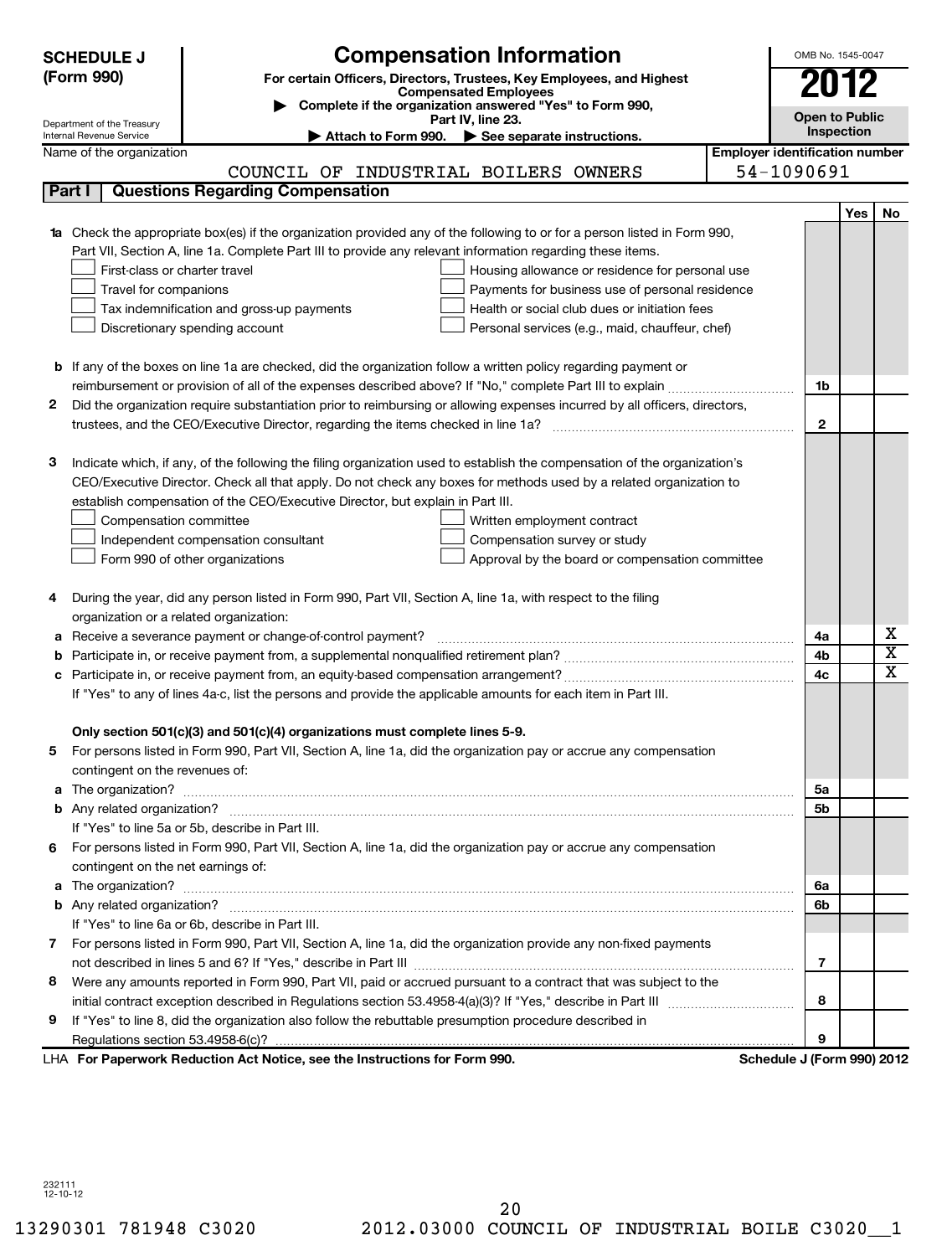#### Part II | Officers, Directors, Trustees, Key Employees, and Highest Compensated Employees. Use duplicate copies if additional space is needed.

For each individual whose compensation must be reported in Schedule J, report compensation from the organization on row (i) and from related organizations, described in the instructions, on row (ii). Do not list any individuals that are not listed on Form 990, Part VII.

Note. The sum of columns (B)(i)-(iii) for each listed individual must equal the total amount of Form 990, Part VII, Section A, line 1a, applicable column (D) and (E) amounts for that individual.

| (A) Name and Title    |                              |                             | (B) Breakdown of W-2 and/or 1099-MISC compensation |                                           | (C) Retirement and<br>other deferred | (D) Nontaxable<br>benefits  | (E) Total of columns<br>$(B)(i)-(D)$ | (F) Compensation<br>reported as deferred |
|-----------------------|------------------------------|-----------------------------|----------------------------------------------------|-------------------------------------------|--------------------------------------|-----------------------------|--------------------------------------|------------------------------------------|
|                       |                              | (i) Base<br>compensation    | (ii) Bonus &<br>incentive<br>compensation          | (iii) Other<br>reportable<br>compensation | compensation                         |                             |                                      | in prior Form 990                        |
| (1) ROBERT D BESSETTE | (i)                          | 130,000.                    | 26, 230.                                           | $\overline{0}$ .                          | $\overline{0}$ .                     | $\overline{\mathfrak{o}}$ . | 156, 230.                            | $\overline{0}$ .                         |
| PRESIDENT             | (ii)                         | $\overline{\mathfrak{o}}$ . | $\overline{\mathfrak{o}}$ .                        | $\overline{\mathfrak{o}}$ .               | $\overline{0}$ .                     | $\overline{0}$ .            | $\overline{\mathfrak{o}}$ .          | $\overline{0}$ .                         |
|                       | $\qquad \qquad \textbf{(i)}$ |                             |                                                    |                                           |                                      |                             |                                      |                                          |
|                       | (ii)                         |                             |                                                    |                                           |                                      |                             |                                      |                                          |
|                       | (i)                          |                             |                                                    |                                           |                                      |                             |                                      |                                          |
|                       | (ii)                         |                             |                                                    |                                           |                                      |                             |                                      |                                          |
|                       | (i)                          |                             |                                                    |                                           |                                      |                             |                                      |                                          |
|                       | (ii)                         |                             |                                                    |                                           |                                      |                             |                                      |                                          |
|                       | $\qquad \qquad \textbf{(i)}$ |                             |                                                    |                                           |                                      |                             |                                      |                                          |
|                       | (ii)                         |                             |                                                    |                                           |                                      |                             |                                      |                                          |
|                       | $\qquad \qquad \textbf{(i)}$ |                             |                                                    |                                           |                                      |                             |                                      |                                          |
|                       | (ii)                         |                             |                                                    |                                           |                                      |                             |                                      |                                          |
|                       | $\qquad \qquad \textbf{(i)}$ |                             |                                                    |                                           |                                      |                             |                                      |                                          |
|                       | (ii)                         |                             |                                                    |                                           |                                      |                             |                                      |                                          |
|                       | (i)                          |                             |                                                    |                                           |                                      |                             |                                      |                                          |
|                       | (ii)                         |                             |                                                    |                                           |                                      |                             |                                      |                                          |
|                       | (i)<br>(ii)                  |                             |                                                    |                                           |                                      |                             |                                      |                                          |
|                       | $\qquad \qquad \textbf{(i)}$ |                             |                                                    |                                           |                                      |                             |                                      |                                          |
|                       | (ii)                         |                             |                                                    |                                           |                                      |                             |                                      |                                          |
|                       | $\qquad \qquad \textbf{(i)}$ |                             |                                                    |                                           |                                      |                             |                                      |                                          |
|                       | (ii)                         |                             |                                                    |                                           |                                      |                             |                                      |                                          |
|                       | (i)                          |                             |                                                    |                                           |                                      |                             |                                      |                                          |
|                       | (ii)                         |                             |                                                    |                                           |                                      |                             |                                      |                                          |
|                       | (i)                          |                             |                                                    |                                           |                                      |                             |                                      |                                          |
|                       | (ii)                         |                             |                                                    |                                           |                                      |                             |                                      |                                          |
|                       | (i)                          |                             |                                                    |                                           |                                      |                             |                                      |                                          |
|                       | (ii)                         |                             |                                                    |                                           |                                      |                             |                                      |                                          |
|                       | (i)                          |                             |                                                    |                                           |                                      |                             |                                      |                                          |
|                       | (ii)                         |                             |                                                    |                                           |                                      |                             |                                      |                                          |
|                       | $(\sf{i})$                   |                             |                                                    |                                           |                                      |                             |                                      |                                          |
|                       | (ii)                         |                             |                                                    |                                           |                                      |                             |                                      |                                          |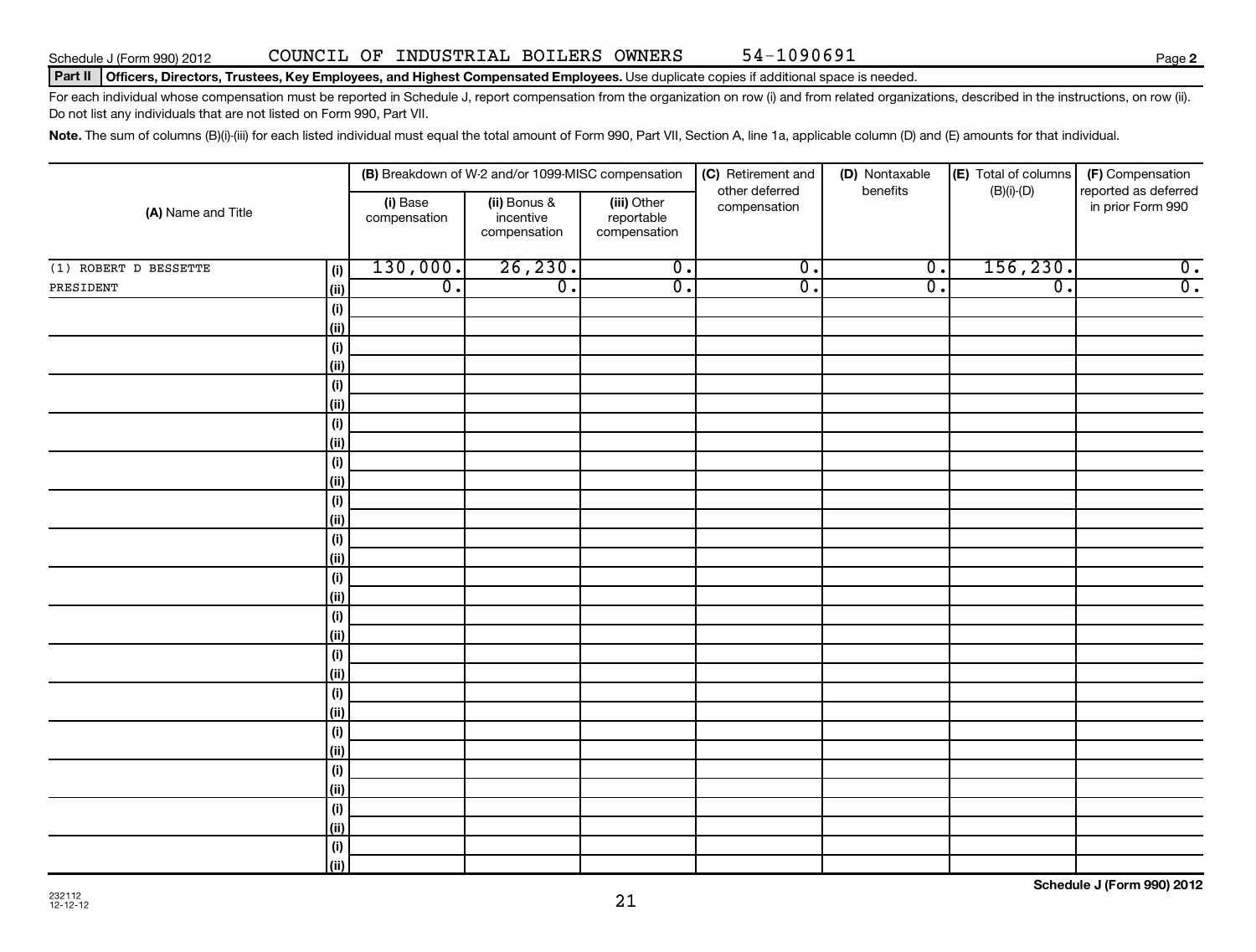| <b>SCHEDULE O</b> |  |
|-------------------|--|
|                   |  |

Department of the Treasury Internal Revenue Service Name of the organization **Supplemental Information to Form 990 or 990-EZ** 

**(Form 990 or 990-EZ) Complete to provide information for responses to specific questions on Form 990 or 990-EZ or to provide any additional information. P** Attach to provide any additional information. <br>
inspection and Devil and Devil and Devil and Devil and Devil and Devil and Devil and Devil and Devil and Devi

**Inspection**

OMB No. 1545-0047

COUNCIL OF INDUSTRIAL BOILERS OWNERS 54-1090691

**Employer identification number**

# FORM 990, PART I, LINE 1, DESCRIPTION OF ORGANIZATION MISSION:

INFORMATION EXCHANGE

FORM 990, PART VI, SECTION A, LINE 6: CIBO IS AN ASSOCIATION THAT HAS

MEMBERS

FORM 990, PART VI, SECTION A, LINE 7A: CIBO ELECTS ITS BOARD MEMBERS AT

ITS ANNUAL MEETING

FORM 990, PART VI, SECTION B, LINE 11: FORM 990 IS DISTRIBUTED TO THE BOARD MEMBERS FOR REVIEW. ANY COMMENTS OR CHANGES ARE FORWARDED TO THE PRESIDENT FOR REVIEW PRIOR TO FILING FORM 990.

FORM 990, PART VI, SECTION B, LINE 12C: THE CIBO BOARD REVIEWS ITS ACTIONS TO ENSURE THAT CIBO ADHERES TO ITS CONFLICT OF INTEREST POLICY

FORM 990, PART VI, SECTION B, LINE 15: THE CIBO BOARD MEETS IN LATE JANUARY TO FIX THE PRESIDENT'S SALARY. THE BOARD REVIEWS THE PRESIDENT'S PRIOR YEAR PERFORMANCE. BASED ON HIS/HER PERFORMANCE, CURRENT BODGET PROJECTIONS, COMPARABLE DATA FOR SIMILAR POSITIONS, THE BOARD VOTES THE CURRENT YEAR'S SALARY.

FORM 990, PART VI, SECTION C, LINE 19: CIBO'S GOVERNING DOCUMENTS,

CONFLICT OF INTEREST POLICY & FINANCIAL REPORTS ARE POSTED ON THE COUNCIL'S

WEBSITE - WWW.COBO.ORG.

232211 01-04-13 LHA For Paperwork Reduction Act Notice, see the Instructions for Form 990 or 990-EZ. Schedule O (Form 990 or 990-EZ) (2012)